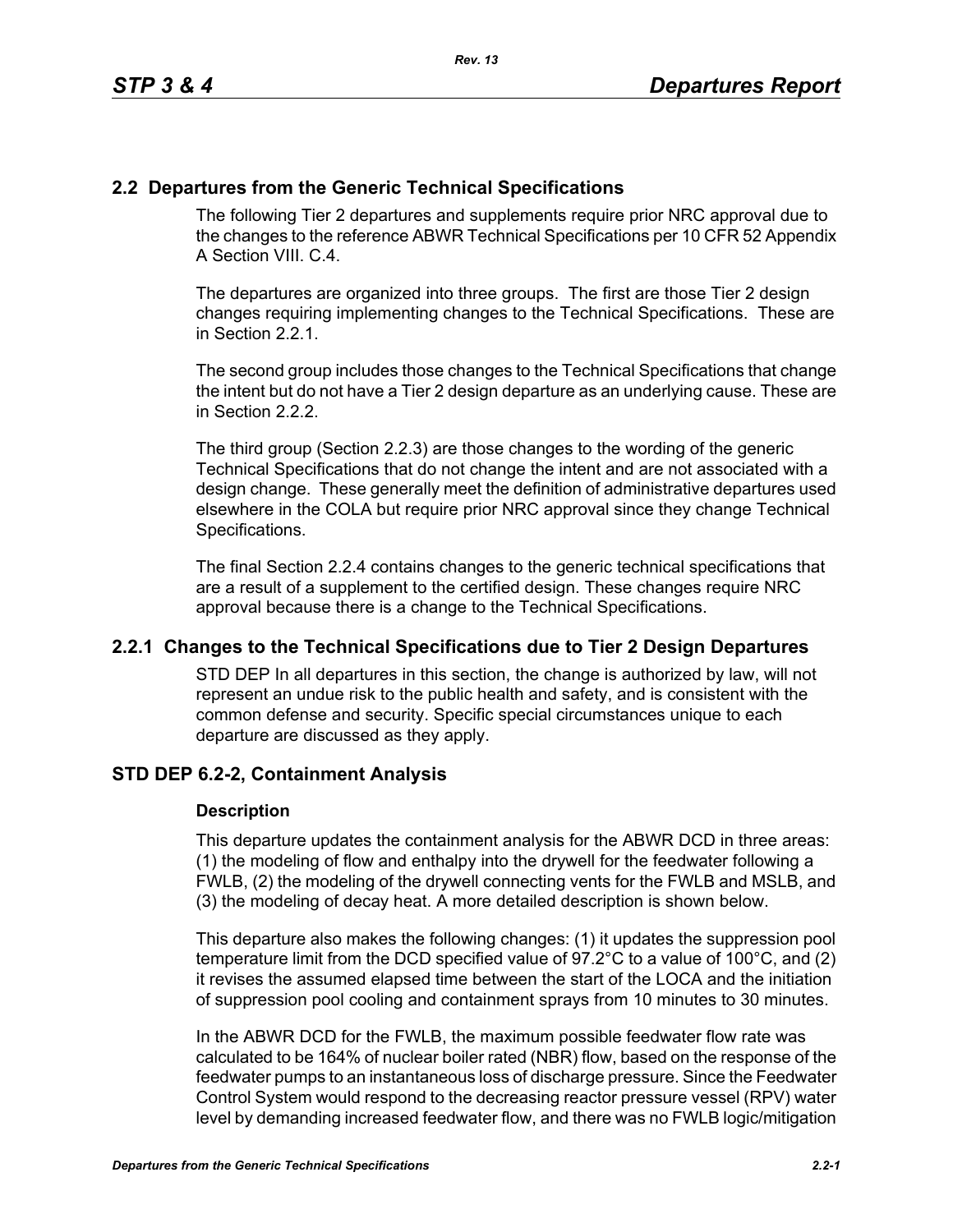in the certified ABWR design, this maximum feedwater flow was assumed to continue for 120 seconds. This was based on the following assumptions:

- (1) All feedwater system flow is assumed to go directly to the drywell.
- (2) Flashing in the broken feedwater line was ignored.
- (3) Initial feedwater flow was assumed to be 105% NBR.
- (4) The feedwater pump discharge flow will coast down as the feedwater system pumps trip due to low suction pressure. During the inventory depletion period, the flow rate is less than 164% because of the highly subcooled blowdown. A feedwater line length of 100 meters was assumed on the feedwater system side.

Subsequent to certification, analysis for plant-specific ABWRs revealed that these assumptions were non-conservative.

For the containment analysis, the feedwater system side of the FWLB has been changed using a revised time variant feedwater mass flow rate and enthalpy directly to the drywell airspace. The time histories of the mass flow and enthalpy have been determined from the predicted characteristics of a typical feedwater system. The conservatism of the assumed mass flow and enthalpies will be confirmed based on the containment analyses to be performed for ITAAC Item No. 4 in Part 2, Tier 1, Table 2.14.1, which will reflect the as-built condensate and feedwater piping configuration, pipe lengths, and pump characteristics. In addition, to provide added assurance of acceptable results, safety related FWLB mitigation has been added to the STP 3 & 4 ABWR design which adds safety related instrumentation to sense and confirm a FWLB based on high differential pressure between feedwater lines coincident with high drywell pressure to trip the condensate pumps (Ref. STD DEP T1 2.4-2). This automated condensate pump trip is not credited in the containment analysis.

The analysis is further revised to reflect the characteristics of the horizontal vents configuration that had not been modeled in the DCD. The certified DCD model did not properly simulate the horizontal vent portion of the vent system and incorrectly modeled the vent clearing time. The revised STP 3 & 4 ABWR containment analysis has been performed using the drywell connecting vent (DCV) loss coefficients and considering the horizontal vents. The total DCV loss coefficient is based on a summation of losses.

Further analysis done based on ANSI/ANS-5.1 (1994), including the 2-sigma uncertainty, has determined that the decay heat curves used in the DCD based on best estimate ANSI/ANS-5.1 (1979) were non-conservative for long-term analysis. To address this, the decay heat curves used in the revised containment analysis were revised to reflect the ANSI/ANS-5.1 (1979) with 2-sigma uncertainty included.

The revised containment analysis uses the GOTHIC code and is documented in WCAP-17058. The analysis uses the same assumptions and inputs that were used in the DCD with consideration of the revised modeling as noted above. The report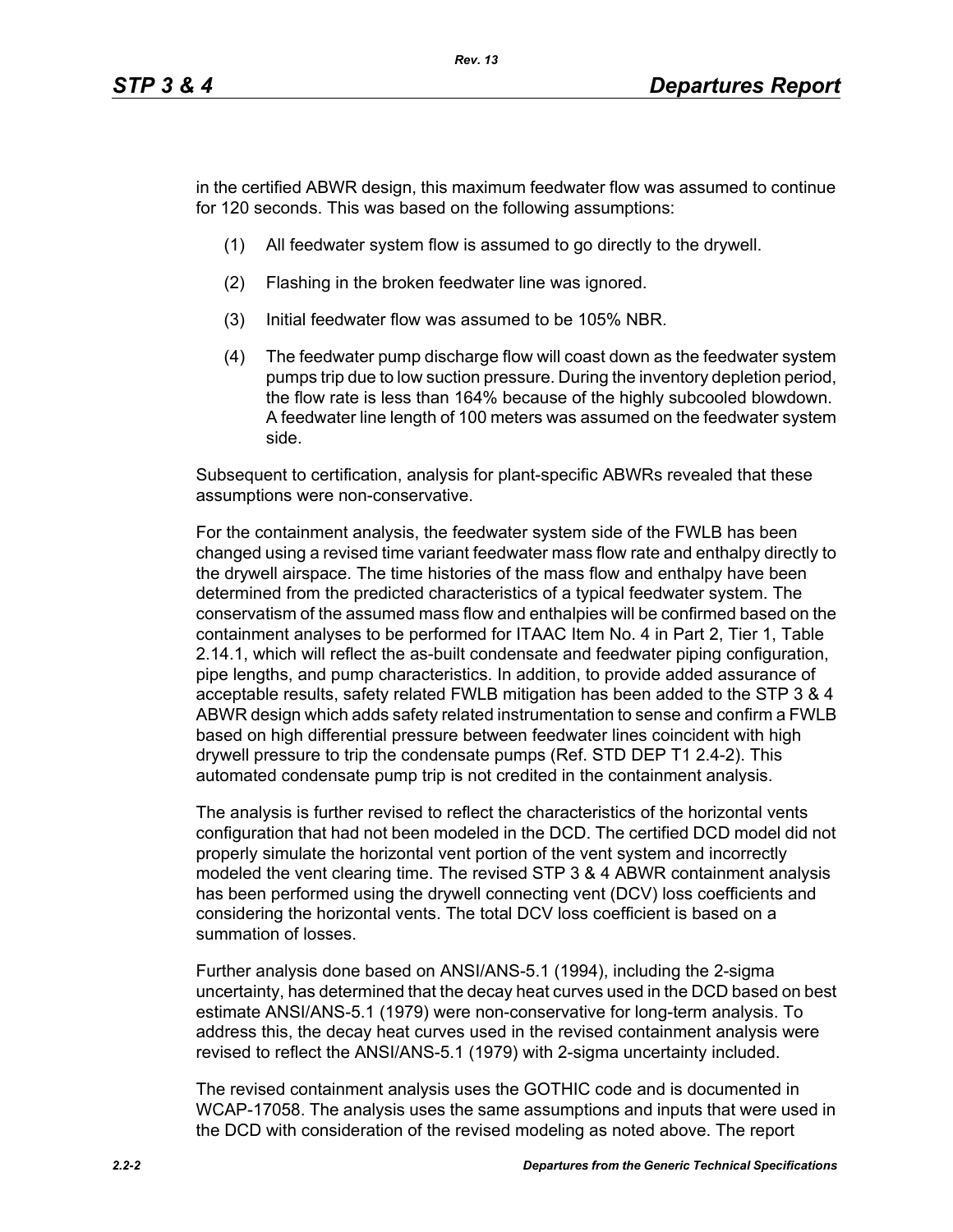describes all input assumptions, baselining of the GOTHIC code results to those used in the DCD and all containment time-dependent pressure and temperature results. The report also evaluates the impact on the analysis results of the few unavoidable modeling differences due to certain features in the GOTHIC code.

The impact of the revised pressure and temperature results on pool swell velocity and height described in Appendix 3B is evaluated in a new departure which is STD DEP 3B-2.

Technical Specification 3.6.1.1, 3.6.1.2, and 3.6.1.4 Bases (Applicable Safety Analyses) are changed based upon the containment analysis. These changes show the peak containment pressure  $(P_a)$  from the containment analysis.

## **Evaluation Summary**

This departure which updates the containment analysis for STP 3 & 4 does not affect Tier 1, Tier 2\*, or any operational requirements. However, it does affect the Bases for Technical Specifications 3.6.1.1, 3.6.1.2, and 3.6.1.4 and therefore requires NRC approval.

There is no impact on environmental qualification of equipment due to the higher predicted drywell temperatures and pressures. The qualification of equipment is based on the containment design pressures and temperatures. The calculated containment pressure and temperature for both the FWLB and MSLB remain below the design values except for a two second period when the drywell temperature exceeds the design temperature by 2.1°C for the MSLB. Due to thermal inertia, components in the drywell would not have sufficient time to reach the design limit temperature in such a short time.

The change in the design suppression pool temperature limit is to align the limit with the NPSH calculation assumptions to determine that adequate NPSH exists for the HPCF and RHR pumps. These calculations represent the limiting condition for determining maximum allowable suppression pool temperature. These calculations use a suppression pool temperature of 100°C. Therefore, the allowable design limit for the peak suppression pool temperature is being changed to 100°C.

The change in the assumed elapsed time between start of LOCA and initiation of suppression pool cooling and containment sprays from 10 minutes to 30 minutes is conservative relative to the DCD as heat removal from these systems is not credited until later in the accident sequence. This also brings the assumption for operator action into alignment with current safety analysis practices.

This departure was evaluated per Section VIII.C.4 of Appendix A to 10CFR part 52 and:

(1) This exemption is not inconsistent with the Atomic Energy Act or any other statute and therefore is authorized by law. The design change and revised containment analysis represents an improvement and therefore will not present an undue risk to the public health and safety. The change does not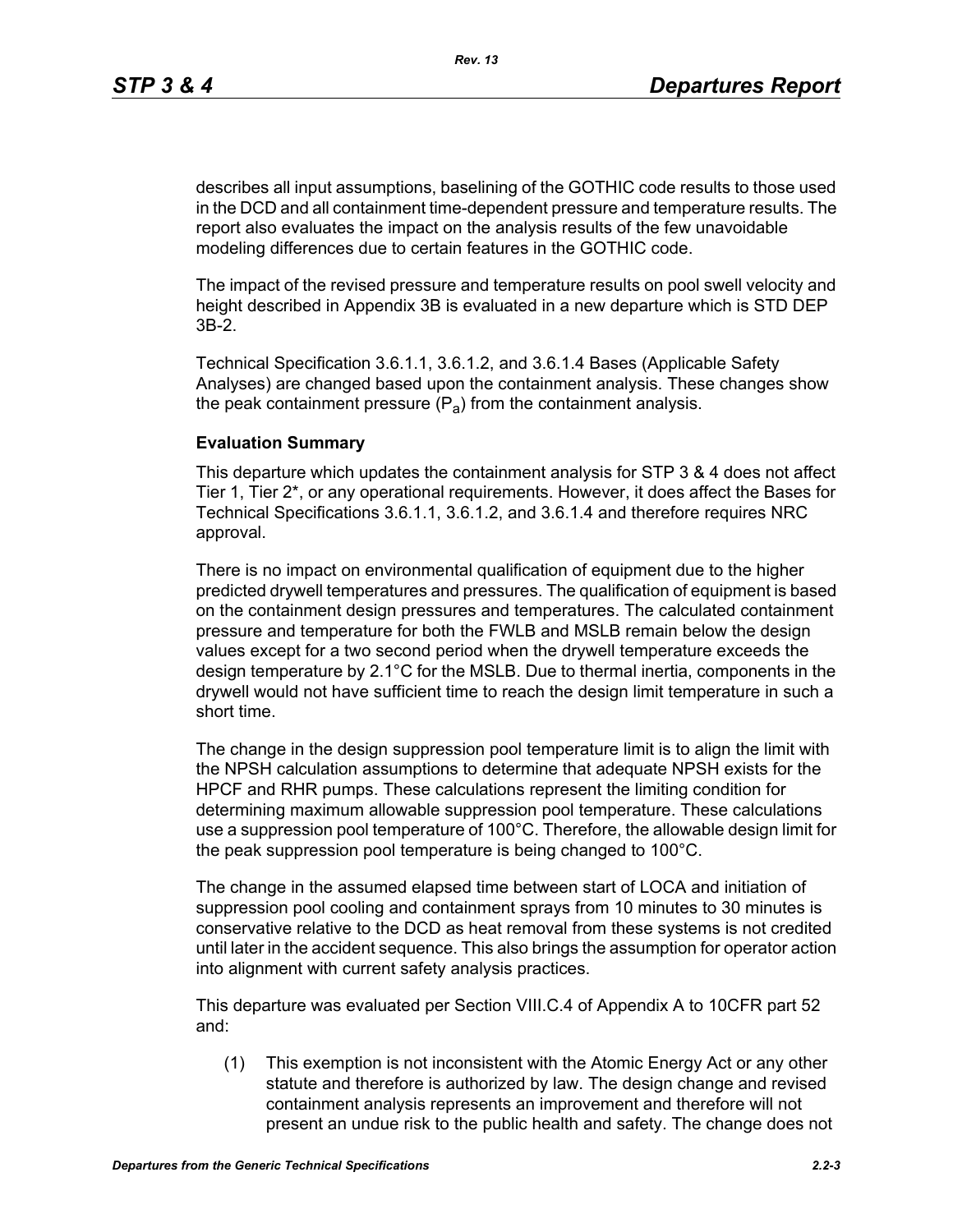relate to security and does not otherwise pertain to the common defense and security.

(2) Special circumstance (iv) applies in that this represents a benefit in public health and safety. The incorporation of these modeling changes as well as the use of an analysis method which has been baselined to the certified DCD analysis method provide a more accurate prediction of peak containment conditions post-accident. These results show that the peak containment pressure and temperature conditions calculated following an accident based on these improved analyses are acceptable.The FWLB mitigation to the ABWR design will provide added assurance that the revised containment analysis results will remain conservative when detailed feedwater and condensate system design and procurement work is completed.

As discussed above, the change satisfies the exemption criteria per the requirements in 10 CFR 52 Appendix A Section VIII.C.4.

## **STD DEP 7.3-7, Automatic Depressurization Subsystem (ADS) Manual Operation**

This departure summary is relocated to Part 7, Section 3.0.

#### **STD DEP 7.3-12, Leak Detection and Isolation System Sump Monitoring**

#### **Description**

Subsection 7.3.1.1.2(m) of the reference ABWR DCD provides alarm setpoints (nominal values) to support Technical Specification limits for Reactor Coolant Pressure Boundary Leakage. The leakage rate values are also discussed in Subsections 5.2.5.4.1, 5.2.5.5.1, 5.2.5.5.2 and 5.2.5.9. The original values were based on a leakbefore-break option (not used on STP 3 & 4) that allowed the use of a lower unidentified leakage limit. In lieu of providing a plant-specific Leak Before Break analysis, drywell leakage rate limits are provided as follows:

- Total leakage averaged over the previous 24-hour period is changed from 95 L/min to 114 L/min
- **Unidentified leakage is changed from 3.785 L/min to 19 L/min**

The 8 L/min increase in 4 hours is a plant computer based control room alarm that will provide an early warning to control room operators so they can take action well below the Technical Specification limit for unidentified leakage of 19 L/min. This alarm initiates on an increase in leakage above normal leakage values.

Technical Specification LCO 3.4.3 and its associated Bases are changed to show the revised leakage limits.

#### **Evaluation Summary**

This departure changes the Technical Specification 3.4.3 LCO and associated Bases, but does not change the intent of the generic Technical Specification. However since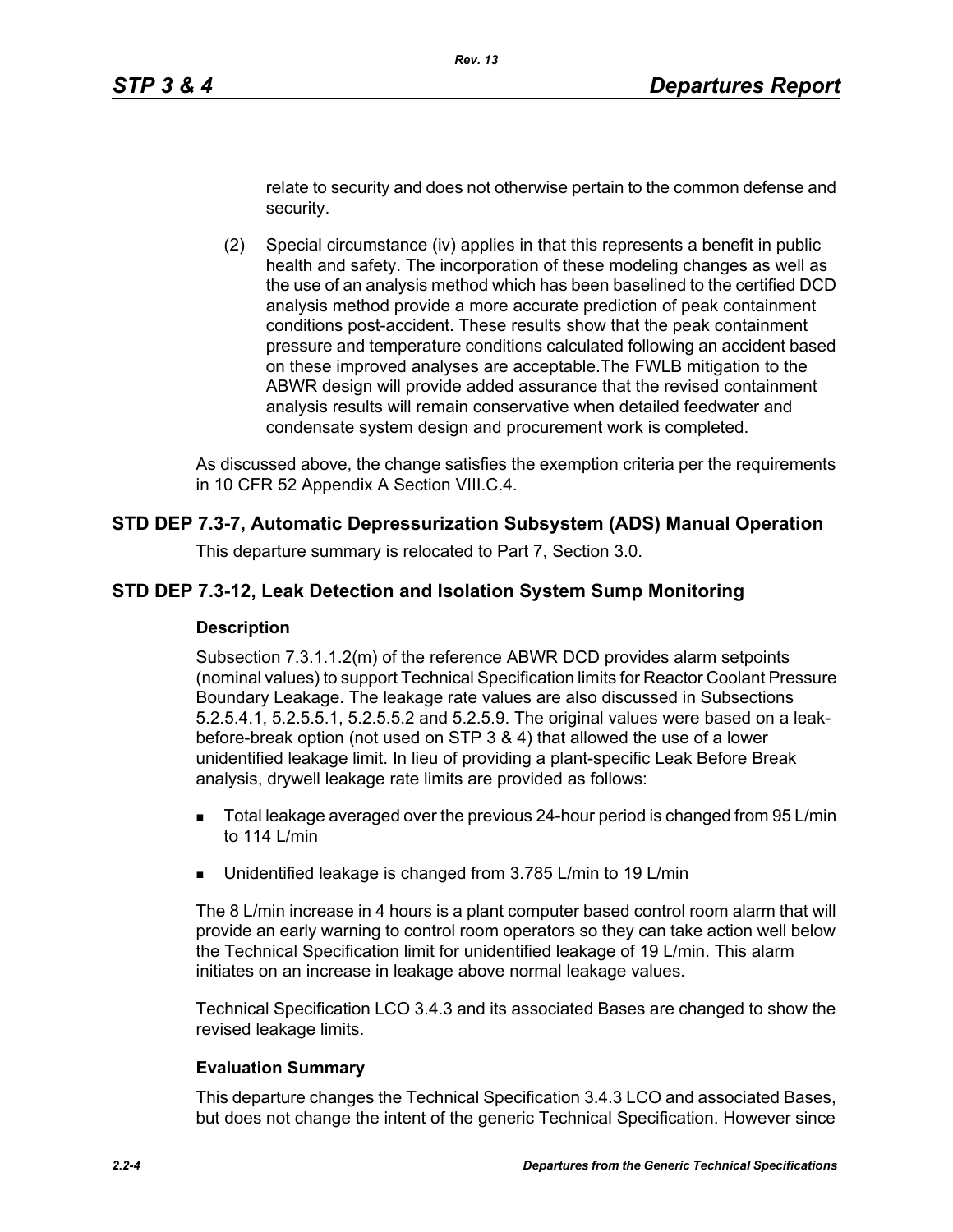it affects a Technical Specification it requires prior NRC approval. This departure was evaluated per Section VIII.C.4 of Appendix A to 10CFR part 52 and:

Special circumstance (iv) of 10 CFR  $50.12(a)(2)$  applies in that substituting the operationally proven leakage limits was judged to be more conservative than applying the Leak Before Break criteria so that a net benefit to public health and safety results.

This exemption is not inconsistent with the Atomic Energy Act or any other statute and therefore is authorized by law. As discussed above, the design change represents an improvement and therefore will not present an undue risk to the public health and safety. The design change does not relate to security and does not otherwise pertain to the common defense and security.

## **STD DEP 7.3-17, Automatic Depressurization System (ADS) Electrical Interface**

## **Description**

Subsection 7.3.2.1.2 (3e) of the reference ABWR DCD describes compliance with RG 1.75. The following information has been added to provide a more complete description of ECCS compliance with this RG:

"Sensor input signals are in Division I, II, III and IV. Control logic is performed in Divisions I, II and III."

These words are added to clarify that control logic is only in Div I, II and III to conform to the three divisions of ECCS. However, sensor signals come from all four electrical Divisions.

Technical Specification 3.3.1.4 Bases (Background) is changed to show that there are three divisions of ESF logic (Divisions I, II, and III), not four.

#### **Evaluation Summary**

This departure changes Technical Specification 3.3.1.4 Bases but does not change the intent of the generic Technical Specification. However, since it is a change to the Technical Specification it requires prior NRC approval. This departure was evaluated per Section VIII.C.4 of Appendix A to 10CFR part 52 and:

Special circumstances are present as specified in 10 CFR 50.12(a)(2). Special circumstance (ii) applies in that the departure represents no change in the underlying purpose of the design but clarifies the Technical Specifications and conforms them to the standard design.

This exemption is not inconsistent with the Atomic Energy Act or any other statute and therefore is authorized by law. As discussed above, the change represents an improvement to the Technical Specification and therefore will not present an undue risk to the public health and safety. The design change does not relate to security and does not otherwise pertain to the common defense and security. As demonstrated above, the exemption complies with the requirements in Section VIII.C.4.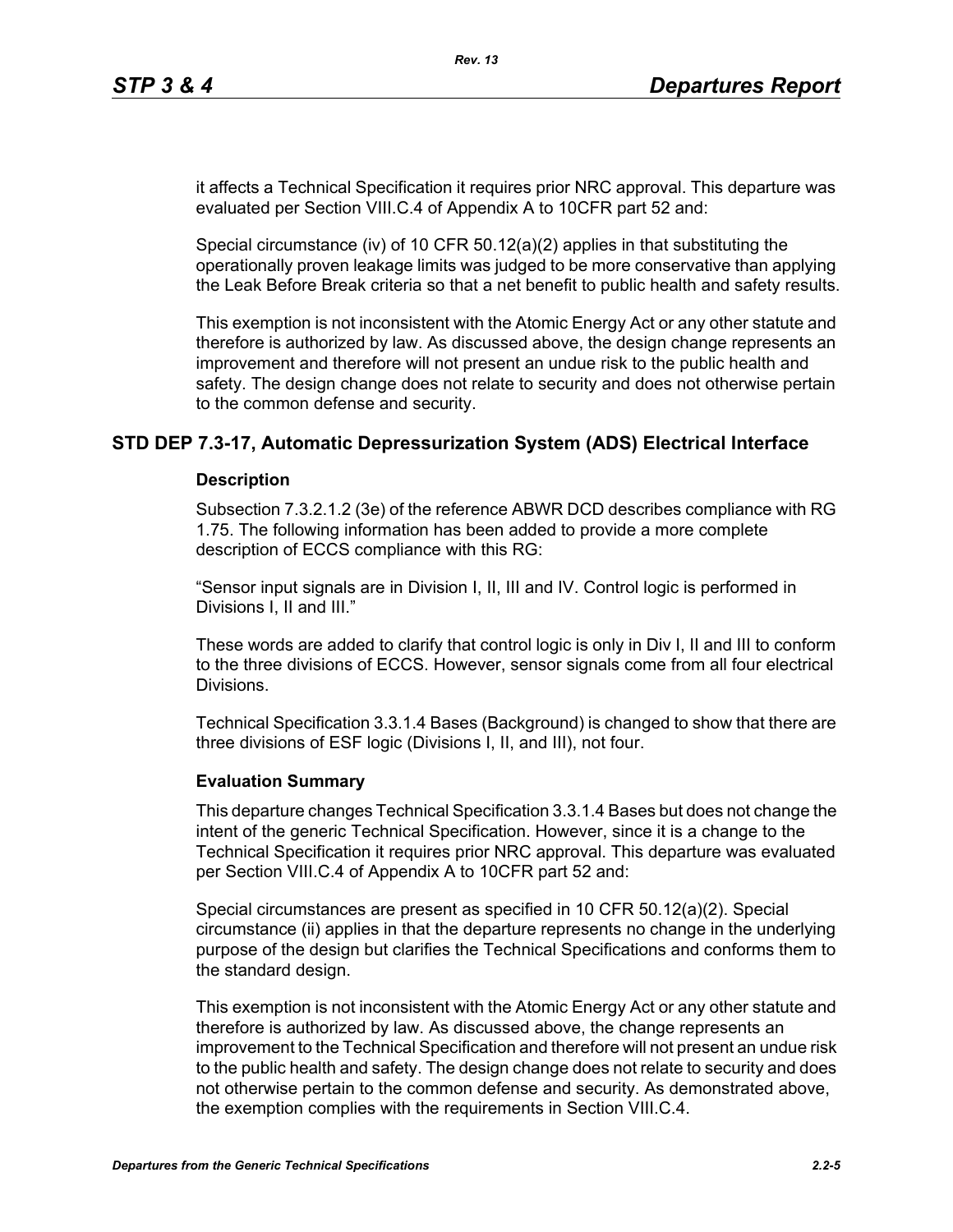# **STD DEP 7.5-1, Post-Accident Monitoring (Drywell Pressure) Description**

The following changes are to assure the system designs meet the post-accident monitoring (PAM) design requirements of RG 1.97.

- **Add variable Type A classification to the Drywell Pressure in Subsection 7.5.2.1.** This information is to be used by the control room operator in determining an initiation of the drywell spray to maintain the reinforced concrete containment vessel below temperature limits under a LOCA condition. Table 7.5-3 has also been revised to add drywell pressure as a Type A variable.
- **Correct the variable ranges for the Drywell Pressure and Meteorological Data in** Table 7.5-2.
- **Delete the Secondary Containment Air Temperature from the list of PAM variables** in Table 7.5-2.
- Add Suppression Chamber (Wetwell) Spray Flow, variable Type D. Category 2, to the list of PAM variables in Table 7.5-2.
- Add the Type A wetwell pressure parameter to the large display panel in Subsection 18.4.2.11 to be used by the control room operator in determining a manual initiation of the wetwell spray to limit the bypass leakage.
- Add additional event items to Table 7.5-4 to align it with DCD Table 15A-9.

TS Bases B3.3.6.1 (LCO discussion for Function 5.a) is changed to show that Drywell Pressure and Wetwell Pressure are Type A Instruments (post-accident monitoring variables), and to show that Wetwell Atmosphere Temperature is a Category I variable and is a required function for post-accident monitoring. The Bases are also changed to provide a discussion for Wetwell Atmosphere Temperature (Function 13) and to show the correct reference to Wetwell Pressure, rather than Containment Wide Range Pressure.

TS Table 3.3.6.1-1 is changed so that Function 5.b shows Wetwell Pressure instead of Containment Wide Range Pressure, and Wetwell Atmosphere Temperature is added to that Table as Function 13.

## **Evaluation Summary**

The PAM design requirements were updated to more closely follow the guidance of RG 1.97, BTP HICB-10 and TMI-related criteria 10 CFR 50.34. The identified changes are requirements that were exempted in the reference ABWR DCD but are now redesigned to better comply with RG 1.97.

From RG 1.97, Type A variables provide the primary information required to permit the control room operator to take the specified manually controlled actions for which no automatic control is provided and that are required for safety systems to accomplish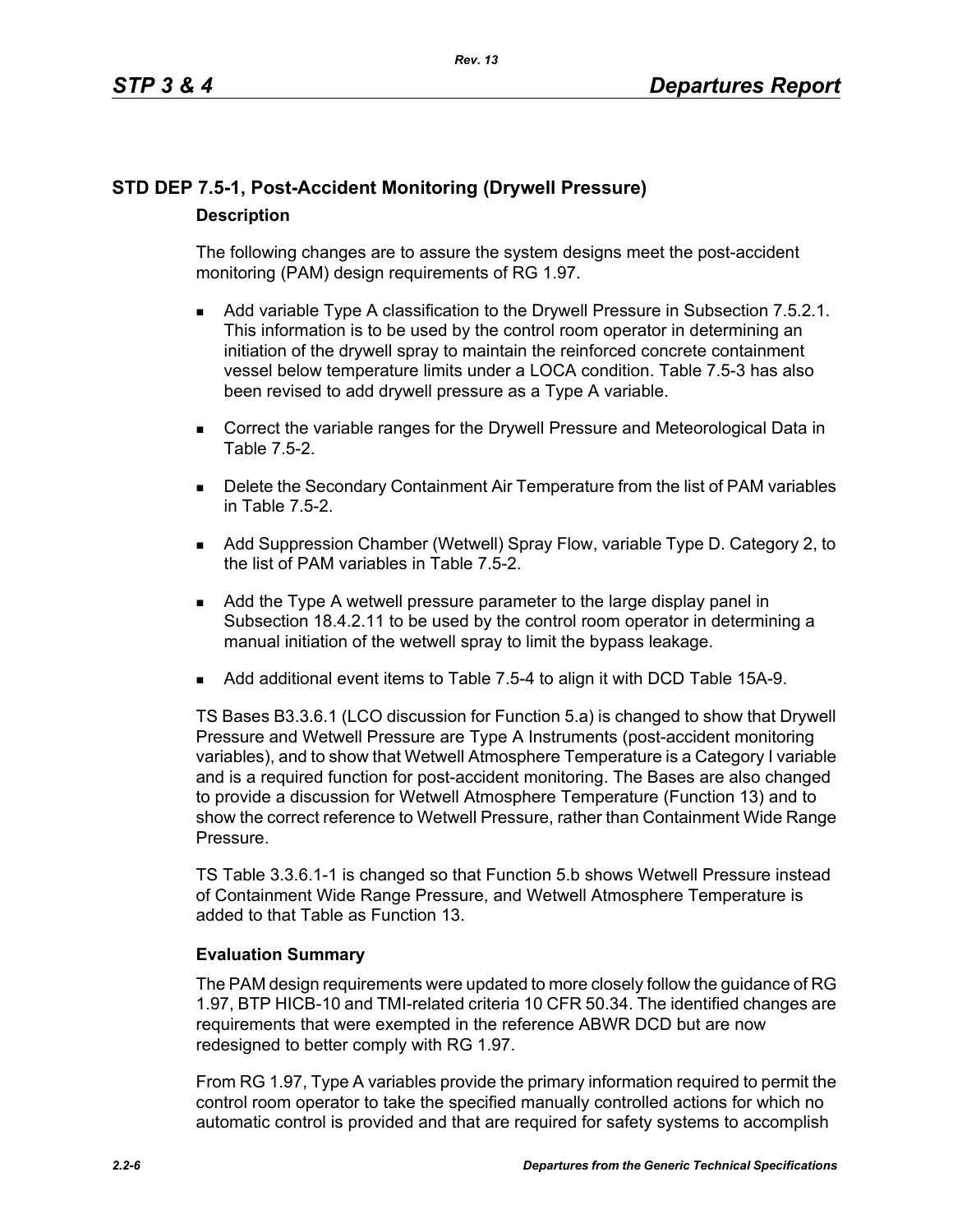*Rev. 13*

their safety function for design basis accident events. Based on that, the drywell and wetwell pressure readings are categorized as Type A variables as they are used by the operator to determine whether to initiate drywell or wetwell sprays to protect primary containment from exceeding pressure or temperature limits. Secondary containment air temperature is deleted as a PAM variable as it is not a required PAM variable in Table 2 of RG 1.97 or in 10 CFR 50.34.

Special circumstance (iv) applies in that the departure represents a net benefit to the public health and safety by providing a set of instruments for post-accident monitoring that are more closely in adherence with regulatory guidance. These include additional areas monitored for radiation, high profile display of containment conditions important to post-accident response, and modified instrument ranges to better bracket expected parameters post-accident.

This exemption is not inconsistent with the Atomic Energy Act or any other statute and therefore is authorized by law. As discussed above, the design change represents an improvement and therefore will not present an undue risk to the public health and safety. The design change does not relate to security and does not otherwise pertain to the common defense and security.

## **STD DEP 7.7-10, Control Rod Drive Control System Interfaces**

## **Description**

Subsection 7.7.1.2.1 of the reference ABWR DCD provides the Rod Control and Information System (RCIS) interfaces with the Control Rod Drive (CRD) Control System for Single Rod Movement (Subsection 7.7.1.2.1(1)), Withdrawal Cycle (Subsection 7.7.1.2.1(2)), Insert Cycle (Subsection 7.7.1.2.1(3)), and Ganged Rod Motion (Subsection 7.7.1.2.1(4)). This COLA change implements the following revisions in the listed DCD subsections:

- **The Performance and Monitoring Control System (PMCS) normal operational** manual mode CRT display is replaced with the RCIS Dedicated Operator Interface on the Main Control Room Panel.
- The description of allowed operator single and ganged rod movement manual commands is revised.
- The name of the subsection "Introduction" is changed to "Single Rod Movement."
- A discussion of the Rod Action and Position Information (RAPI) rod block operations is added.
- **The description of RAPI normal rod movement operations is revised. The revised** text includes description of operation of the Rod Server Modules (RSMs), the Rod Brake Controllers (RBCs), the Synchro-to-Digital Converters (SDCs), and the Fine Motion Control Rod Drives (FMCRDs).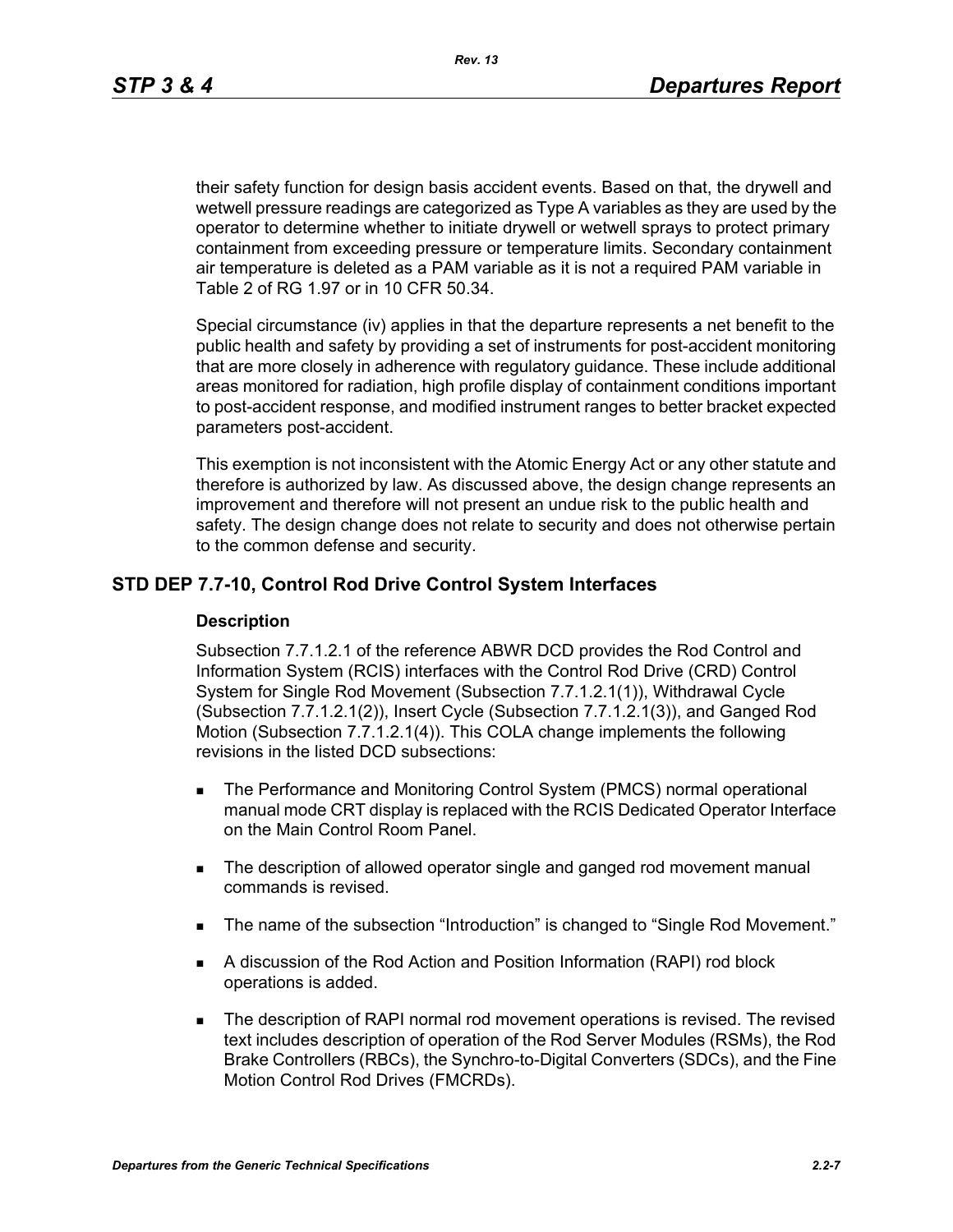- The name of the subsection "Ganged Rod Motion" is changed to "Ganged Rod Movement."
- The description of ganged rod movement interface is revised.

Subsection B 3.9.4, "Bases," of Section 16.0, "Technical Specifications" of ABWR DCD, Rev. 0, describes "Actions" to take to bypass an inoperable full-in position indication channel of the RCIS to allow refueling operations to proceed. The actions include identifying an alternate method to use to ensure the affected control rod is fully inserted. A possible option is described which uses the synchros of the affected FMCRD to verify rod full-in position. This COLA change implements a revision to the specific method described in Subsection B 3.9.4 to use the synchros to verify rod fullin position.

## **Evaluation Summary**

This proposed change provides a more clear and complete description of this nonsafety RCIS design implementation and operation. These RCIS changes are a result of ABWR DCD I&C design evolution based on multiple years of operating experience at a Japanese ABWRs. The approved ABWR DCD design and functional requirements still are satisfied with improved, state-of-the-art, I&C equipment systems.

## **STD DEP 7.7-18, Rod Control and Information System Operator Information**

## **Description**

Subsection 7.7.1.2.3 of the reference ABWR DCD provides the Rod Control and Information System (RCIS) Reactor Operator Information. This COLA change implements the following revisions in Subsection 7.7.1.2.3:

- The list of RCIS annunciation activations at the main control panel is revised to be consistent with the current RCIS design.
- The list of RCIS status information provided on the RCIS dedicated operators interface on the main control panel is revised to be consistent with the current RCIS design.
- The list of RCIS operator functions allowed through the RCIS dedicated operators interface panel, and related RCIS displays, indications and associated controls provided on the main control room panel and on the RCIS cabinets and panels, is revised to be consistent with the current RCIS design.
- The list of RCIS related information displayed for the operator by main control room equipment other than the RCIS dedicated operator interface is revised to be consistent with the current RCIS design.

Bases Subsections B 3.9.3, "Background", B 3.10.3, "Background" and "Applicable Safety Analyses", B 3.10.4, "Background" and "Applicable Safety Analyses", and B 3.10.5, "Background" and "Applicable Safety Analyses" of Section 16.0, "Technical Specifications" of the DCD reference use of an RCIS "Rod Test Switch" to allow two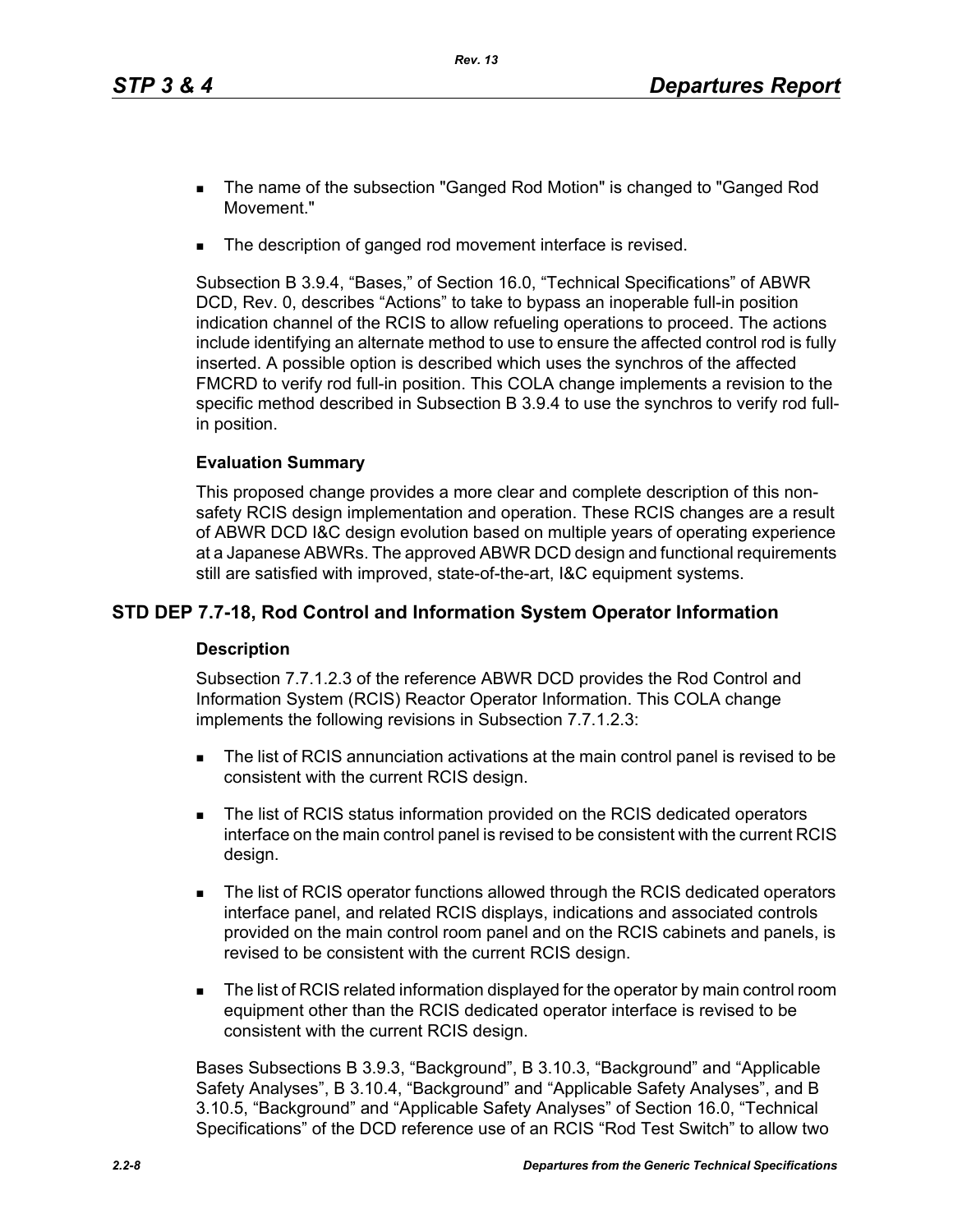control rods to be withdrawn for scram testing. This "Rod Test Switch" is placed in Scram Test Mode through use of the RCIS Dedicated Operators Interface (DOI) panel (i.e., the switch is now a touch panel button). This COLA change implements a revision to Subsections B 3.9.3, B 3.10.3, B 3.10.4 and B 3.10.5 of the Technical Specifications to revise the manner in which the RCIS is placed in Scram Test Mode.

## **Evaluation Summary**

This proposed change does not affect Tier 1 or Tier 2\* information, however it does affect the bases of Technical Specifications 3.9.3, 3.10.3, 3.10.4 and 3.10.5 and therefore requires prior NRC approval. This proposed change was evaluated per Section VIII.C.4 of Appendix A to 10CFR part 52 and:

- (1) This proposed change is not inconsistent with the Atomic Energy Act or any other statute and therefore is authorized by law. This proposed change consists only of rewording for clarification and editorial correction with no change to the meaning or intent of the original bases of Technical Specifications 3.9.3, 3.10.3, 3.10.4 and 3.10.5 and therefore will not present an undue risk to the public health and safety. This proposed change does not pertain to the common defense and security.
- (2) Special circumstances are present as specified in 10 CFR 50.12 (a) (2) which states, "Application of the regulation in the particular circumstances would not serve the underlying purpose of the rule or is not necessary to achieve the underlying purpose of the rule."

The description of the manner in which the RCIS is placed in Scram Test Mode requires revision in order to be consistent with the current design. Application of the regulation as stated in the Bases for Technical Specifications 3.9.3, 3.10.3, 3.10.4 and 3.10.5 is not necessary to serve the underlying purpose of the rule because the proposed change consists only of rewording for clarification and editorial correction with no change to the meaning or intent of the original bases of Technical Specifications.

As demonstrated above, the exemption complies with the requirements in Section VIII.C.4.

## **STD DEP 8.3-1, Plant Medium Voltage Electrical System Design**

#### **Description**

The ABWR DCD provided a single 6.9 kV electrical system. This departure changes the medium-voltage electrical distribution system to a dual voltage system consisting of 13.8 kV and 4.16 kV. This departure will change the following:

- Medium voltage rating of the Power Generation (PG) buses increased to 13.8 kV,
- Medium voltage rating of the Plant Investment Protection (PIP) buses decreased to 4.16 kV,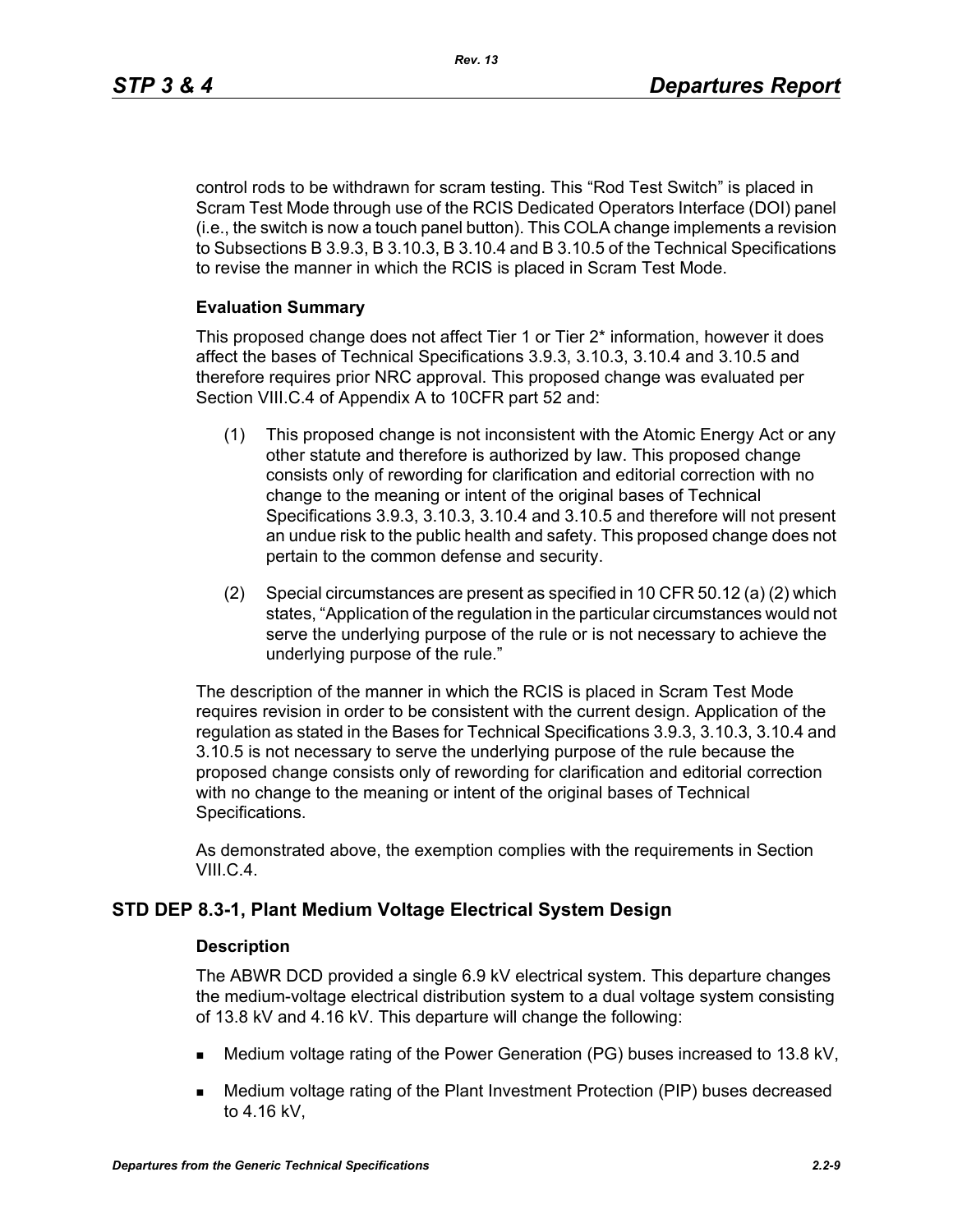- Medium voltage rating of the Class 1E buses decreased to 4.16 kV,
- EDG ratings increased to 7200 kW and 4.16 kV,
- Combustion turbine generator (CTG) ratings increased to 13.8 kV and at least 20 MWe,
- **Time required for CTG to start and achieve steady state voltage and frequency** increased from two minutes to "less than 10 minutes" as required by RG 1.155 for a Station Blackout (SBO) alternate AC source.
- Addition of a second reserve auxiliary transformer from offsite power.

The 13.8 kV PG buses are nonsafety-related while the three emergency diesel generators provide power to divisional 4.16 kV safety buses for a more typical US practice. The change is necessary to allow the plant electrical distribution system to be designed and built using commercially available equipment. This will allow higher voltage (13.8 kV) to supply pumps at a greater distance, which will reduce starting impact on voltage regulation. Stub buses to the 4.16 kV will be included to accommodate the NRC required "direct connect to transformers" and to provide transformer differential current protection. An additional reserve auxiliary transformer from off-site power will be included.

10 CFR 50.63 states that if the CTG (alternate AC source) is available to power the Class 1E buses within 10 minutes of the onset of an SBO, then no coping analysis is required. The change in CTG startup time from two to < 10 minutes does not affect plant safety in the station blackout event since the CTG is not required to provide immediate core inventory or reactor pressure control.

As a result of this design change, Technical Specifications 3.3.1.4 (Table 3.3.1.4-1), and Bases 3.3.1.1 (Background) and 3.3.1.4 (Applicable Safety Analysis, LCO, and Applicability, Actions) are changed to show the medium voltage is 4.16 kV, not 6.9 kV.

Technical Specifications 3.5.1 (Actions), 3.8.1 (Actions, Surveillance Requirements), 3.8.4 (Actions), 3.8.9 (Actions), 3.8.11 (Actions) are changed to show electrical operating requirements changes for the CTG and DGs.

Technical Specifications Bases 3.8.1 (Background, Applicable Safety Analysis, LCO, Actions, Surveillance Requirements), 3.8.2 (LCO), 3.8.7 (LCO), 3.8.8 (LCO), 3.8.9 (Background, LCO, Table B 3.8.9-1), 3.8.11 (LCO, Actions), are changed to show electrical operating requirements changes for the offsite power sources, CTG and DGs.

The capability to power the FMCRDs directly from a PIP bus and the direct transfer capability is changed to occur at the 480 volt level. These changes are reflected in FSAR Sections 8.3.1.1.1, Figures 8.3-1, Sheet 1, 3 and 4 and FSAR Table 9A.6-2 Fire Hazard Analysis.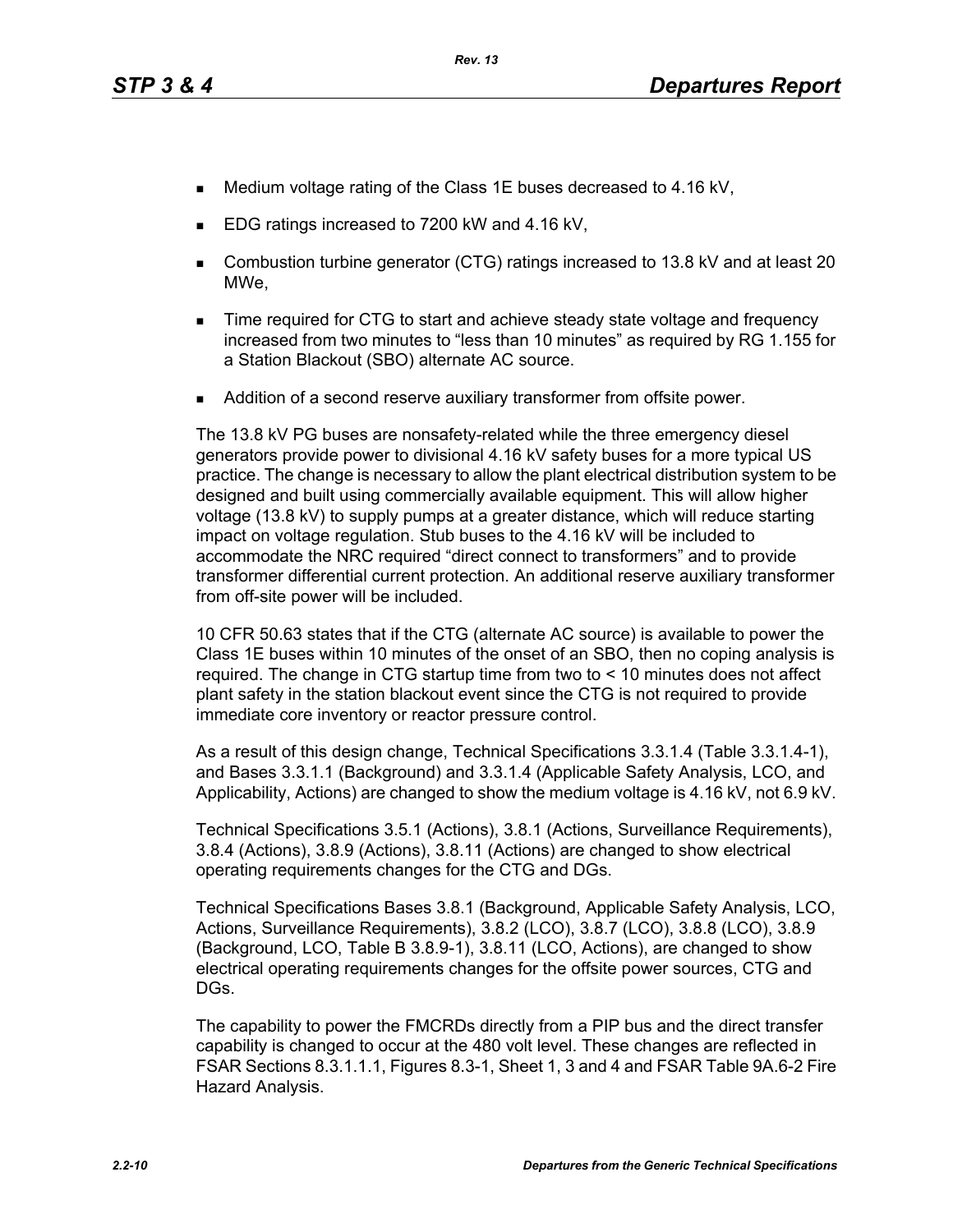Power supplies to the FMCRD power distribution panels A-1, A-2, B-1, B-2, C-1 and C-2 and transfer switches have been re-classified as non-Class 1E. This change requires revisions to FSAR sections 7.4.2.1.2, 8.3.1.1.1, 8.3.1.2(2)(f), and 8.3.3.5.1, 8.3.3.6.2.2.4 and 8.3.4.29.

Isolation between Class 1E bus and non-Class 1E FMCRD loads is provided by two Class 1E protective devices in series. The Class 1E breaker trip prior to upstream breaker trip is assured by circuit protection coordination and testing of breakers. The zone selective interlock feature requirement is removed. This change requires revision to FSAR sections 7.4.2.1.2, 8.3.1.1.1, 8.3.1.2(2)(f), 8.3.4.29 and 19B.2.9 A-25.

#### **Evaluation Summary**

This departure does not affect any Tier 1 or Tier 2\* DCD. This design change results in changes to the Technical Specifications and their Bases as listed above but does not change the intent of the generic Technical Specifications. However since it affects Technical Specifications it requires prior NRC approval. This departure was evaluated per Section VIII.C.4 of Appendix A to 10CFR part 52 and:

- (1) This departure is not inconsistent with the Atomic Energy Act or any other statute and therefore is authorized by law. The departure will not present an undue risk to the public health and safety, and the departure does not relate to security and does not otherwise pertain to the common defense and security.
- (2) Special circumstances are present as specified in 10 CFR 50.12(a)(2).

Special circumstance (iv) applies in that the departure represents a net benefit to the public health and safety by:

- **The proposed design improves reliability with divisional and safety/non-safety** isolation and independence increased through the use of stub buses
- The dual voltage design will provide greater flexibility for maintenance, surveillance, and inspection
- Increased availability of multiple sources of power to the various buses in the proposed design and the ability to isolate the buses individually, if needed.

As discussed above, the exemption complies with the requirements in Section VIII.C.4; therefore, STP requests approval.

## **STP DEP 8.3-3, Electrical Site Specific Power and Other Changes**

#### **Description**

The associated standard departure STD DEP 8.3-1 revised the medium voltage electrical distribution system. Site specific changes per this departure are required to accommodate the new arrangements and electrical loads. These changes include diesel generator loading and other drawing changes listed below.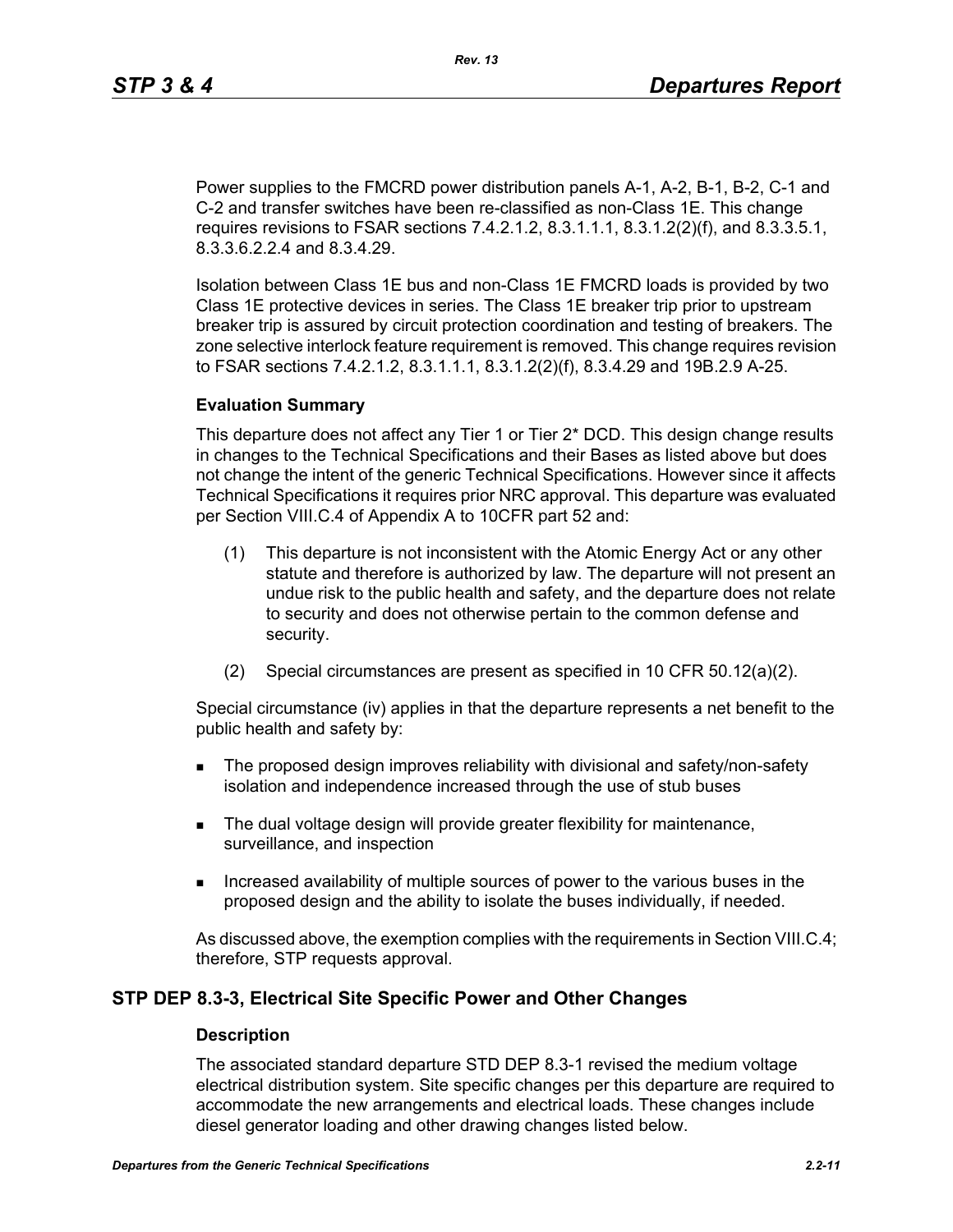*Rev. 13*

- Table 8.3-1 was updated to identify the site-specific changes (i.e., CT Fans, UHS, HECW Refrigerators, MCCs) as a result of performing load study calculations, diesel generator sizing and CTG sizing calculations.
- Figure 8.3-1, Sheets 1-4, were revised to incorporate site-specific load changes which were identified during the process of performing load study calculations, diesel generator sizing and CTG sizing calculations.

As a result of this design change, Technical Specifications Bases 3.8.9 (Table B 3.8.9- 1 "AC, DC, and AC Vital Bus Electrical Power Distribution System") is changed to show the AC Bus changes, i.e., MCC changes.

## **Evaluation Summary**

This departure does not affect any Tier 1 or Tier 2\* information. This design change results in changes to the Technical Specification Bases as listed above but does not change the intent of the generic Technical Specifications. However since it affects Technical Specifications it requires prior NRC approval. This departure was evaluated per Section VIII.C.4 of Appendix A to 10CFR part 52 and:

- (1) This departure is not inconsistent with the Atomic Energy Act or any other statute and therefore is authorized by law. This departure will not present an undue risk to the public health and safety, and the departure does not relate to security and does not otherwise pertain to the common defense and security.
- (2) Special circumstances are present as specified in 10 CFR 50.12(a)(2). Special circumstance (ii) applies to this exemption in that application of the Technical Specification Bases information from the reference ABWR DCD is not necessary to serve the underlying purpose of the rule as follows:
	- *(a)* This departure revises EDG loads within allowable total capacity and changes electrical bus arrangements to support site-specific features.
	- *(b)* The load study calculations for the site-specific loads on the EDGs and CTG for STP 3&4 have been performed and the results validate the loads included in updated Table 8.3-1 and Figure 8.3-1 and show that the EDGs retain sufficient operating margin to meet NRC regulatory position in RG 1.09, Rev. 4.

As discussed above, the exemption complies with the requirements in Section VIII.C.4; therefore, STP requests approval.

## **STD DEP 10.4-5, Condensate and Feedwater System**

## **Description (Technical Specification Affected)**

Technical Specification 3.3.4.2 Bases (Background) is changed to show that there are four feedwater pumps which requires four feedwater pump Adjustable Speed Drives (ASDs). The reference ABWR DCD specified two feedwater pump ASDs.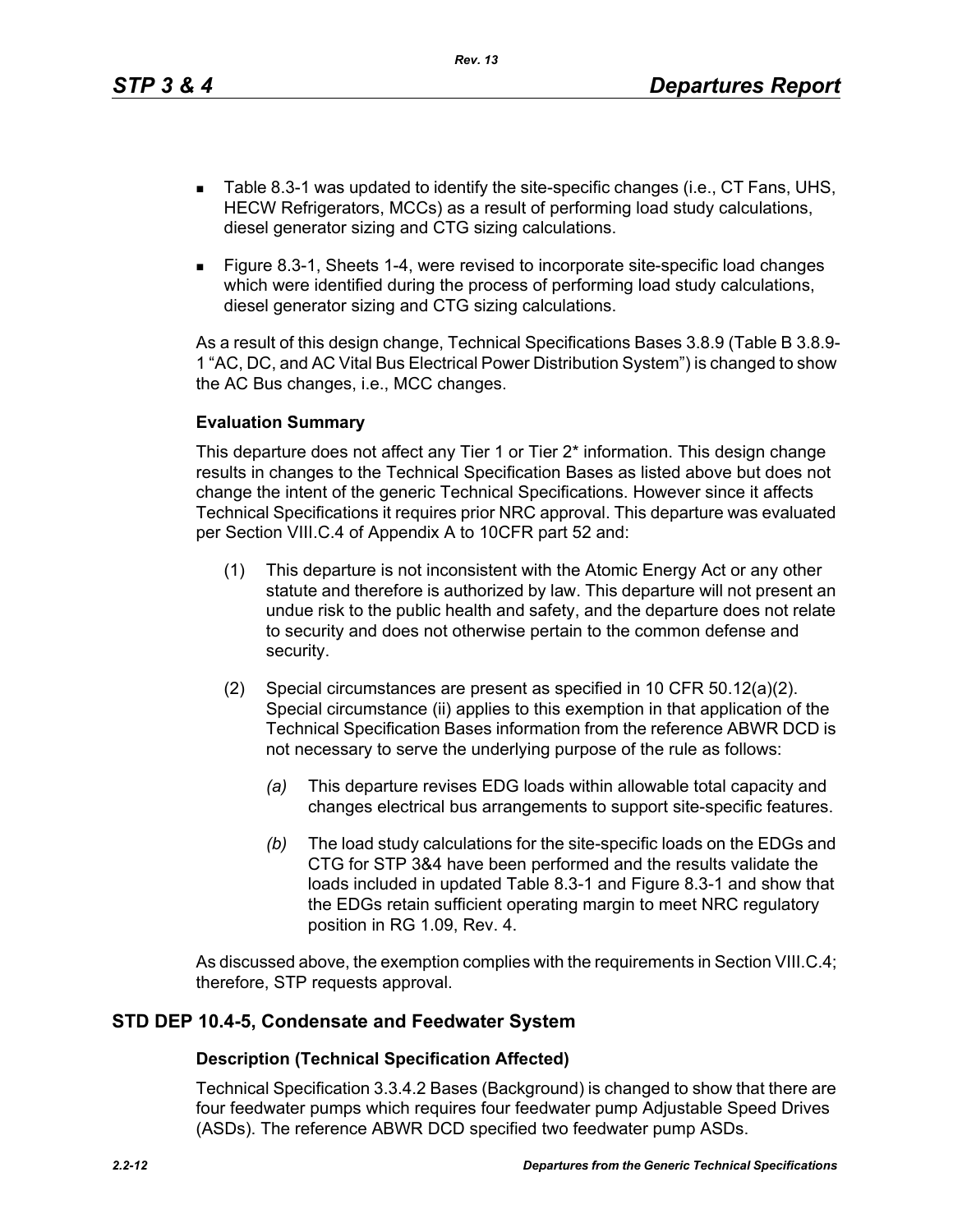## **Evaluation Summary (Technical Specification Affected)**

Special circumstance as defined in 10CFR50.12 (ii) applies in that the original DCD design is not necessary to achieve the underlying purpose of the rule. The departure represents an equal or better alternative in that feedwater flows are controlled via variable speed drives, reducing energy loss at part throttle, additional redundancy exists with additional spare pumps, and critical components like demineralizers can operate at lower pressure.

This exemption is not inconsistent with the Atomic Energy Act or any other statute and therefore is authorized by law. As discussed above, the design change represents an improvement and therefore will not present an undue risk to the public health and safety. The design change does not relate to security and does not otherwise pertain to the common defense and security.

The remaining changes associated with this departure are described and evaluated in the following sections.

#### **Description (Technical Specification Not Affected)**

The reference ABWR DCD and the updated plant configuration based on departures from the reference ABWR DCD are compared in the table below:

- **Four condensate pumps**
- Three reactor feed pumps
- Two heater drain pumps
- One or more heater drain tanks
- A feed pump bypass valve controls FW during plant startup
- Two offgas recombiner condensers cooled by the condensate system

## **Reference ABWR DCD Reference ABWR DCD with Departures**

- Four condensate pumps
- Four condensate booster pumps
- **Four reactor feed pumps**
- Four heater drain pumps
- One high pressure heater drain tank
- Three low pressure heater drain tanks
- One low flow control valve in feed pump discharge header for startup
- One bypass valve used for bypassing HP heaters
- Two offgas recombiner condensers cooled by the turbine building cooling water system

The addition of condensate booster pumps eliminates the necessity to design condensate pumps with high discharge head and the necessity to design the equipment downstream of the condensate pumps (filter/demineralizers, auxiliary equipment coolers) for high pressure application. The addition of the booster pumps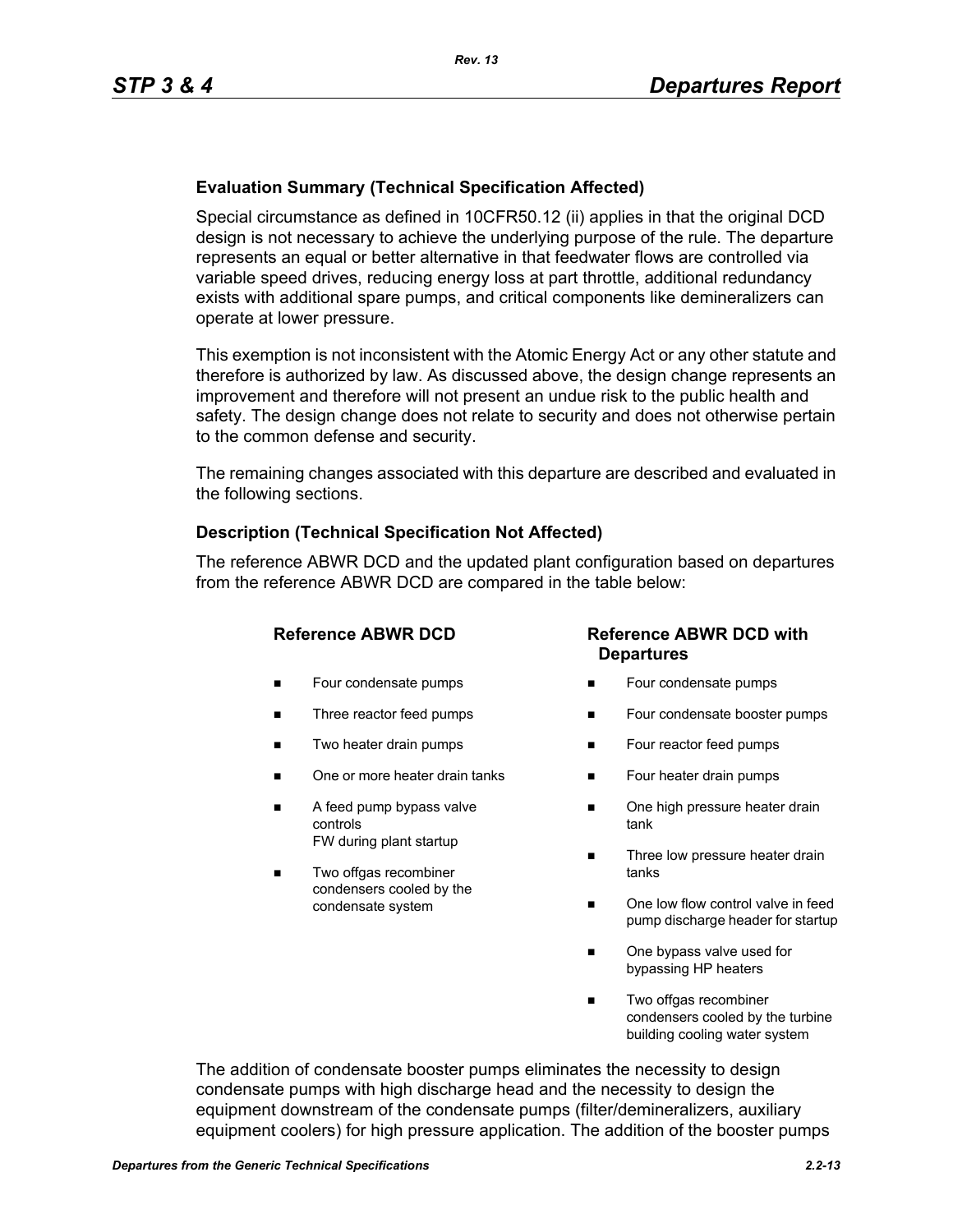allows the design of the condensate pumps to have low discharge head. The condensate and condensate booster pumps provide the necessary NPSH to the reactor feed pump suction.

The addition of one reactor feed pump and two heater drain pumps improves plant availability. If one of these pumps trip during normal operation, the standby pump starts automatically to maintain rated power operation. The use of four booster pumps allow three to be in operation, and the automatic startup of the standby pump as needed to support full power operation.

The four heater drain pumps take suction from one common heater drain tank, which collects drains from the high pressure feedwater heaters and the moisture separator drain tanks. The use of one heater drain tank is based upon equipment arrangement consideration in the Turbine Building.

Three low-pressure drain tanks have been added and each drain tank is located downstream of the corresponding Nos. 1 and 2 heaters. For example, low pressure drain tank A is common to 1A and 2A heaters. This configuration eliminates the condition of drain choking if the differential pressure between No. 1 heater drain cooler and the main condenser becomes insufficient.

The offgas recombiner condensers are changed from being cooled by condensate to being cooled by the turbine building cooling water system to ensure the operating temperature does not exceed the limit for the offgas system.

One low-flow control valve is added to meet the low flow condition during plant startup. A bypass valve used for bypassing the high pressure feedwater heaters is added to provide an additional operation mode when one high pressure heater is not in operation.

#### **Evaluation Summary (Technical Specification Not Affected)**

The changes described above are limited to the equipment addition and removal of non-safety-related equipment, and the changes do not affect any safety-related SSC, or SSC important to safety. Therefore, the changes described in this departure other than those specifically described above as affecting the Technical Specifications do not affect the safety analyses , have no impact on any safety function or any SSC used to mitigate the consequences of an accident, and do not increase the consequences of a malfunction of an SSC important to safety. Furthermore, there is no impact on the probability or consequences of an accident or malfunction of an SSC important to safety, and the departure will not result in any accident of a different type than previously evaluated in the referenced DCD.

The changes described in this departure other than those specifically described above as affecting the Technical Specifications have been evaluated pursuant to the requirements in 10CFR52, Appendix A, Section VIII.B.5. There is no impact on any Tier 1 or Tier 2\* DCD, Technical Specifications, Bases for Technical Specifications or operational requirements as a result of these changes.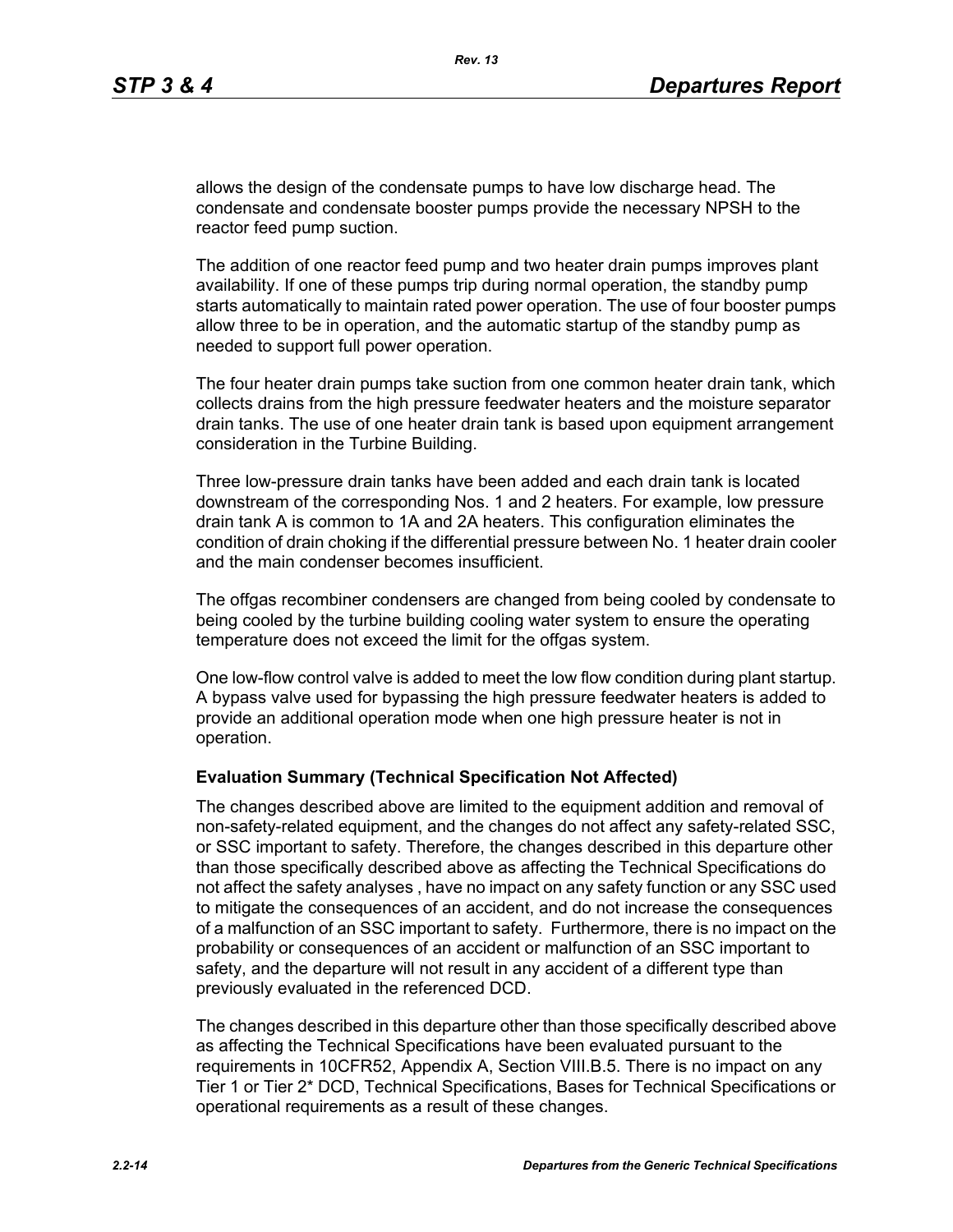# **2.2.2 STD DEP Changes of Intent to the Technical Specifications**

The following departures change the wording and the intent of the referenced ABWR DCD Technical Specifications. None of these changes is caused by nor are the departures related to changes to an underlying design.

# **STD DEP 16.2-1, Safety Limit Violation**

## **Description**

The following Generic Technical Specifications and the associated Bases related to Safety Limits have been deleted:

- Specification 2.2.1 requiring NRC notification within 1 hour of any Safety Limit violation;
- **Specification 2.2.3 requiring notification of the General Manager Nuclear Plant,** Vice President - Operations, and Offsite Reviewers as specified in Specification 5.5.2 within 24 hours of a violation;
- Specification 2.2.4 requiring the submittal of a Licensee Event Report within 30 days to the NRC of a Safety Limit Violation; and,
- Specification 2.2.5 requiring NRC authorization to resume unit operation.

Specifications 2.2.1, 2.2.4 and 2.2.5 are duplicative of the requirements found in 10 CFR 50.72, 10 CFR 50.73, and 10 CFR 50.36(d)(1), respectively and thus do not belong in Technical Specifications. Specification 2.2.3 does not meet the criteria for inclusion in Technical Specifications and is being relocated to a conduct of operationstype procedure developed in accordance with the procedures development plan.

## **Evaluation Summary**

This departure was evaluated per Section VIII.C.4 of Appendix A to 10 CFR Part 52, which requires that 1) the exemption is authorized by law, will not present an undue risk to the public health and safety, and is consistent with the common defense and security; and 2) special circumstances are present as specified in 10 CFR 50.12(a)(2); As shown below, both of these two criteria are satisfied.

- The exemption is not inconsistent with the Atomic Energy Act or any other statute and therefore is authorized by law. As discussed above, the actions in question are required by regulations or plant documents and therefore the deletions of the actions from the Technical Specifications will not present an undue risk to the public health and safety, and the departure does not relate to security and does not otherwise pertain to the common defense and security.
- Special circumstances are present as specified in 10 CFR 50.12(a)(2). Specifically, special circumstance (ii) is present, since it is unnecessary to include the deleted provisions in the Technical Specifications in order to ensure that the actions are accomplished.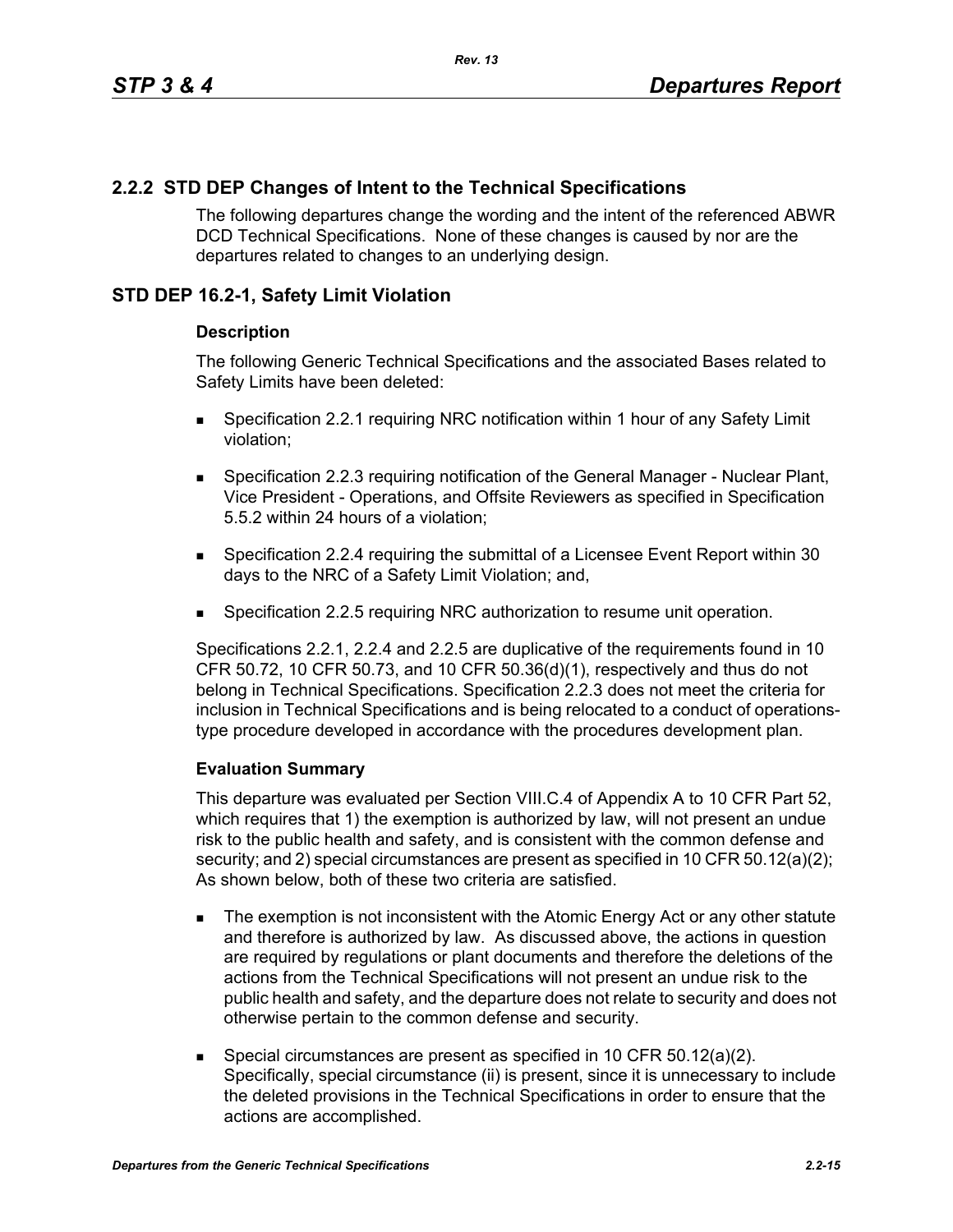As demonstrated above, this exemption complies with the requirements in Section VIII.C.4 of Appendix A to 10 CFR Part 52. Therefore, STPNOC requests that the NRC approve this exemption.

#### **References**

- (1) 10 CFR 50.36, Technical Specifications
- (2) 10 CFR 50.12, Specific Exemptions

## **STD DEP 16.3-78, LCO 3.3.6.1, Post Accident Monitoring (PAM) Instrumentation**

#### **Description**

The containment water level parameter has been removed from Post Accident Monitor technical specifications. The instrumentation does not meet the criteria for inclusion (i.e., Drywell water level is classified as Cat. 2 and sump level is classified as Cat 3). The reference ABWR DCD Subsection 7.5.2.1(2)(e) provides justification for Drywell Sump Level being classified as a Category 3 variable. DCD Subsection 7.5.2.1(2)(o) provides a description of instrumentation for monitoring of containment water level, referred to as Drywell Water Level monitoring. Drywell Water Level monitoring consists of separate instrumentation for monitoring the wetwell water level (suppression pool water level) and the upper drywell water level. The suppression pool water level is a Category I variable, and is included in Technical Specification LCO 3.3.6.1. DCD Chapter 7, Table 7.5-2 ABWR PAM Variable List, indicates that Drywell Water Level is classified as Category 2. Therefore, in accordance with RG 1.97 Rev. 3, Drywell Sump Level and Drywell Water Level are not required to be included in Technical Specification LCO 3.3.6.1 because these variables are not Category I or Category I non-Type A variables.

## **Evaluation Summary**

This departure was evaluated per Section VIII.C.4 of Appendix A to 10 CFR Part 52, which requires that 1) the exemption is authorized by law, will not present an undue risk to the public health and safety, and is consistent with the common defense and security; and 2) special circumstances are present as specified in 10 CFR 50.12(a)(2); As shown below, both of these two criteria are satisfied.

- The exemption is not inconsistent with the Atomic Energy Act or any other statute and therefore is authorized by law. As discussed above, the Bases only require that Post-Accident Monitoring instruments that are classified as Type A or Category I be included and so will not present an undue risk to the public health and safety, and the departure does not relate to security and does not otherwise pertain to the common defense and security.
- Special circumstances are present as specified in 10 CFR 50.12(a)(2). Specifically, special circumstance (ii) is present, since it is unnecessary to include the deleted provisions in the Technical Specifications in order to ensure that they reflect DCD design and regulatory guidance.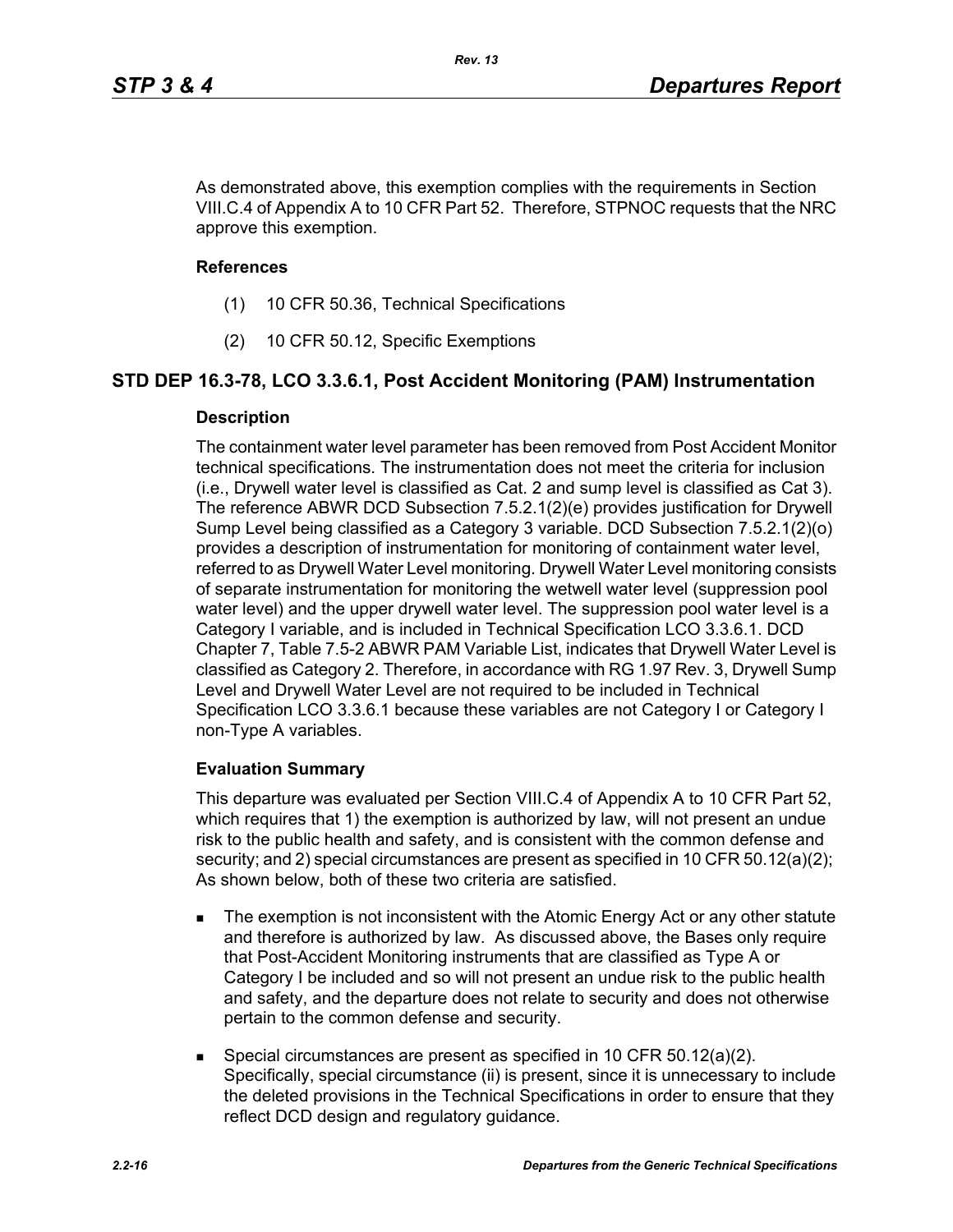As demonstrated above, this exemption complies with the requirements in Section VIII.C.4 of Appendix A to 10 CFR Part 52. Therefore, STPNOC requests that the NRC approve this exemption.

# **STD DEP 16.5-1, Unit Responsibility**

## **Description**

Technical Specification 5.1.2 states: "During any absence of the [SS] Shift Supervisor/Manager from the control room while the unit is in MODE 1, 2, 3, or 4, an individual with an active Senior Reactor Operator (SRO) license shall be designated to assume the control room command function. During any absence of the [SS] Shift Supervisor/Manager from the control room while the unit is in MODE 5, an individual with an active SRO license or Reactor Operator license shall be designated to assume the control room command function."

Technical Specification 5.1.2 is being changed as follows: "During any absence of the [SS] Shift Supervisor/Manager from the control room while the unit is in MODE 1, 2, or 3, an individual with an active Senior Reactor Operator (SRO) license shall be designated to assume the control room command function. During any absence of the [SS] Shift Supervisor/Manager from the control room while the unit is in MODE 4 or 5, an individual with an active SRO license or Reactor Operator license shall be designated to assume the control room command function."

10 CFR 50.54 (m) (2) (iii) states, "When a nuclear power unit is in an operational mode other than cold shutdown or refueling, as defined by the unit's technical specifications, each licensee shall have a person holding a senior operator license for the nuclear power unit in the control room at all times. In addition to this senior operator, for each fueled nuclear power unit, a licensed operator or senior operator shall be present at the controls at all times."

MODE 4 is being deleted from the first statement and added to the second statement. MODE 4 is defined as cold shutdown and does not require an SRO to assume control room command function, but allows this individual to be an RO or SRO. This change is consistent with the requirements as stated in 10 CFR 50.54  $(m)$  (2) (iii).

## **Evaluation Summary**

This departure was evaluated per Section VIII.C.4 of Appendix A to 10 CFR Part 52, which requires that 1) the exemption is authorized by law, will not present an undue risk to the public health and safety, and is consistent with the common defense and security; and 2) special circumstances are present as specified in 10 CFR 50.12(a)(2). As shown below, both of these two criteria are satisfied.

(1) The exemption is not inconsistent with the Atomic Energy Act or any other statute and therefore is authorized by law. As discussed above, the will not present an undue risk to the public health and safety, and the departure does not relate to security and does not otherwise pertain to the common defense and security.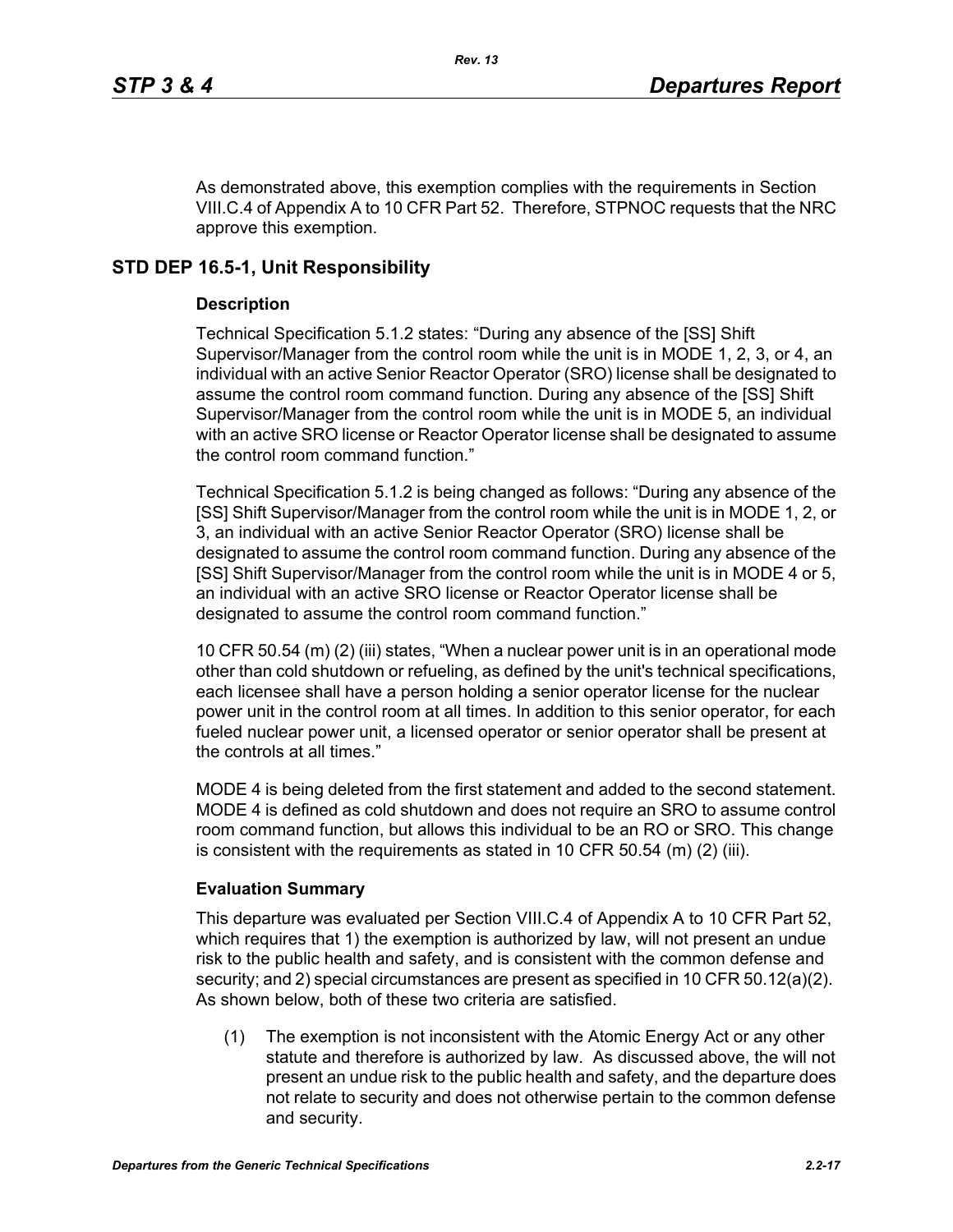(2) Special circumstances are present as specified in 10 CFR 50.12(a)(2). Specifically, special circumstance (ii) is present, since the departure represents a clarification of an acceptable process of compliance with current regulatory requirements and therefore will result in a benefit to the public health and safety.

As demonstrated above, this exemption complies with the requirements in Section VIII.C.4 of Appendix A to 10 CFR Part 52. Therefore, STPNOC requests that the NRC approve this exemption.

#### **References**

(1) 10 CFR 50.54 (m) (2) (iii)

## **STD DEP 16.5-2, Unit Staff**

Technical Specification 5.2.2.a, "Unit Staff" states: "An auxiliary operator shall be assigned to each reactor containing fuel and an additional auxiliary operator shall be assigned for each control room from which a reactor is operating." Technical Specification 5.2.2.a, Note 1, states: "Two unit sites with both units shutdown or defueled require a total of three auxiliary operators for the two units." Technical Specification 5.2.2.d states: "Administrative procedures shall be developed and implemented to limit the working hours of unit staff who perform safety related functions (e.g., licensed SROs, licensed ROs, health physicists, auxiliary operators and key maintenance personnel)."

In all three instances in Technical Specification 5.2.2, "Unit staff," the term "auxiliary operator" is changed to "non-licensed operator." This administrative change is modifying the Technical Specification to be consistent with industry terminology.

## **STD DEP 16.5-3, Technical Specification Bases Control Program**

#### **Description**

Technical Specification 5.4.2.b states: "A change to the site-specific portion of the FSAR that involves an unreviewed safety question as defined in 10 CFR 50.59, or a change to Tier 2 of the plant-specific DCD that involves an unreviewed safety question as defined in the design certification rule for the ABWR (Appendix A to 10 CFR 52)."

Technical Specification 5.4.2.b is being changed to: "A change to the site-specific portion of the FSAR or Bases that requires NRC approval pursuant to 10 CFR 50.59, or the design certification rule for the ABWR (Appendix A to 10 CFR 52)."

This change is being made to properly define the Technical Specification Bases Control Program process for operation of the units after the license is approved.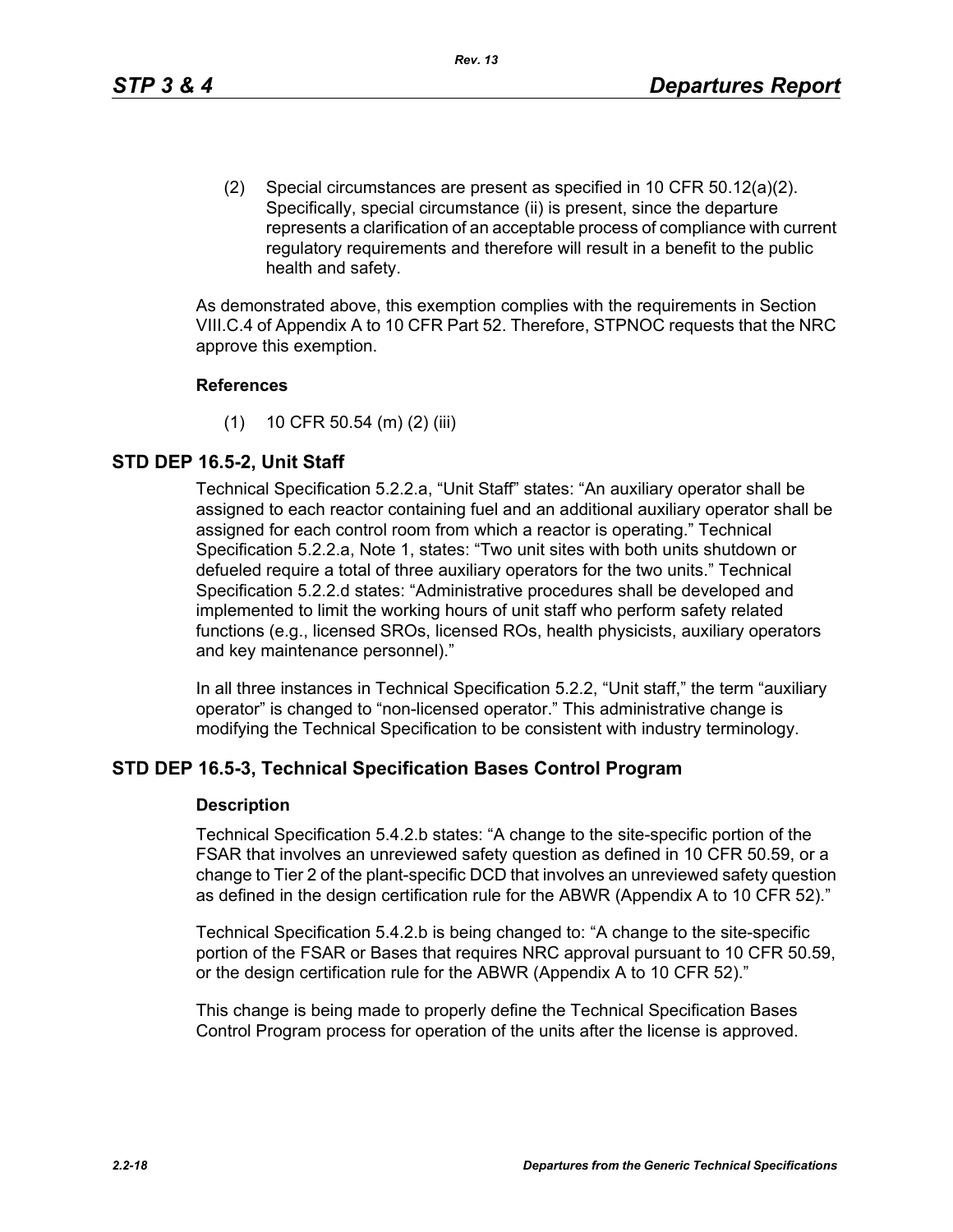#### **Evaluation Summary**

This departure was evaluated per Section VIII.C.4 of Appendix A to 10 CFR Part 52, which requires that 1) the exemption is authorized by law, will not present an undue risk to the public health and safety, and is consistent with the common defense and security; and 2) special circumstances are present as specified in 10 CFR 50.12(a)(2). As shown below, both of these two criteria are satisfied.

- (1) The exemption is not inconsistent with the Atomic Energy Act or any other statute and therefore is authorized by law. As discussed above, the departure is a clarification of an acceptable process for compliance with current regulatory requirements and therefore will not present an undue risk to the public health and safety, and the departure does not relate to security and does not otherwise pertain to the common defense and security.
- (2) Special circumstances are present as specified in 10 CFR 50.12(a)(2). Specifically, special circumstance (ii) is present, since change is to bring this section into agreement with 10 CFR 52.

As demonstrated above, this exemption complies with the requirements in Section VIII.C.4 of Appendix A to 10 CFR Part 52. Therefore, STPNOC requests that the NRC approve this exemption.

## **STD DEP 16.5-4, Reporting Requirements**

#### **Description**

Technical Specification 5.7.1.1 states: "Annual Reports covering the activities of the unit as described below for the previous calendar year shall be submitted by March 31 of each year. The initial report shall be submitted by March 31 of the year following initial criticality."

Technical Specification 5.7.1.1 will be changed to state: "Annual Reports covering the activities of the unit as described below for the previous calendar year shall be submitted by April 30 of each year. The initial report shall be submitted by April 30 of the year following initial criticality."

10 CFR 20.2206 requires this due date by April 30 of each year, this change is necessary to be consistent with the CFR.

#### **Evaluation Summary**

This departure was evaluated per Section VIII.C.4 of Appendix A to 10 CFR Part 52, which requires that 1) the exemption is authorized by law, will not present an undue risk to the public health and safety, and is consistent with the common defense and security; and 2) special circumstances are present as specified in 10 CFR 50.12(a)(2). As shown below, both of these two criteria are satisfied.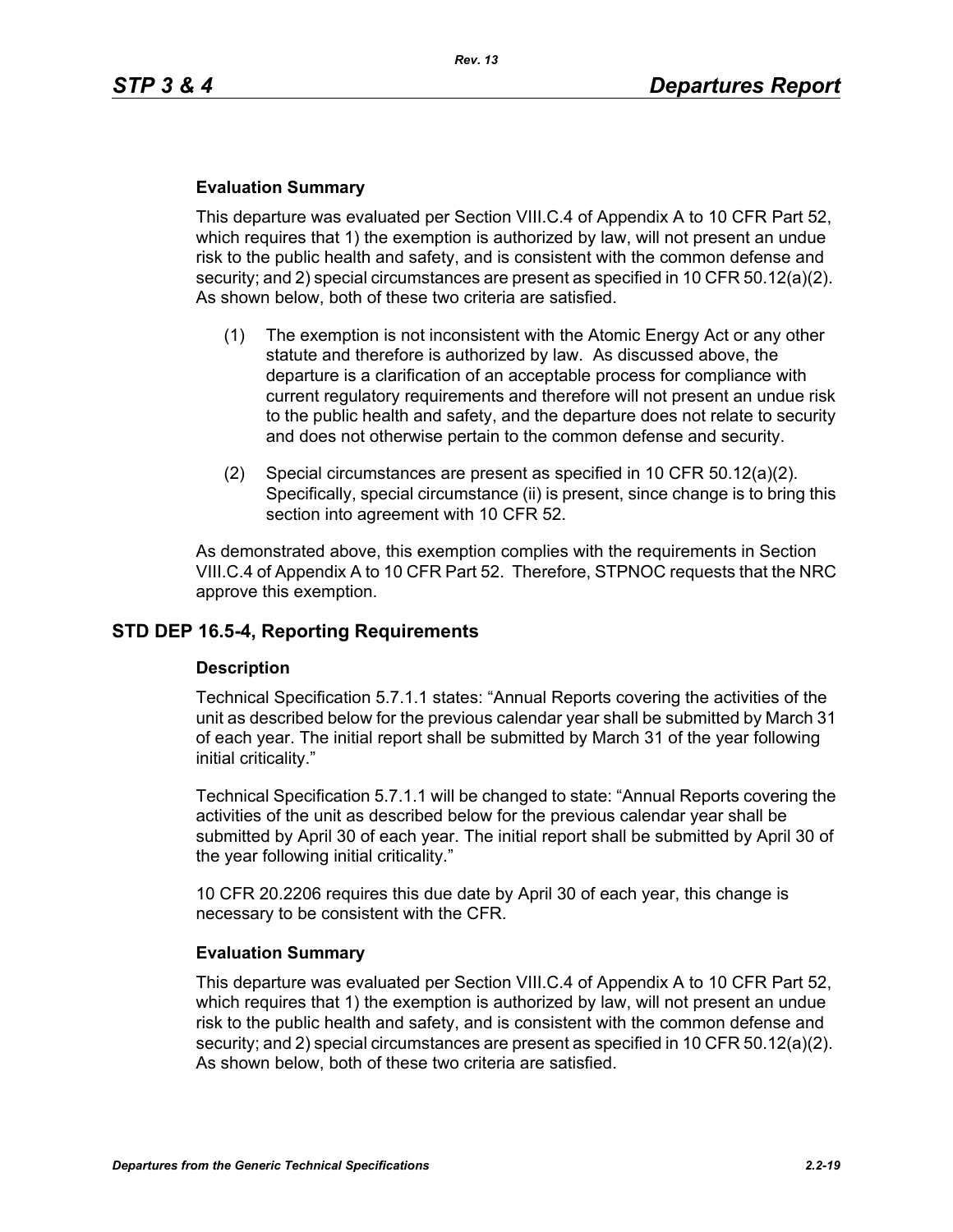- (1) The exemption is not inconsistent with the Atomic Energy Act or any other statute and therefore is authorized by law. As discussed above, the departure is a clarification of an acceptable process for compliance with current regulatory requirements and therefore will not present an undue risk to the public health and safety, and the departure does not relate to security and does not otherwise pertain to the common defense and security.
- (2) Special circumstances are present as specified in 10 CFR 50.12(a)(2). Specifically, special circumstance (ii) is present, since this change is to bring this section into agreement with 10 CFR 52.

As demonstrated above, this exemption complies with the requirements in Section VIII.C.4 of Appendix A to 10 CFR Part 52. Therefore, STPNOC requests that the NRC approve this exemption.

#### **References**

(1) 10 CFR 20.2206 Reports of Individual Monitoring

## **STD DEP 16.5-5, TS 5.2.2 Unit Staff - Working Hours**

#### **Description**

The proposed change removes working hour limits imposed in the Technical Specifications in order to support compliance with 10 CFR Part 26, Subpart I, Managing Fatigue. Work hour controls and fatigue management requirements have been incorporated into the NRC's regulations; therefore, it is unnecessary to have work hour control requirements in the Technical Specifications.

Technical Specification 5.2.2.d requires administrative procedures to be developed and implemented to limit the working hours of personnel who perform safety related functions. This change proposes to eliminate these Technical Specification requirements because they are superseded by the requirements in 10 CFR Part 26, and to renumber paragraphs 5.2.2.e and 5.2.2.f accordingly.

On April 17, 2007, the NRC Commissioners approved a final rule amending Title 10, Part 26, of the Code of Federal Regulations (CFR) which, among other changes, established requirements for managing worker fatigue at operating nuclear power plants. Subpart I specifically addresses managing worker fatigue by designating individual break requirements, work hour limits, and annual reporting requirements. Subpart I was published in the Federal Register on March 31, 2008 (73 FR 16966) and Notice of Availability was given in the Federal Register on December 30, 2008 (73 FR 79923) to remove this subsection from Technical Specifications through TSTF-511, "Eliminate Working Hour Restrictions from TS 5.2.2 to Support Compliance with 10 CFR Part 26."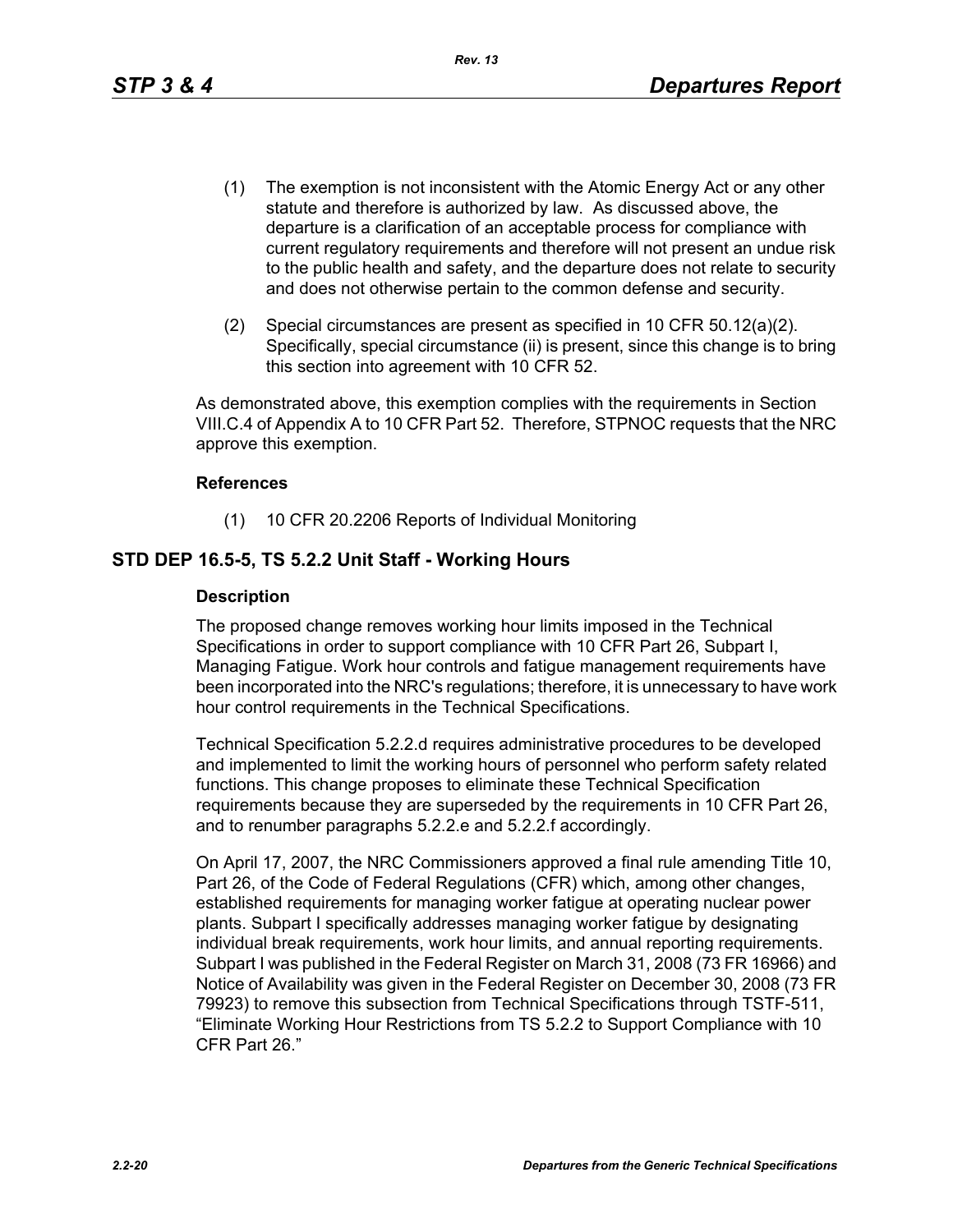#### **Evaluation Summary**

This departure was evaluated per Section VIII.C.4 of Appendix A to 10 CFR Part 52, which requires that 1) the exemption is authorized by law, will not present an undue risk to the public health and safety, and is consistent with the common defense and security; and 2) special circumstances are present as specified in 10 CFR 50.12(a)(2).

As shown below, both of these two criteria are satisfied.

- The exemption is not inconsistent with the Atomic Energy Act or any other statute and therefore is authorized by law. As discussed above, the actions in question are required by regulations or plant documents and therefore the deletions of the actions from the Technical Specifications will not present an undue risk to the public health and safety, and the departure does not relate to security and does not otherwise pertain to the common defense and security.
- **Special circumstances are present as specified in 10 CFR 50.12(a)(2). Specifically,** special circumstance (ii) is present, since it is unnecessary to include the deleted provisions in the Technical Specifications in order to ensure that the actions are accomplished.

As demonstrated above, this exemption complies with the requirements in Section VIII.C.4 of Appendix A to 10 CFR Part 52. Therefore, STPNOC requests that the NRC approve this exemption.

## **STD DEP 16.5-6, TS 5.5.2.6 - Inservice Testing Program**

#### **Description**

The IST Program is categorized as an operational program per the guidance in Commission Paper SECY-05-0197 and Regulatory Guide 1.206. Based on this guidance, a COL Applicant is expected to provide a full description of operational programs for NRC review in support of its COL application. The current NRC regulations in 10 CFR 50.55a incorporate by reference the ASME Code for Operation and Maintenance of Nuclear Power Plants (OM Code) with certain modifications to supersede Section XI of the ASME BPV Code for the development of IST Programs for new nuclear power plants and as operating plants update their IST Programs in accordance with the regulations. Further, NUREG-1434, "Standard Technical Specifications for General Electric Plants, BWR/6," Revision 3.1, dated December 1, 2005, specify the use of the ASME OM Code for development of the IST Programs for these plants.

The proposed change updates PTS 5.5.2.6 in Part 4, and in Chapter 16 of Part 2, "Final Safety Analysis Report," of the STP 3&4 COL application, to reference the ASME OM Code, consistent with the full description of the IST Program and in accordance with the guidance in NRC Standard Review Plan Section 3.9.6, "Functional Design, Qualification, and Inservice Testing Programs for Pumps, Valves, and Dynamic Restraints."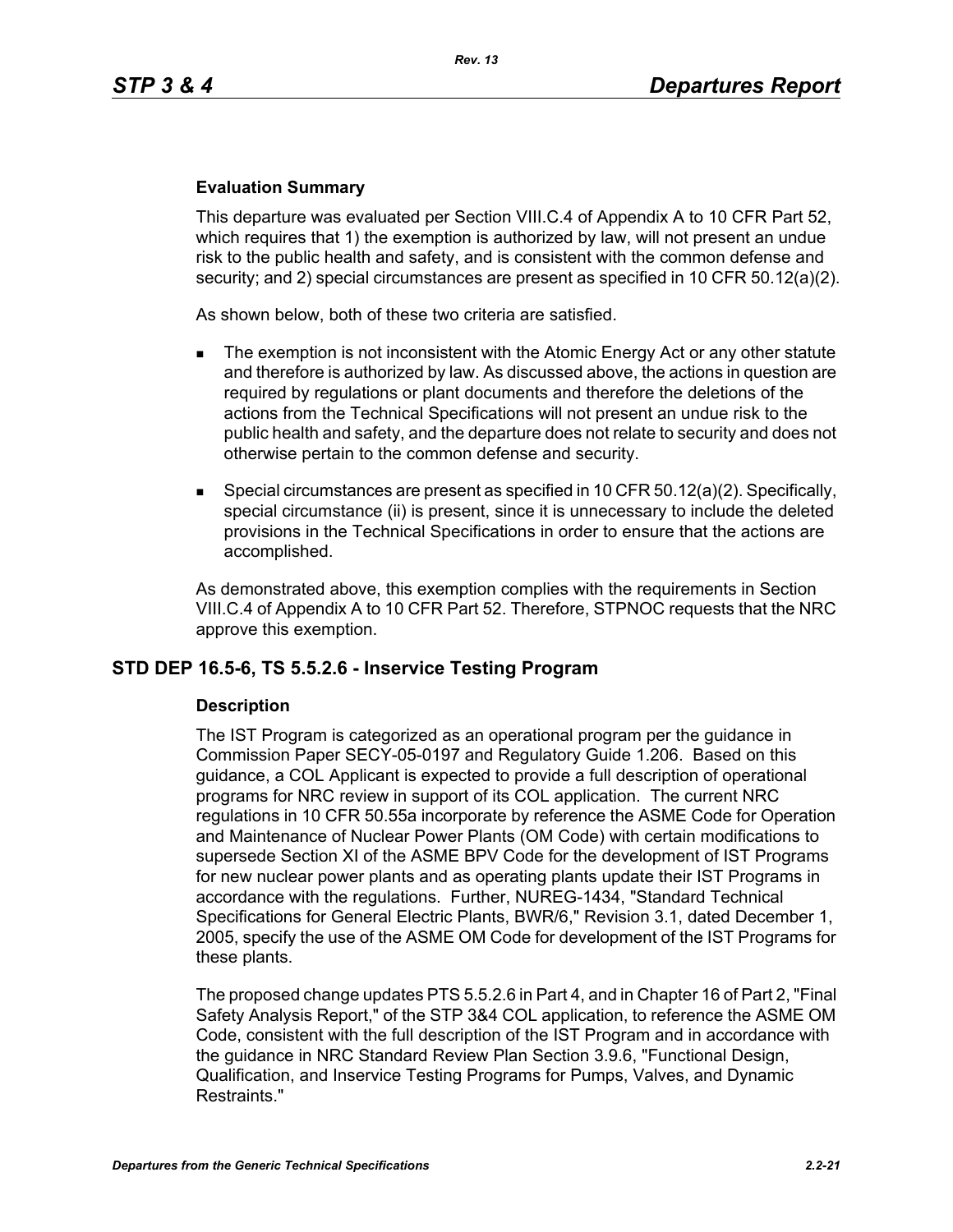## **Evaluation Summary**

This departure was evaluated per Section VIII.C.4 of Appendix A to 10 CFR Part 52, which requires that 1) the exemption is authorized by law, will not present an undue risk to the public health and safety, and is consistent with the common defense and security; and 2) special circumstances are present as specified in 10 CFR 50.12(a)(2). As shown below, both of these two criteria are satisfied.

(1) The exemption is not inconsistent with the Atomic Energy Act or any other statute and therefore is authorized by law. As discussed above, the departure is a clarification of an acceptable process for compliance with current regulatory requirements and therefore will not present an undue risk to the public health and safety, and the departure does not relate to security and does not otherwise pertain to the common defense and security.

(2) Special circumstances are present as specified in 10 CFR  $50.12(a)(2)$ . Specifically, special circumstance (ii) is present, since change is to bring this section into agreement with 10 CFR 52.

As demonstrated above, this exemption complies with the requirements in Section VIII.C.4 of Appendix A to 10 CFR Part 52. Therefore, STPNOC requests that the NRC approve this exemption.

## **2.2.3 STD DEP Technical Specifications Editorial Revisions and Clarifications**

The following departures change the Technical Specification wording but neither change nor are caused by an underlying design departure and do not change the intent of the generic Technical Specifications.

These departures are included here and not in Sections 2.2.1 or 2.2.2 above as they meet the general rules for administrative departures as defined in section 1.0. Since they affect Technical Specifications, they require prior NRC approval and are included in this section rather than Section 4.0.

These departures were evaluated per Section VIII.C.4 of Appendix A to 10 CFR Part 52, which requires that 1) the exemption is authorized by law, will not present an undue risk to the public health and safety, and is consistent with the common defense and security; and 2) special circumstances are present as specified in 10 CFR 50.12(a)(2). As shown below, each of these criteria are satisfied.

- (1) These exemptions are not inconsistent with the Atomic Energy Act or any other statute and therefore are authorized by law. As discussed above, the departures are administrative and therefore will not present an undue risk to the public health and safety, and the departures do not relate to security and do not otherwise pertain to the common defense and security.
- (2) Special circumstances are present as specified in 10 CFR 50.12(a)(2). Special circumstance (ii) applies to these exemptions in that the application of the generic Technical Specifications without these changes would not serve their underlying purpose.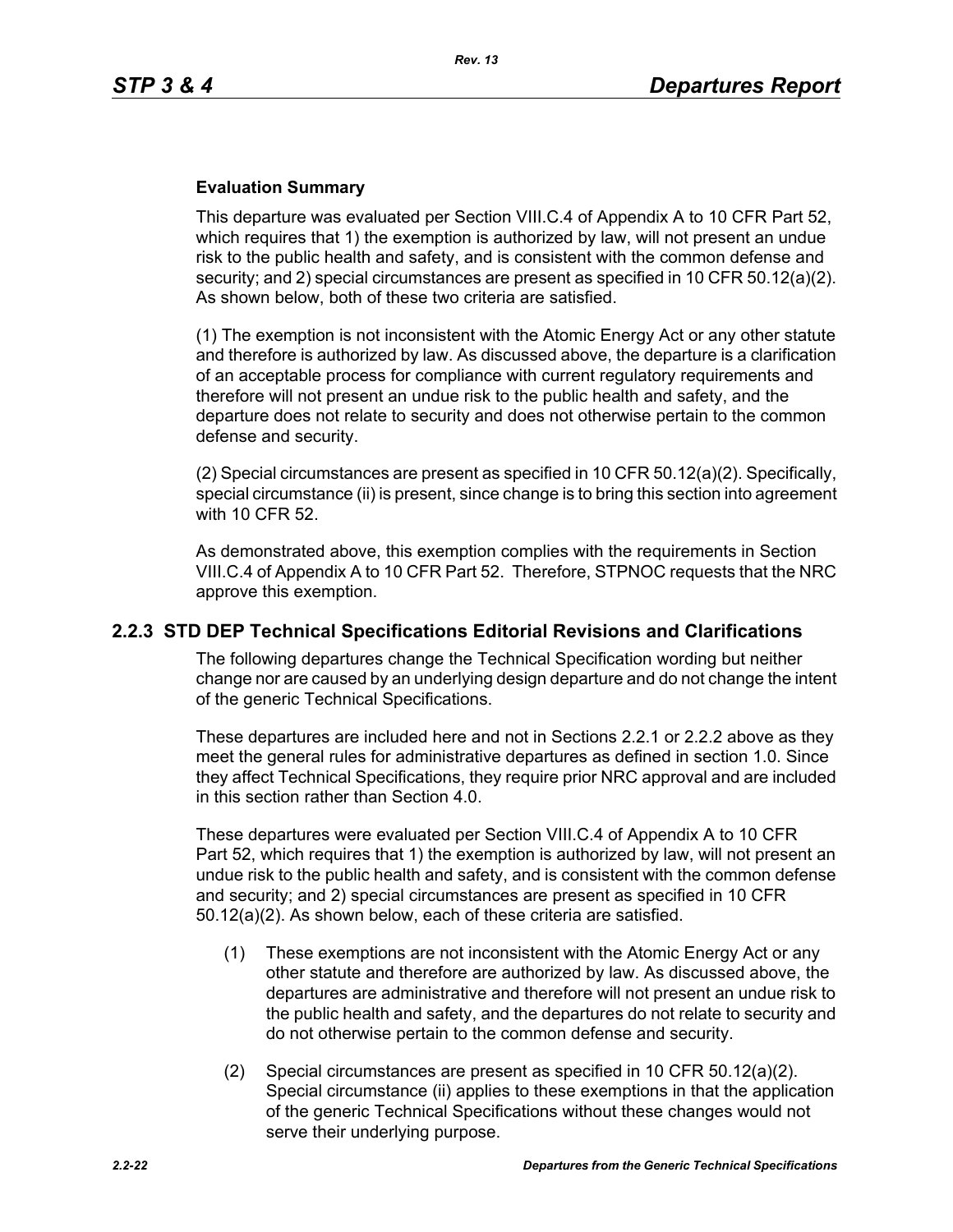As demonstrated above, these exemptions comply with the requirements in Section VIII.C.4 of Appendix A to 10 CFR Part 52. Therefore, STPNOC requests that the NRC approve these exemptions.

# **STD DEP 16.2-2, Safety Limits**

The BWR designs prior to the ABWR had reactor coolant pumps external to the reactor vessel. In the ABWR design the reactor coolant pumps are an internal design. The Technical Specification as written is based on external reactor coolant pumps. The limits for suction and discharge piping are being eliminated for the ABWR Specification to reflect the current design, since the pumps are internal, there are no external pump piping. As cited in DCD Section 5.4.1, all ten recirculation pumps are located inside the reactor coolant pressure boundary. Therefore, the safety limits on pressure for the suction and discharge piping are deleted.

During the design detailing stage of the ABWR development and DCD review, this change was noted and the Technical Specifications updated to reflect the current design. This change to the reference ABWR DCD Technical Specifications is intended to maintain consistency between the design description and the Technical Specifications.

# **STD DEP 16.3-1, 3.0, Limiting Condition for Operation (LCO) Applicability**

LCO 3.0.6 references the Specification 5.8 for the Safety Function Determination Program. The actual Specification number for the Safety Function Determination Program is Specification 5.6. Therefore, the Specification number has been corrected in both the Specification and Bases.

## **STD DEP 16.3-2, LCO 3.0 and Surveillance Requirements (SRs)**

The Bases for SR 3.0.1 state that the high pressure core flooder (HPCF) System requires a functional test to be performed at a specified reactor pressure. The HPCF System does not require reactor steam to operate because it utilizes electrical power. The statement is incorrect. The Reactor Core Isolation Cooling System is the appropriate system that should have been referenced. Therefore, high pressure core flooder has been replaced by the Reactor Core Isolation Cooling System.

The Bases for SR 3.0.1 also refers to control rod maintenance during refueling as an example for mode applicability of surveillance requirements. Two errors are corrected in this paragraph. First, the Bases for SR 3.0.1 refers to SR 3.1.3.4 for scram time testing. The appropriate SR is SR 3.1.4.3. SR 3.1.4.3 is the Surveillance performed at lower reactor pressures and is appropriate for this Bases discussion. Second, this Bases section also indicates that the control rod drive scram time testing should be performed at reactor steam dome pressures greater than 5.51 MPaG. However per Technical Specification 3.1.4 SR 3.1.4.1, SR 3.1.4.2, and SR 3.1.4.4 this testing should be performed at reactor steam dome pressures greater than or equal to 6.55 MPaG. The pressure listed in the description for the Bases for SR 3.0.1 is revised accordingly.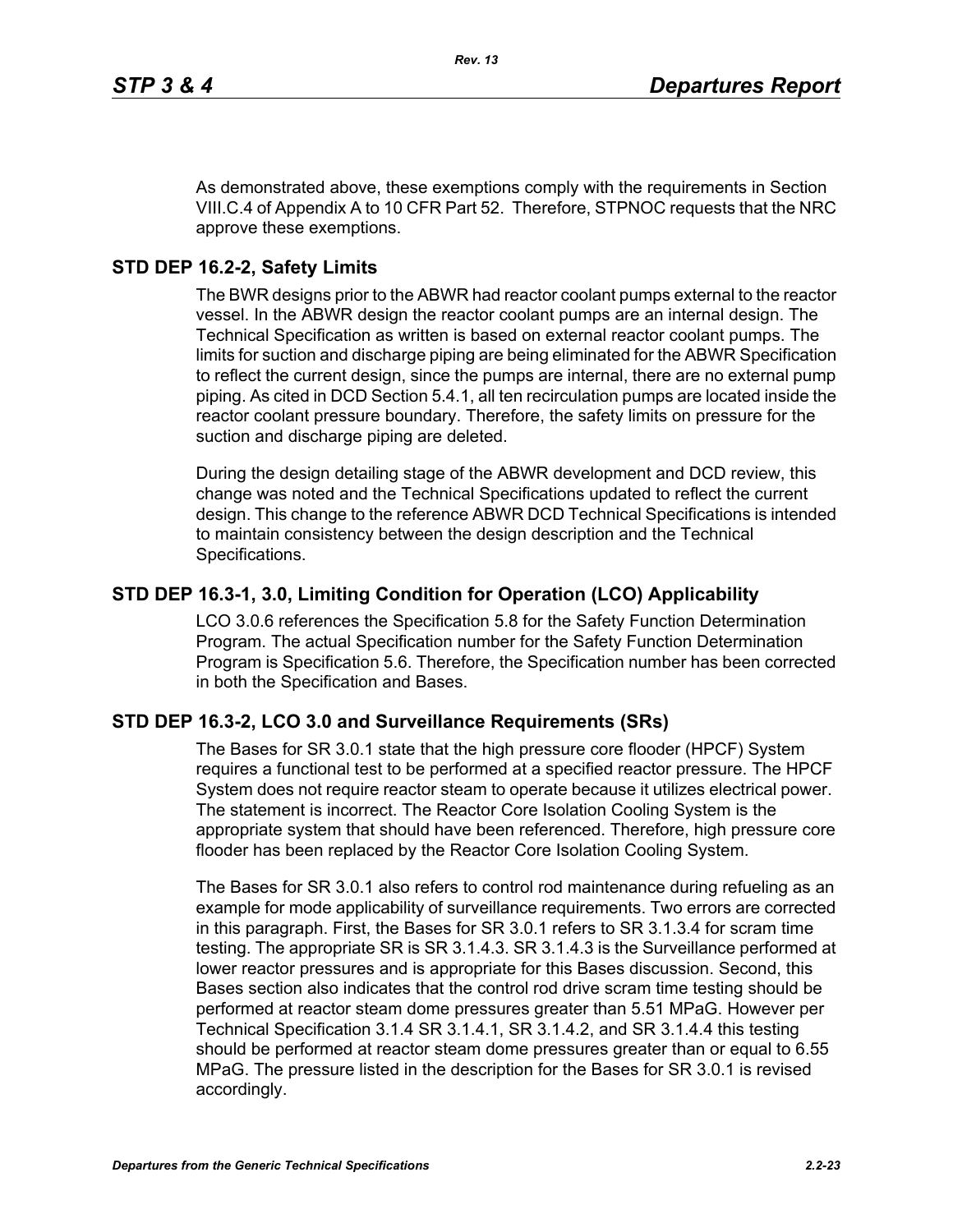# **STD DEP 16.3-3, Not Used**

# **STD DEP 16.3-4, LCO 3.1.1, Shutdown Margin (SDM)**

The Bases of SR 3.1.1.1 states, "Local critical tests require the withdrawal of out of sequence control rods. This testing would therefore require bypassing of the Rod Worth Minimizer to allow the out of sequence withdrawal, and therefore additional requirements must be met (see LCO 3.10.7, "Control Rod Testing-Operating")." This statement has been replaced with, "This testing is performed in accordance with LCO 3.10.7, "Control Rod Testing-Operating" or LCO 3.10.8, "SDM Test-Refueling" where additional requirements are required to be met." This change is made to be consistent with the Specifications in the Special Operations LCO section of the Technical Specifications.

LCO 3.10.7 states, "The requirements of LCO 3.1.6, "Rod Pattern Control," may be suspended and control rods bypassed in the Rod Action and Position Information (RAPI) Subsystem as allowed by SR 3.3.5.1.7, to allow performance of SDM demonstrations, control rod scram time testing, control rod friction testing, and the Startup Test Program, provided conformance to the approved control rod sequence for the specified test is verified by a second licensed operator or other qualified member of the technical staff." This has been replaced with the requirements of LCO 3.1.6 - "Rod Pattern Control" - may be suspended to allow performance of SDM demonstrations, control rod scram time testing, control rod friction testing, and the Startup Test Program, provided LCO 3.3.5.1 - "Control Rod Block Instrumentation" for Function 1.b of Table 3.3.5.1-1 is met with the approved control rod sequence or conformance to the approved control rod sequence for the specified test is verified by a second licensed operator or other qualified member of the technical staff." Consistent changes have also been made to the Bases and surveillances have been modified to ensure the LCO is met depending on the option taken. These changes are made to be consistent with the allowances in LCO 3.10.8 that either requires the LCO 3.3.5.1, "Control Rod Block Instrumentation," MODE 2 requirements for Function 1.b of Table 3.3.5.1-1 or conformance to the approved control rod sequence for the SDM test is verified by a second licensed operator or other qualified member of the technical staff.

# **STD DEP 16.3-5, LCO 3.4.1, Reactor Internal Pumps (RIPs)-Operating**

The LCO 3.4.1 requires the reactor internal pumps to be "operating." SR 3.4.1.1 requires the reactor internal pumps to be OPERABLE. SR 3.4.1.1 has been revised to be consistent with the LCO. Therefore, the SR is modified to require the pumps to be operating. The same change has been made to the Bases of SR 3.4.1.1.

# **STD DEP 16.3-6, LCO 3.4.1, Reactor Internal Pumps (RIPs)-Operating**

The Bases Background section of LCO 3.4.1 states that, "The reason for having variable recirculation flow is to compensate for reactivity effects of boiling over a wide range of power generation (i.e. 55 to 100% RTP)." The lower end of the range has been changed from "55" to "70" to be consistent with the design (i.e., DCD Section 5.4.1.2 Power Generation Design Bases).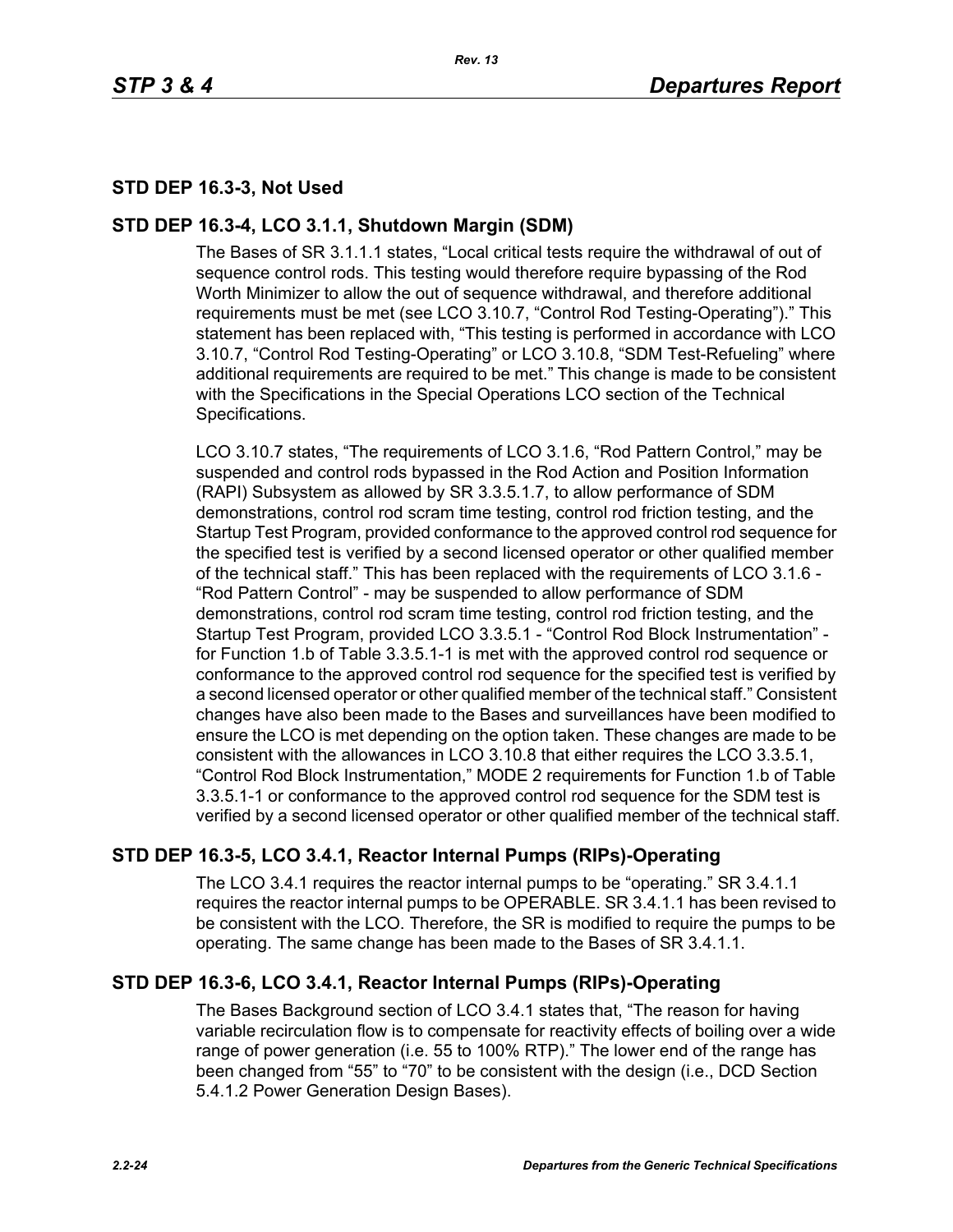# **STD DEP 16.3-7, LCO 3.4.2, Safety/Relief Valves (S/RVs)**

The Bases states "The transient evaluations in Reference 3 are based on these setpoints, but also include the additional uncertainties of +/- 1% of the nominal setpoint to account for potential setpoint drift to provide an added larger degree of conservatism." Reference 3 is DCD Chapter 15. The transients in Chapter 15 do not take credit for the "safety" function of the safety relief valves, but credit the "relief" function. Therefore, the phrase has been modified to indicate that the "overpressurization evaluation" is the appropriate event as documented in Reference 2 (DCD Tier 2, Section 5.2.2).

# **STD DEP 16.3-8, LCO 3.4.9 RCS Pressure and Temperature (P/T) Limits**

The LCO 3.4.9 Bases Applicable Safety Analyses section states that, "Reference 7 establishes the methodology for determining the P/T limits." Reference 7 is NEDO 21778-A, which is not the correct reference. The correct reference is SIR-05-044-A, "Pressure-Temperature Limits Report Methodology for Boiling Water Reactors," dated April 2007, and approved for referencing in license applications by the NRC in letter dated February 6, 2007 from Ho K Nieh Deputy Director, Division of Policy and Rulemaking, Office of Nuclear Reactor Regulation to Mr. Randy C. Bunt, Chair, BWR Owner's Group. This reference replaces the NEDO document as Reference 7.

## **STD DEP 16.3-9, LCO 3.4.7 Alternate Decay Heat Removal**

The Fuel Pool Cooling and Cleanup System can be used as an alternate source of decay heat removal in MODE 5. It cannot be used for decay heat removal in MODE 3 or MODE 4. The Bases Required Actions for LCO 3.4.7 and LCO 3.4.8 states that the Spent Fuel Pool Cooling System may be used as an alternate decay heat removal system during MODE 3 and MODE 4, respectively. The Bases of LCO 3.9.7 and LCO 3.9.8 do not include the Spent Fuel Pool Cooling System as a method for alternate decay heat removal system during MODE 5 operations. The Fuel Pool Cooling and Cleanup System has been deleted as an alternate source of decay heat removal from Technical Specifications 3.4.7 and 3.4.8. Likewise, the Fuel Pool Cooling and Cleanup System has been added to the Bases for Action A1 in Sections 3.9.7 and 3.9.8. The name "Spent Fuel Pool Cooling System" is changed to "Fuel Pool Cooling and Cleanup (FPC) System" to be consistent with DCD Tier 1, Section 2.6.2 and the plant specific P&IDs.

## **STD DEP 16.3-10, LCO 3.5.1, ECCS-Operating**

The Bases Background provides a range of pressures in which the High Pressure Core Flooder (HPCF) System and the Reactor Core Isolation Cooling System are designed to operate. The appropriate ranges for HPCF and RCIC have been included in the Bases.

The Bases Background states that HPCF System includes a full flow test line that routes water from and to the CST. CST has been replaced with suppression pool to be consistent with the actual design.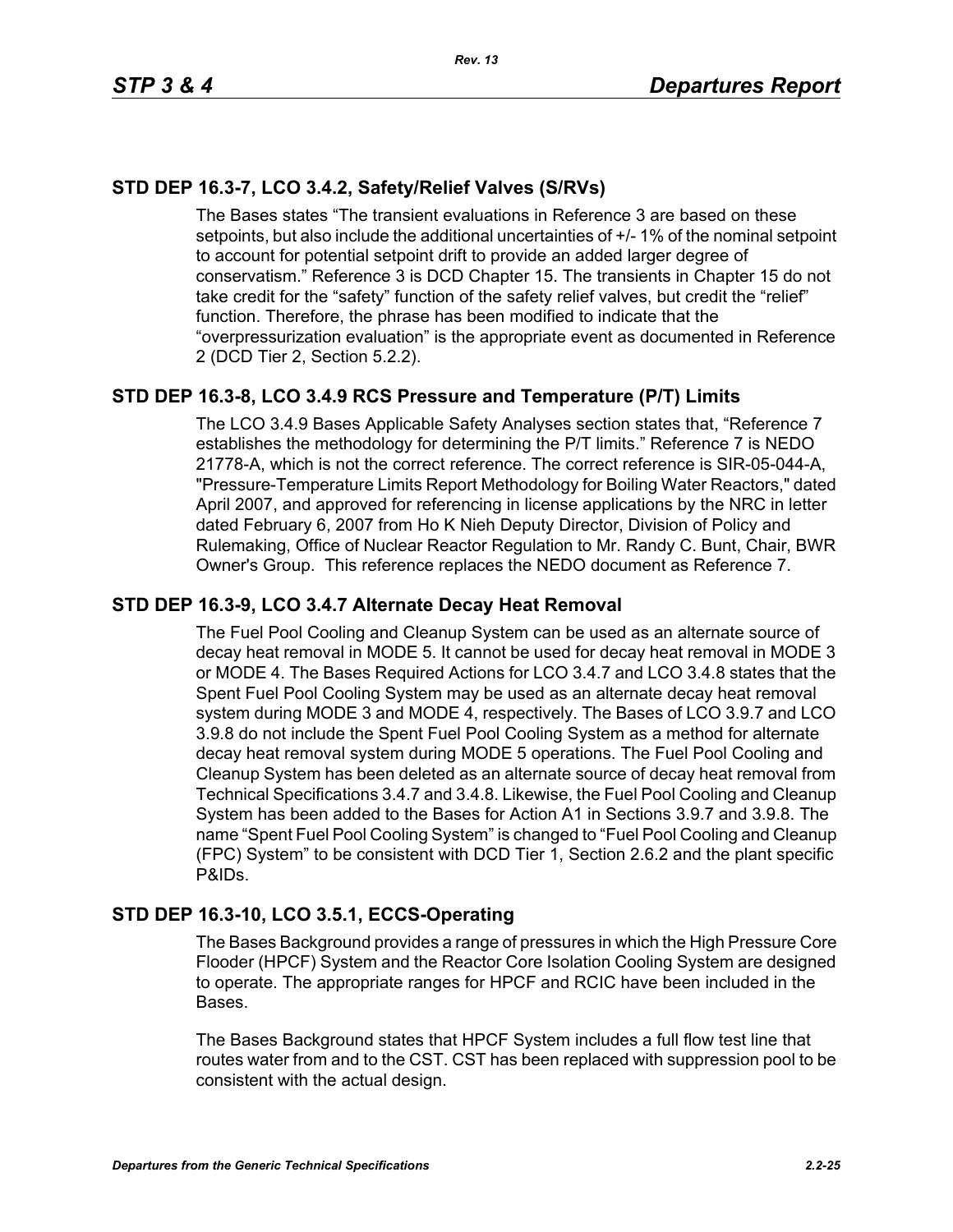The Bases Background provides a description of the pneumatic supply to the Automatic Depressurization System valves. The Bases description has been modified for clarity.

The LCO Bases provide a summary of Specifications that support the Function of the Emergency Core Cooling Systems during the operating MODES. Specification LCO 3.7.2, RCW/RSW and UHS-Shutdown, and LCO 3.7.3, RCW/RSW and UHS-Refueling are also referenced in the Bases discussion. These Specification do not apply during the same MODES as Specification 3.5.1, therefore the Specifications have been deleted from the Bases discussion.

## **STD DEP 16.3-11, 3.4.3 RCS Operational LEAKAGE**

The Bases states, "Crack behavior from experimental programs (Refs. 4 and 5) shows leak rates of tens of thousands liters per second will precede crack instability. The text change from "tens of thousands liters per second" to "hundreds of liters per minute" is consistent with industry guidance and NRC communications."

Reference 5 is NUREG-76/067, October 1975. This reference has been changed to NUREG 75/067 since it is the appropriate reference number.

## **STD DEP 16.3-12, Not Used**

## **STD DEP 16.3-13, LCO 3.9.8, Residual Heat Removal (RHR) - "Low Water Level" Applicability**

The Applicability of Specification 3.9.8 is MODE 5 with irradiated fuel in the reactor pressure vessel (RPV) and with the water level < 7.0 m above the top of the RPV flange. The LCO Bases states, "In MODE 5 with the water level < 7.0 m above the reactor pressure vessel (RPV) flange two RHR shutdown cooling subsystems must be OPERABLE." The Bases description has been modified to be consistent with the Specification.

In addition the Bases for the Required Actions state, "If at least one RHR subsystem is not restored to OPERABLE status immediately, additional actions are required to minimize any potential fission product release to the environment." The sentence has been changed to "With the required shutdown cooling subsystem(s) inoperable and the required alternate method(s) of decay heat removal not available in accordance with Required Action A.1, additional actions are required to minimize any potential fission product release to the environment." This change is made to be consistent with the requirements in the Specification.

## **STD DEP 16.3-14, LCO 3.9.2, Refuel Position Rod-Out Interlock**

The Applicability Bases refers to LCO 3.1.2, Reactivity Anomalies, when referring to control rods. The appropriate LCO is 3.1.3, Control Rod OPERABILITY.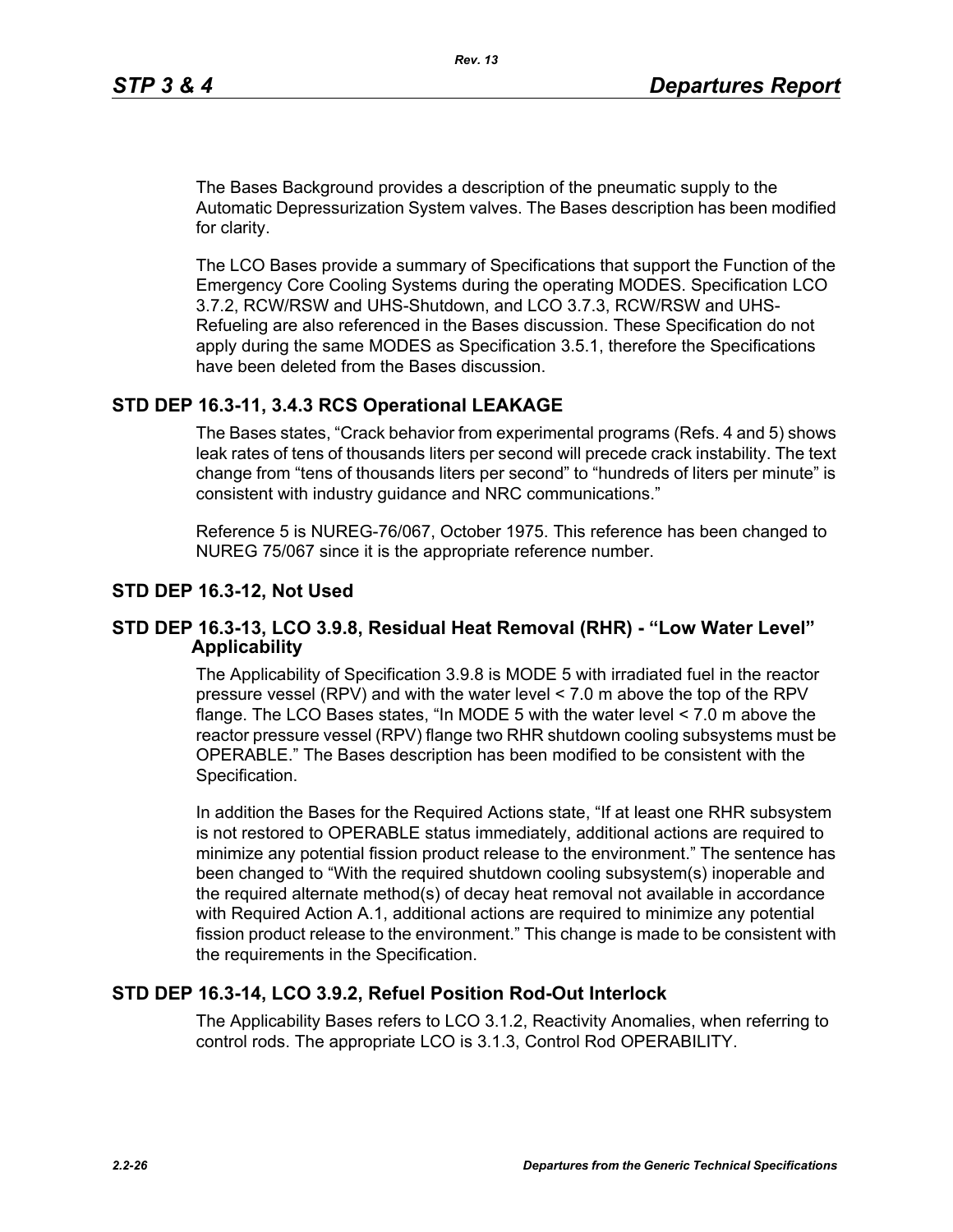# **STD DEP 16.3-15, LCO 3.9.5, Control Rod OPERABILITY - Refueling**

The accumulator pressure in SR 3.9.5 has been changed from 10.49 to 12.75 MPAG to be consistent with the Bases. A lower pressure in the accumulators has not been determined for the ABWR design. This pressure is consistent with the pressure in LCO 3.1.5, Control Rod Scram Accumulators in MODE 1 and 2.

#### **STD DEP 16.3-16, LCO 3.7.1, Reactor Building Cooling Water (RCW) System, Reactor Service Water (RSW) System, and Ultimate Heat Sink (UHS)- Operating, LCO 3.7.2, RCW/RSW System and UHS - Shutdown and LCO 3.7.3, RCW/RSW System and UHS - Refueling**

LCO 3.7.1 includes a Required Action C.2 that requires restoration of two inoperable RCW/RSW or UHS divisions to OPERABLE status within 14 days. LCO 3.7.2 includes a Required Action B.2 that requires restoration of two inoperable RCW/RSW or UHS divisions to OPERABLE status within 14 days. These Required Actions have been deleted since redundant requirements are already included in Condition A of each Specification. The change is consistent with the Completion Time Rules of Section 1.3.

Likewise these actions, which are described in Technical Specification Bases sections B3.7.1 and B3.7.2, have been deleted.

The STP 3&4 UHS design incorporates cooling towers with fans and a UHS basin instead of a UHS spray pond. LCOs 3.7.1, 3.7.2, and 3.7.3 are revised to include SRs 3.7.1.4, 3.7.2.4, and 3.7.3.4, respectively, for monthly surveillance testing of the cooling tower cell fans.

The UHS and RSW system have been redesigned to include the use of centrifugal type pumps located below the bottom of the UHS basin rather than vertical wet-pit type pumps located in pump wells. Thus, the UHS basin water level must be measured in order to verify adequate water level for NPSH and vortex prevention considerations. Therefore, SRs 3.7.1.2, 3.7.2.2 and 3.7.3.2 are revised to verify water level in the UHS basin rather than in the RSW pump wells.

## **STD DEP 16.3-17, LCO 3.10.12, Multiple Control Rod Drive Subassembly Removal - Refueling**

LCO 3.10.12 states, "The requirements of LCO 3.9.3, "Control Rod Position"; LCO 3.9.4, "Control Rod Position Indication"; and LCO 3.9.5, "Control Rod OPERABILITY - Refueling," may be suspended, and the "full in" position indicators may be bypassed for any number of control rods in MODE 5, to allow removal of control rod drive subassemblies with the control rods maintained fully inserted by their anti-rotation devices."

SR 3.10.12.1 requires verification that the anti-rotation devices associated with each CRD subassembly removed are in the correct position to maintain the control rod fully inserted.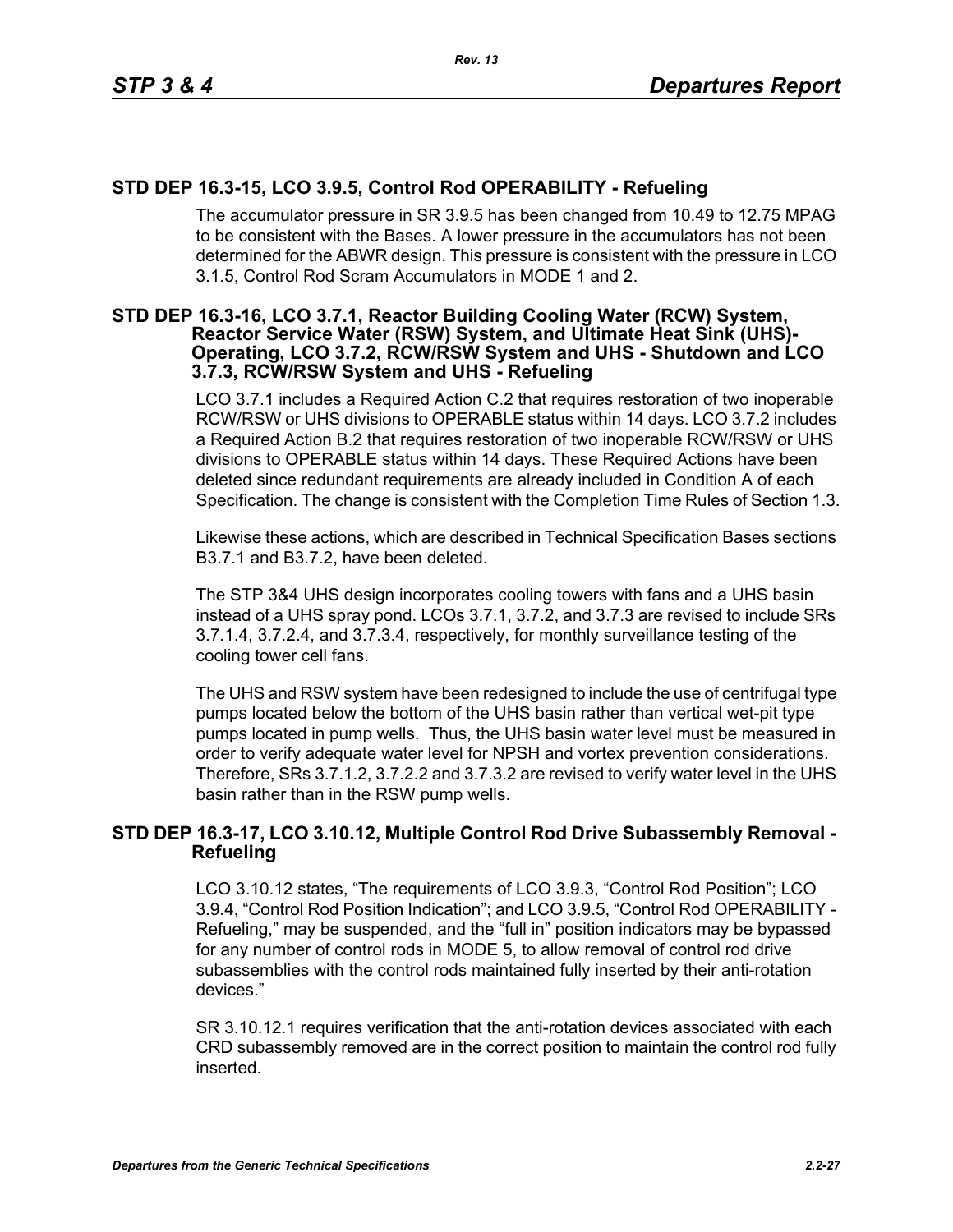The word "applicable" has been added to the LCO and Surveillance just before the "anti-rotation devices" to indicate that not both of the anti-rotation devices are required to maintain the rod in the correct position to maintain the control rod fully inserted.

*Rev. 13*

The Bases Background has been updated to describe when each device applies. Further information is provided in DCD Section 4.6.2.3.4, CRD Maintenance. In addition, Bases discussions for the Applicable Safety Analyses, and Applicability have been modified.

## **STD DEP 16.3-18, LCO 3.10.8 SHUTDOWN MARGIN (SDM) Test - Refueling**

Required Action B.2, to place the reactor mode switch in the shutdown or refuel position has been added to LCO 3.10.8 to ensure that the reactor is in a condition for which LCO 3.10.8 no longer applies and for which the ACTIONS in LCO 3.9.5 will be required to be taken in the event a control rod becomes uncoupled while in this Special Operations LCO.

The LCO 3.10.8 Bases for ACTIONS "A.1" and "B.1 and B.2" have been modified to more accurately reflect the LCO 3.10.8 ACTIONS. In particular, the phrase "for reasons other than Condition B" has been added to the Bases for ACTION A.1 to accurately reflect LCO 3.10.8 ACTION "A," and the Bases for ACTION B.1 have been revised to more specifically describe the Condition as "one control rod not coupled to its associated CRD." Additionally, the Bases for Action B.1 have been revised to clarify that upon completion of Action B, the LCO 3.9.5 requirements for an inoperable control rod apply.

## **STD DEP 16.3-19, LCO 3.10.4, Control Rod Withdrawal - Cold Shutdown**

LCO 3.10.4 states "The reactor mode switch position specified in Table 1.1 1 for MODE 4 may be changed to include the refuel position, and operation considered not to be in MODE 2, to allow withdrawal of a single control rod or control rod pair, and subsequent removal of the associated control rod drives (CRD) if desired, provided the following requirements are met."

LCO 3.10.4 part 2 states, "All other control rods in a five by five array centered on the control rod being withdrawn are disarmed."

LCO 3.10.4 part 2 has been revised to indicate that the control rods that must be disarmed must include all control rods, other than the control rod or rod pair being withdrawn, in a five by five array centered on each control rod being withdrawn. This change is consistent with LCO 3.10.4 and SR 3.10.4.2.

## **STD DEP 16.3-20, LCO 3.10.4, Control Rod Withdrawal - Cold Shutdown**

LCO Bases provides a list of other Special Operations LCO applicable in MODE 4 with the reactor mode switch in the refuel position. In this list, "LCO 3.10.3, Control Rod Withdrawal-Hot Shutdown," is listed. This Specification is applicable in MODE 3 with the reactor mode switch in the refuel position. Reference to the Specification is deleted since it does not apply.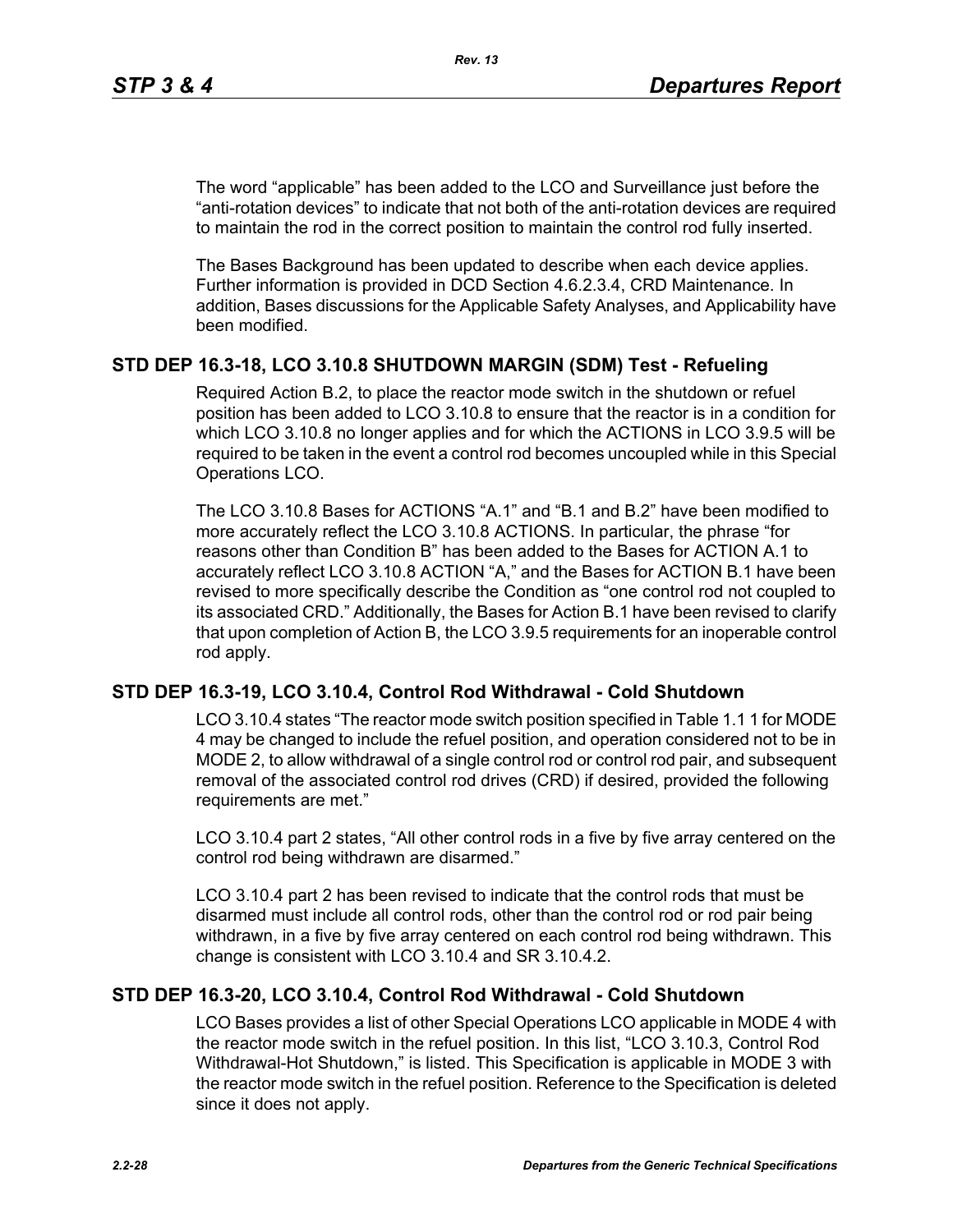# **STD DEP 16.3-21, LCO 3.10.5, Control Rod Drive (CRD) Removal - Refueling**

Technical Specification LCO 3.3.1.1, Functions 2.a, APRM Neutron Flux-High, Setdown and Function 2.d, APRM-Inop is applicable in MODES 2 and MODES 1 and 2, respectively. LCO 3.10.5 is applicable in MODE 5 with LCO 3.9.5 not met. LCO 3.10.5 allows the requirements of and Function 2.a and Function 2.d to not be met when in utilizing this Special Operations LCO. Since LCO 3.10.5 is used when in MODE 5 with LCO 3.9.5 not met, there is no specific need to except the requirements of Function 2.a and 2.b. Therefore they have been deleted from the LCO statement.

## **STD DEP 16.3-22, Not Used**

## **STD DEP 16.3-23, LCO 3.10.5, Control Rod Drive (CRD) Removal - Refueling**

The LCO and APPLICABILITY sections of the Bases refer to LCO 3.3.8.2 instead of to the correct LCO 3.3.8.1. The LCO section also contains incorrect references to the Specification titles for LCOs 3.3.1.1, 3.3.1.2 and 3.3.8.1. These specification number and title corrections have been made.

## **STD DEP 16.3-24, LCO 3.10.3, Control Rod Withdrawal - Hot Shutdown Bases**

LCO Bases provides a list of other Special Operations LCO applicable in MODE 3 with the reactor mode switch in the refuel position. In this list, "LCO 3.10.4, Control Rod Withdrawal-Cold Shutdown," is listed. This Specification is applicable in MODE 4 with the reactor mode switch in the refuel position. Reference to the Specification is deleted since it does not apply.

## **STD DEP 16.3-25, LCO 3.9.1, Refueling Equipment Interlocks**

LCO 3.9.1 requires the refueling equipment interlocks to be OPERABLE during invessel fuel movement with equipment associated with the interlocks. The refueling equipment interlocks (All-rods-in, Refuel machine position, and refuel machine main hoist, fuel loaded) are only applicable when the reactor mode switch is in the refuel position.

The LCO Background states, "With the reactor mode switch in the shutdown or refueling position, the indicated conditions are combined in logic circuits to determine if all restrictions on refueling equipment operations and control rod insertion are satisfied."

This Background implies the instrumentation is applicable when the reactor mode switch is also in the Shutdown position. The changes provided in the LCO and Applicability both in the Specifications and Bases provides additional clarity on when the requirements are required to be met. This change is acceptable because the reactor mode switch Shutdown position requirements in LCO 3.3.5.1 ensures a control rod block is ensured.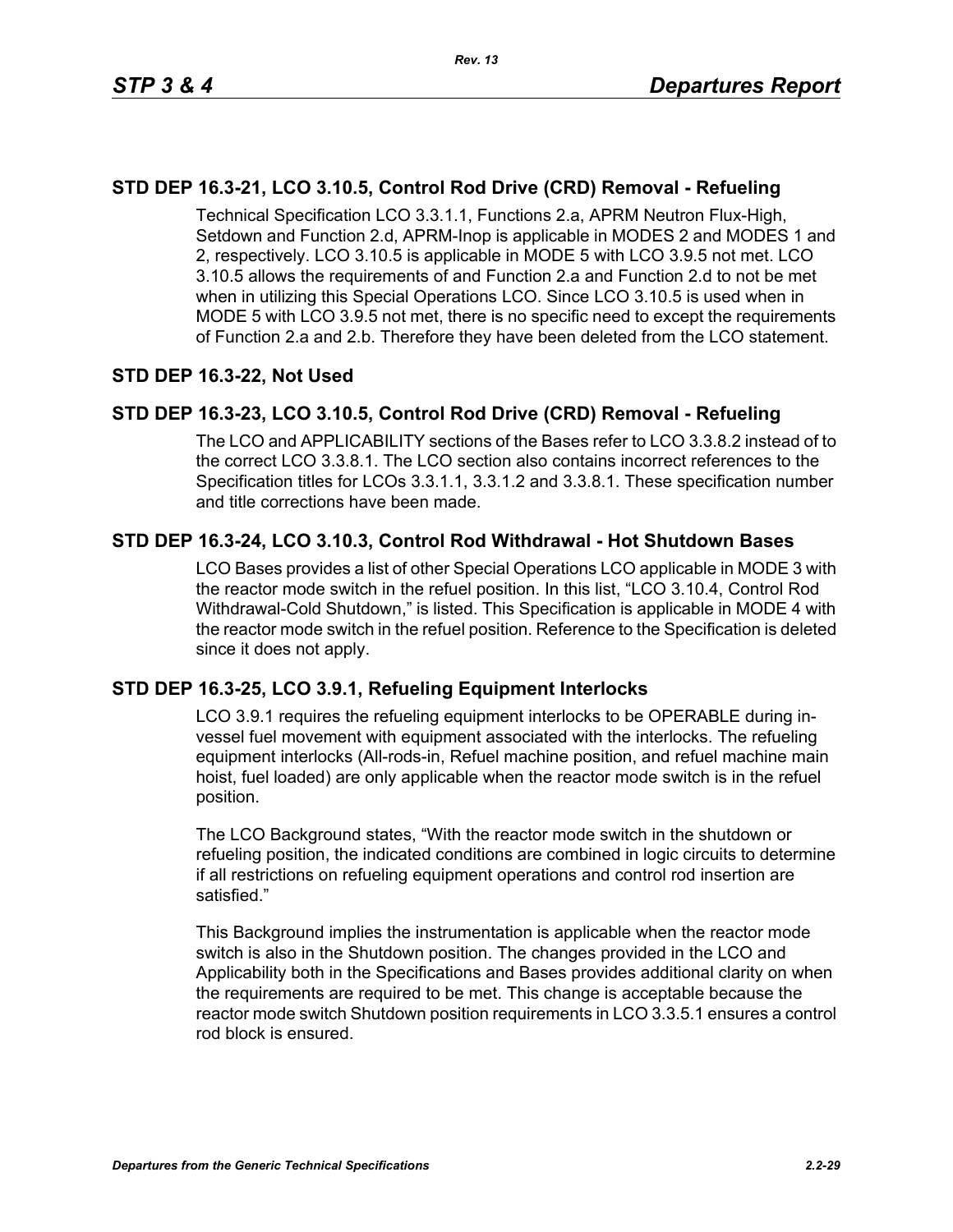# **STD DEP 16.3-26, LCO 3.10.2, Reactor Mode Switch Interlock Testing**

The Bases Background for LCO 3.10.2 discusses the reactor mode switch positions and the related scram interlock functions. The discussion includes reference to a reactor high water level scram. The ABWR design does not include a "reactor high water level scram." Therefore, Bases Section B 3.10.2 has been modified to remove reference to the scram for consistency with the DCD. Additionally, for each mode switch position, supplemental information regarding the neutron monitoring system scram and turbine control valve fast closure and turbine stop valve closure scram is added to clarify and enhance the Bases background discussion consistent with DCD Tier 2, Subsection 7.2.1.1.6.2.

## **STD DEP 16.3-27, LCO 3.10.2, Reactor Mode Switch Interlock Testing**

Bases B 3.10.2 of Technical Specification (TS) LCO 3.10.2, Reactor Mode Switch Interlock Testing, provides a listing of other Special Operations LCOs applicable in MODES 3, 4, and 5. This listing includes LCO 3.10.7, Control Rod Testing - Operating. However, this Specification is applicable in MODES 1 and 2 with LCO 3.1.6 not met. Reference to the Specification is deleted since it does not apply. However, additional Specifications LCO 3.10.1, LCO 3.10.5, LCO 3.10.6, LCO 3.10.8, LCO 3.10.11, and LCO 3.10.12 have been added as references since they are applicable in MODES 3, 4, and 5.

## **STD DEP 16.3-28, LCO 3.10.1, In-Service Leak and Hydrostatic Testing Operation**

The Applicable Safety Analyses description states, "The consequences of a steam leak under pressure testing conditions, with secondary containment OPERABLE, will be conservatively bounded by the consequences of the postulated main steam line break outside of secondary containment accident analysis described in Reference 2." Reference 2 is DCD Tier 2, Section 15.1. The postulated main steam line break outside of secondary containment analysis is not discussed in Section 15.1. It is discussed in DCD Tier 2, Section 15.6.4. Therefore, the appropriate reference has been incorporated.

## **STD DEP 16.3-29, LCO 3.6.4.1, Secondary Containment**

The drawdown time in SR 3.6.4.1.4 is < 120 seconds. This time has been extended for "120 seconds" to "20 minutes" to be consistent with Tier 1 Table 2.14.4 Item 4.a and the analysis in DCD Section 15.6.5.5.1, Fission Product Releases.

## **STD DEP 16.3-30, LCO 3.6.4.1, Secondary Containment**

The Applicability description in the Bases states, "In MODES 4 and 5, the probability and consequences of the LOCA are reduced due to the pressure and temperature limitations in these MODES. Therefore, maintaining secondary containment OPERABLE is not required in MODE 4 or 5 to ensure a control volume, except for other situations for which significant releases of radioactive material can be postulated, such as during operations with a potential for draining the reactor vessel (OPDRVs), during CORE ALTERATIONS, or during movement of irradiated fuel assemblies in the primary or secondary containment."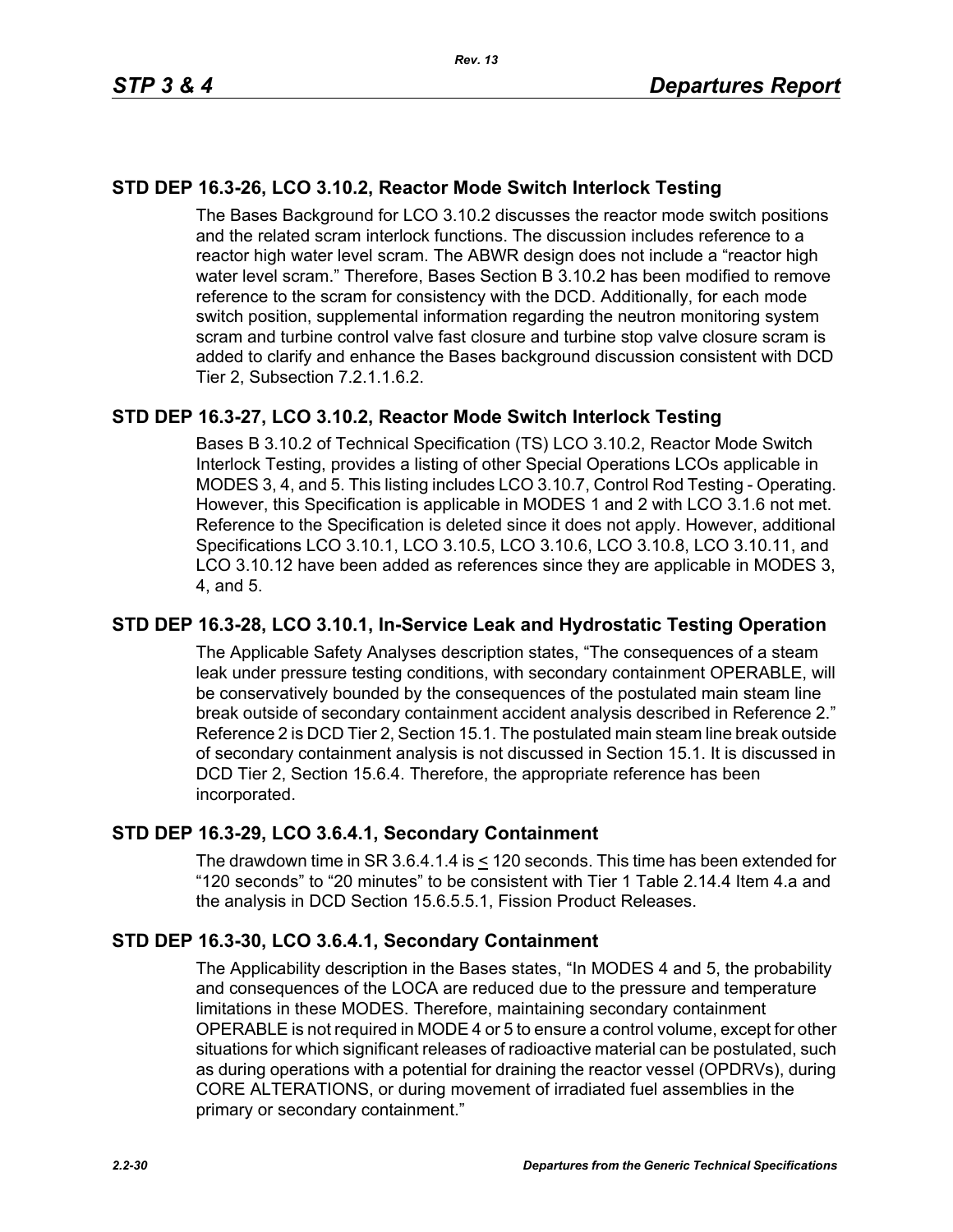The words "primary or" have been deleted from the end of the last sentence since the applicability is only when moving fuel assemblies in the secondary containment.

# **STD DEP 16.3-31, LCO 3.6.4.3, Standby Gas Treatment (SGT) System**

The Bases Background section description states, "The moisture separator is provided to remove entrained water in the air, while the electric heater reduces the relative humidity of the influent air stream to the adsorber section of the filter train to less than 70% whenever SGT System is in operation (Ref. 2)." Reference 2 is DCD Tier 2, Section 6.2.3. Details of the design of the SGT System are described in detail in DCD Tier 2 Section 6.5.1. Therefore, the appropriate reference has been incorporated.

## **STD DEP 16.3-32, LCO 3.6.2.1, Suppression Pool Average Temperature**

Condition D requires entry when suppression pool average temperature is > 43.3°C but < 48.9°C. Required Action D.1 requires the determination of suppression pool average temperature < 48.9°C. ACTION E requires entry when suppression pool average temperature > 48.9°C. Required Action E.1 requires the unit to be depressurize the reactor within 12 hours.

ACTION D has been revised to require the "determination" of suppression pool average temperature instead of a verification that the temperature is  $\leq 48.9^{\circ}$ C and in the same condition the plant is required to be in MODE 4 in 36 hours. In addition, Condition D has been changed to require the temperature to be monitored whenever temperature is > 43.3°C instead of the specified range.

ACTION E is revised by deleting the requirement to be in MODE 4 since the requirement has been incorporated in ACTION D.

This change is necessary since the plant should not be in an operating MODE with temperature > 43.3°C. This is consistent with LCO 3.6.2.1.c which states that the suppression pool temperature should be  $\leq 43.3^{\circ}$ C when THERMAL POWER is  $\leq 1\%$ RTP.

The range in ACTION D has been changed since it is prudent to monitor suppression pool temperature whenever temperature is above 43.3°C not just when within the temperature range.

The Bases ACTIONS have been changed accordingly.

## **STD DEP 16.3-33, LCO 3.6.2.1, Suppression Pool Average Temperature**

The Bases LCO 3.6.2.1 parts a and b states that suppression pool temperature requirements when THERMAL POWER is < 1%. The LCO states that these limits apply when THERMAL POWER is > 1%RTP. The signs in the Bases have been modified consistent with the requirements in the LCO.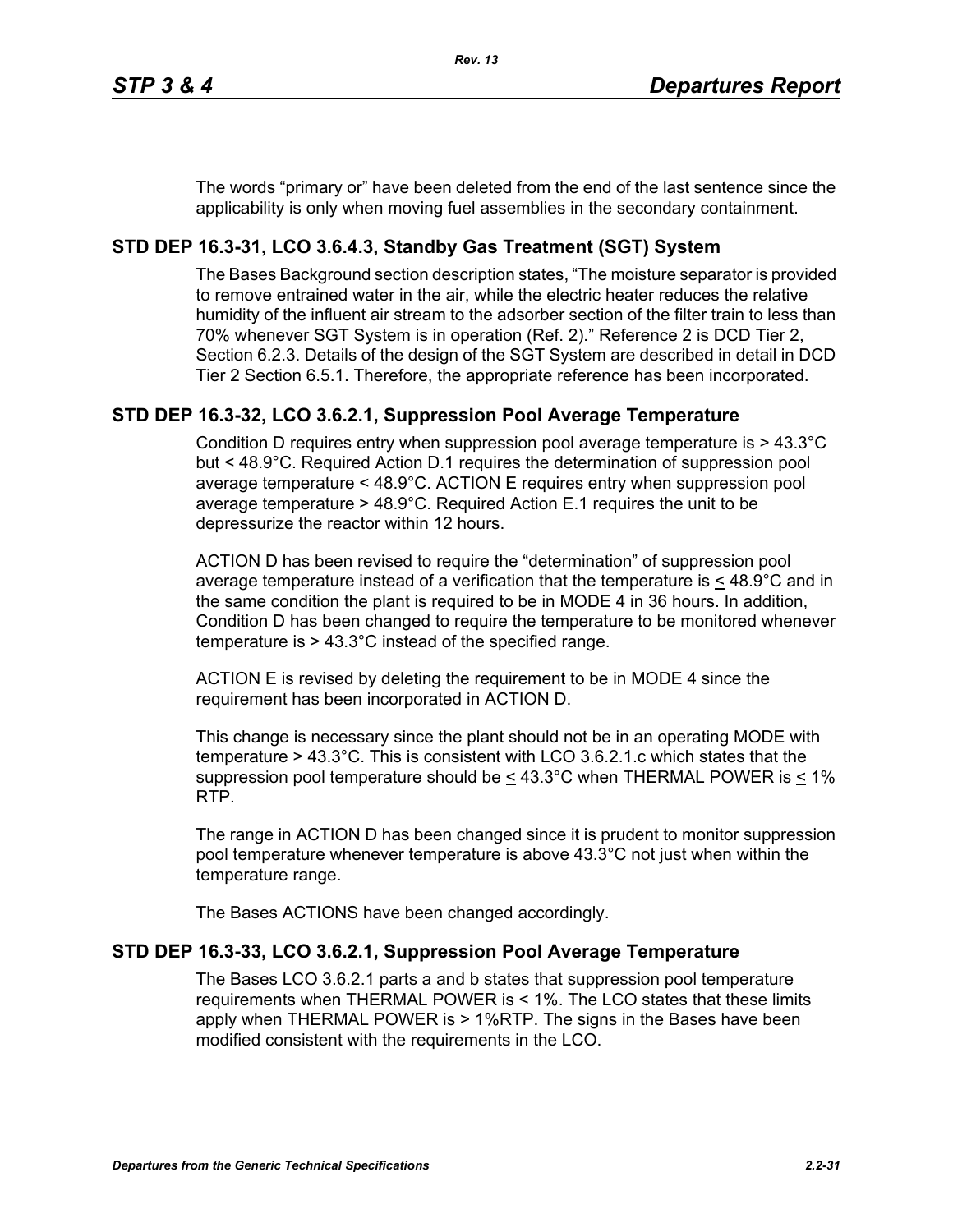## **STD DEP 16.3-34, LCO 3.6.1.6, Wetwell-to-Drywell Vacuum Breakers**

The LCO Bases states "All eight of the vacuum breakers must be OPERABLE for opening. All wetwell-to-drywell vacuum breakers, however, are required to be closed (except during testing or when the vacuum breakers are performing the intended design function)." The SR 3.6.1.6.1 Bases states, "Each vacuum breaker is verified closed (except when being tested in accordance with SR 3.6.1.6.2 or when performing its intended function) to ensure that this potential large bypass leakage path is not present."

The allowance in the Bases that the wetwell-to-drywell vacuum breakers may be opened during testing has been deleted since it is not stated in the LCO or SRs. LCO 3.6.1.6 is applicable for MODES 1, 2 and 3. The surveillance requirement for vacuum breaker functional testing SR 3.6.1.6.2 has a frequency of 18 months which is based on the need to perform the surveillance during an outage. The vacuum breakers can only be manually operated and are only accessible during an outage, and therefore these statements in the Bases in the LCO and SR 3.6.1.6.1 discussions are not applicable.

## **STD DEP 16.3-35, LCO 3.9.6, Reactor Pressure Vessel (RPV) Water Level**

Technical Specification (TS) Bases B 3.9.6, Reactor Pressure Vessel (RPV) Water Level (Refueling Operations) references NUREG - 0831, Supplement 6, Section 16.4.2. as a requirement for the minimum water level of 7.0 meters above the top of the RPV flange to ensure a decontamination factor (DF) of 100 used in the accident analysis for iodine activity in FSAR Section 15.7.4. However, as stated in the DCD/Tier 2, Section 15.7.4, Regulatory Guide 1.25 (March 23, 1972) is the appropriate reference for key analyses assumptions including the DF of 100 (99% Iodine filter). Accordingly, NUREG - 0831 is removed as a reference and the references renumbered.

The DCD states that 25% of 10 CFR 100 limits are met consistent with NUREG - 0800, Section 15.7.4. The acceptance criteria contained in the NUREG is, "25 percent or less of the 10 CFR Part 100 exposure guideline values." Therefore, TS Bases B 3.9.6 background value is changed from "less than" 25% to "less than or equal to" 25% of 10 CFR 100 limits.

In the Applicable Safety Analyses section of B 3.9.6 "dropped" fuel is changed to "damaged" fuel to more accurately describe the accident results and terminology of the analyses in DCD Section 15.7.4.

Finally, reference to LCO 3.7.6 (Fuel Pool Water Level) is made in the Applicability section of the Bases. This LCO numbering has been corrected to 3.7.8.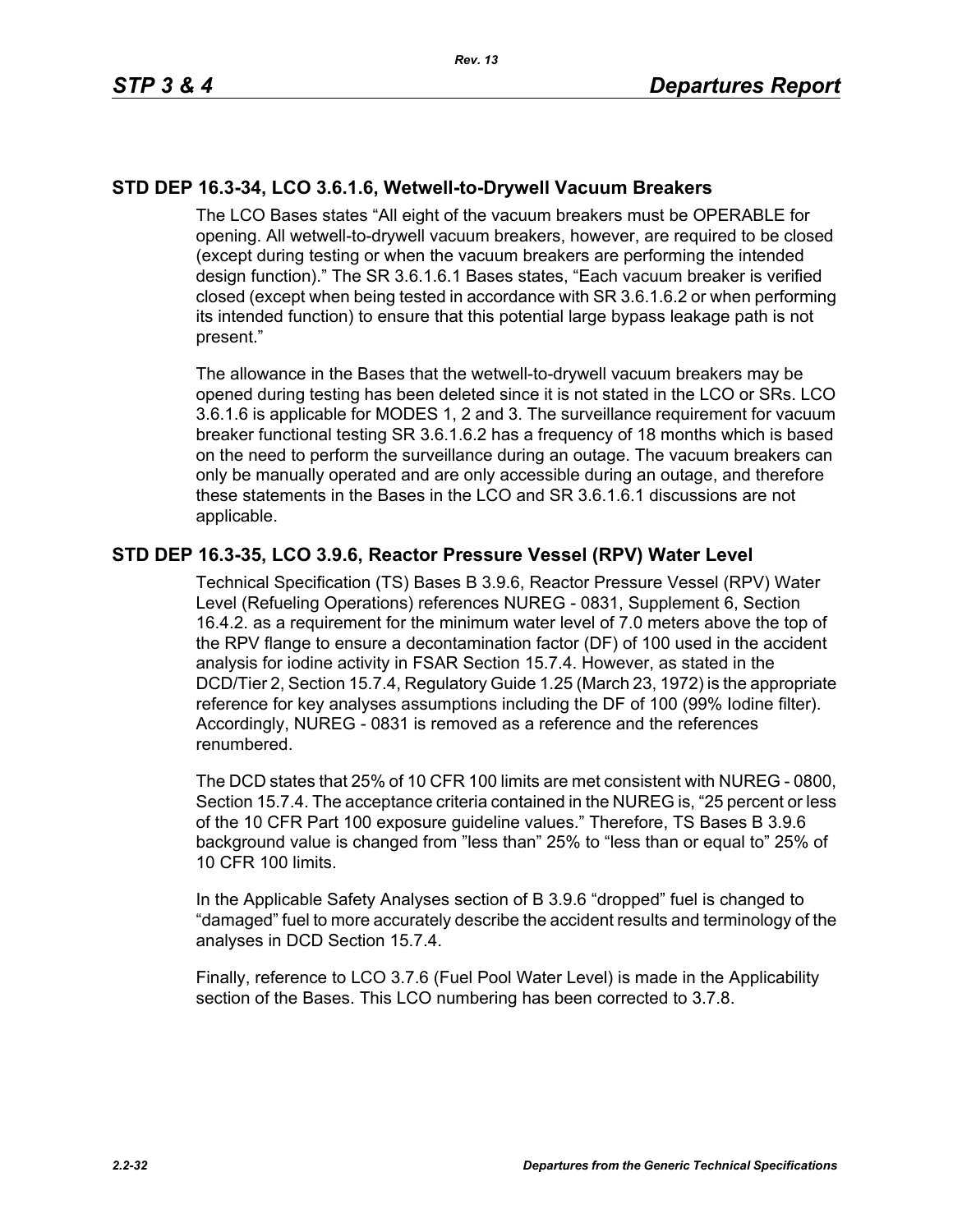## **STD DEP 16.3-36, LCO 3.6.2.3, Residual Heat Removal (RHR) Suppression Pool Cooling**

The Bases Background discussion states, "S/RV leakage, and high pressure core injection and Reactor Core Isolation Cooling System testing increase suppression pool temperature more slowly." The ABWR design does not include a "high pressure core injection system" therefore it has been deleted from the Background discussion.

## **STD DEP 16.3-37, LCO 3.6.2.3, Residual Heat Removal (RHR) Suppression Pool Cooling**

The Bases Reference 2 is the "ASME Boiler and Pressure Vessel Code, Section XI." This Reference is not used in the discussion and it has been deleted.

## **STD DEP 16.3-38, Not Used**

## **STD DEP 16.3-39, Not Used**

## **STD DEP 16.3-40, LCO 3.8. 2, AC Sources-Shutdown**

The Bases LCO specifies the requirements for the requirements for OPERABILITY of the diesel generator. It states, "The Each DG must also be capable of accepting required loads within the assumed loading sequence intervals, and must continue to operate until offsite power can be restored to the ESF buses. These capabilities are required to be met from a variety of initial conditions such as: DG in standby with the engine hot, DG in standby parallel test mode." The last sentence has been changed to "These capabilities are required to be met from a variety of initial conditions such as: DG in standby with the engine hot, with the engine at ambient conditions, or DG operating in standby parallel test mode." The change is made to be consistent with the Bases of LCO 3.8.1 and 3.8.11.

## **STD DEP 16.3-41, LCO 3.8.2, AC Sources-Shutdown**

The Required Action for Condition A includes a Note that states, "Enter applicable Condition and Required Actions of LCO 3.8.10, with one required division deenergized as a result of Condition B." Condition B has been changed to Condition A since it is the intent of the Note as indicated in the associated Bases discussion. This change is a typographical misstatement in NOTE for CONDITION A in the REQUIRED ACTION section. The note erroneously requires entry into applicable Condition and Required Actions of LCO 3.8.10 with one required division de-energized as a result of Condition B. The entry should be as a result of Condition A.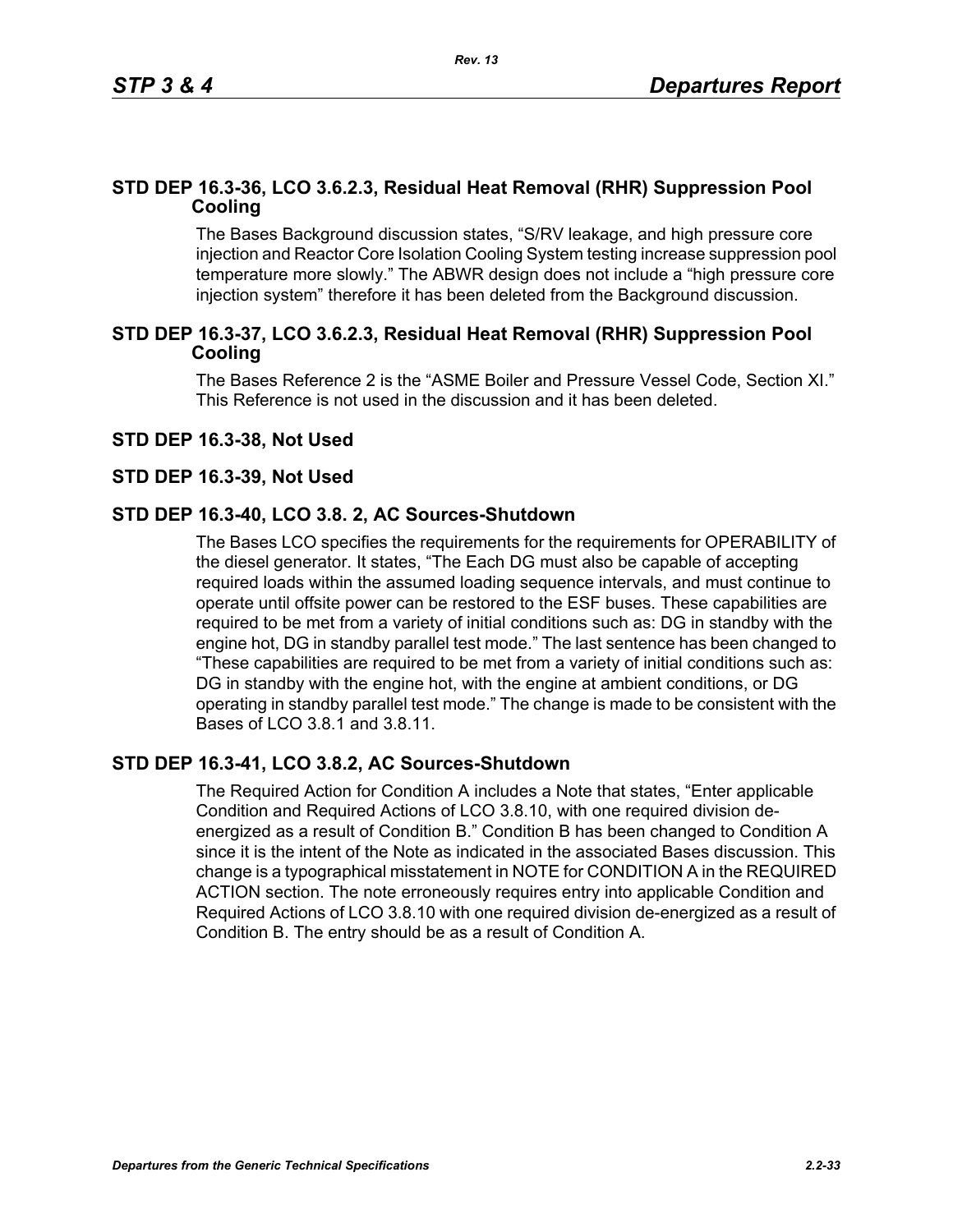# **STD DEP 16.3-42, LCO 3.8.4, DC Sources - Operating**

The Bases of Required Action D.1 and D.2 states that "If all inoperable DC electrical power subsystems cannot be restored to OPERABLE status within the associated Completion Times for Required Action A.1, B.2, and C.1 or C.2, the unit must be brought to a MODE in which the LCO does not apply." This incorrectly limits entry into Condition D only for failure to perform Required Actions A.1, B.2, C.1 or C.2 within their associated Completion Times. The intent of this specification is that each of the Required Actions for a given Condition (A, B or C) must be performed within its associated Completion Time for operation to continue with an inoperable DC electrical power subsystem without entering Condition D. Therefore, the first sentence of the Bases for Required Actions D.1 and D.2 has been changed to "The unit must be brought to a MODE in which the LCO does not apply if any Required Action of Condition A or B is not met within its associated Completion Time, or if Condition C is not met within its associated Completion Time, while a DC electrical power subsystem remains inoperable."

# **STD DEP 16.3-43, LCO 3.6.1.1, Primary Containment**

The Bases Background states "The primary containment air lock is OPERABLE, except as provided in LCO 3.6.1.2, "Primary Containment Air Locks." The ABWR Containment has two airlocks. Therefore, "air lock is" is changed to "air locks are." This change is made to be consistent with other LCOs and the containment design.

# **STD DEP 16.3-44, Not Used**

## **STD DEP 16.3-45, LCO 3.6.1.1, Primary Containment**

The Background Section states "This Specification ensures that the performance of the primary containment, in the event of a DBA, meets the assumptions used in the safety analyses of References 1 and 2."

Reference 1 is Tier 2 Section 6.2 "Containment Systems" and Reference 2 is Tier 2 Section 15.1. "Decrease in Reactor Coolant Temperatures." Section 15.1 is not the appropriate reference and it has been deleted and replaced with DCD Tier 2, Section 15.6 "Decrease in Reactor Coolant Inventory."

## **STD DEP 16.3-46, LCO 3.7.2, RCW, RSW, and UHS Applicability**

The Applicability of 3.7.2 is in MODE 5 except with the reactor cavity to dryer/separator storage pool gate removed and water level  $\geq 7.0$  m over the top of the reactor pressure vessel flange. The Applicability of LCO 3.7.3 is MODE 5 with the reactor cavity to dryer/separator storage pool gate removed and water level  $\geq 7.0$  m over the top of the reactor pressure vessel flange. The Applicability requirements of these supporting system Specifications should match the Applicability of the supported system Specifications 3.9.7 and 3.9.8. The applicability of Specification 3.9.7 is MODE 5 with irradiated fuel in the reactor pressure vessel (RPV) and with the water level > 7.0 m above the top of the RPV flange while the Applicability of LCO 3.9.8 is MODE 5 with irradiated fuel in the reactor pressure vessel (RPV) and with the water level < 7.0 m above the top of the RPV flange. The Applicability of Specification 3.7.2 has been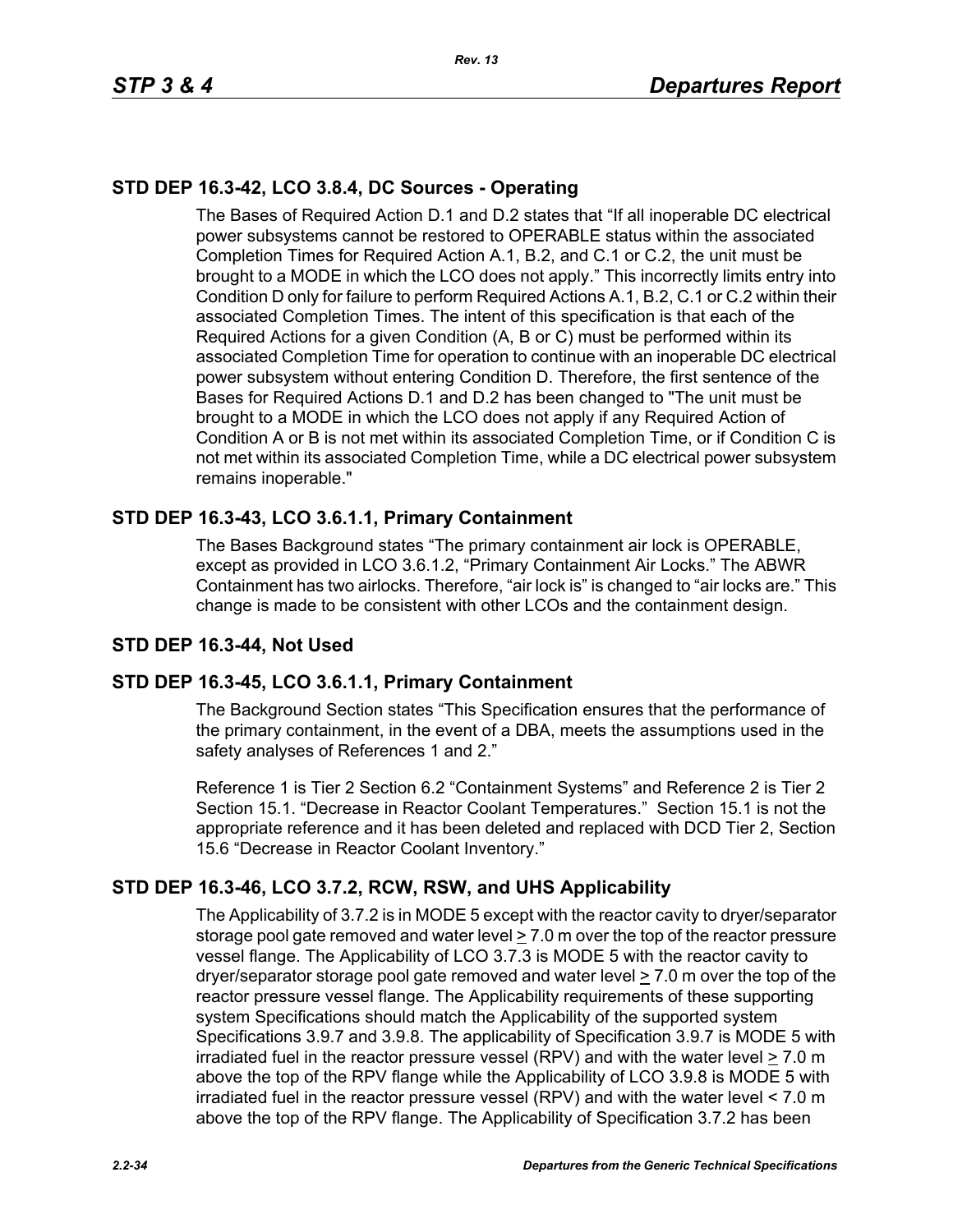changed to be consistent with the Applicability of 3.9.8 while the Applicability of Specification 3.7.3 has been changed to be consistent with the Applicability of 3.9.7. The Bases Background, Applicable Safety Analyses, LCO, and Applicability have also been corrected. In addition, the Bases discussion for SR 3.7.3.5 of the DCD states that the Logic System Functional Test (LSFT) in SR 3.3.5.1.4 overlaps this SR, which is incorrect. The correct references to the COMPREHENSIVE FUNCTIONAL TESTs (SR 3.3.1.1.9 and SR 3.3.1.4.4) in LCO 3.3.1.1 and LCO 3.3.1.4 are incorporated.

## **STD DEP 16.3-47, LCO 3.7.4, Control Room Habitability Area (CRHA)-Emergency Filtration (EF) System**

SR 3.7.4.4 requires verification that each EF division can maintain a positive pressure of > 3.2 mm water gauge relative to the atmosphere during the isolation mode of operation at a flow rate of < 360 m<sup>3</sup>/h. The flow rate of 360 m<sup>3</sup>/h has been changed to  $3400$  m<sup>3</sup>/h to be consistent with Tier 1 Table 2.15.5a Item 5.b. A similar change is made to the associated Bases of SR 3.7.4.4.

## **STD DEP 16.3-48, LCO 3.7.4, Control Room Habitability Area (CRHA)-Emergency Filtration (EF) System**

The Bases Background states, "Each division consists of an electric heater, a prefilter, a high efficiency particulate air (HEPA) filter, an activated charcoal adsorber section, a second HEPA filter, two 100% capacity fans, and the associated ductwork and dampers." The Bases has been revised to indicate that the CRHA System includes two 100% capacity fans. Therefore the Bases has been modified to reflect the actual design.

## **STD DEP 16.3-49, LCO 3.8.1, AC-Sources-Operating**

Note (b) of Table 3.8.1-1, Diesel Generator Test Schedule states that maintaining the table-specified DG test interval "until seven failure-free starts from standby conditions and load and run tests have been performed" is consistent with Regulatory Position of Regulatory Guide 1.9, Revision 3. The referenced Regulatory Guide has no Regulatory Position that specifies the seven consecutive failure-free starts credited to the Regulatory Position. The mention of the seven consecutive failure-free starts does appear in Generic Letter 84-15, "Example Technical Specifications" regarding DG testing. DG testing is not effected by this reference change. The change only deletes the statement that the test interval is consistent with the Regulatory Position in R.G. 1.9.

## **STD DEP 16.3-50, LCO 3.3.1.4, ESF Actuation Instrumentation**

The Applicable Modes or Other Specified Conditions for Table 3.3.1.4-1, Function 14.a and 14.b, is changed to include MODE 1. This is consistent with the Applicable Modes or Other Specified Conditions for Table 3.3.1.1-1, Function 3.b (i.e., MODE 1 also).

## **STD DEP 16.3-51, LCO 3.8.3, Diesel Fuel Oil, Lube Oil, and Starting Air**

The Bases Background states "Each DG has an air start system with adequate capacity for five successive start attempts on the DG without recharging the air start receiver(s)." The actual design will include two redundant DG air start subsystems,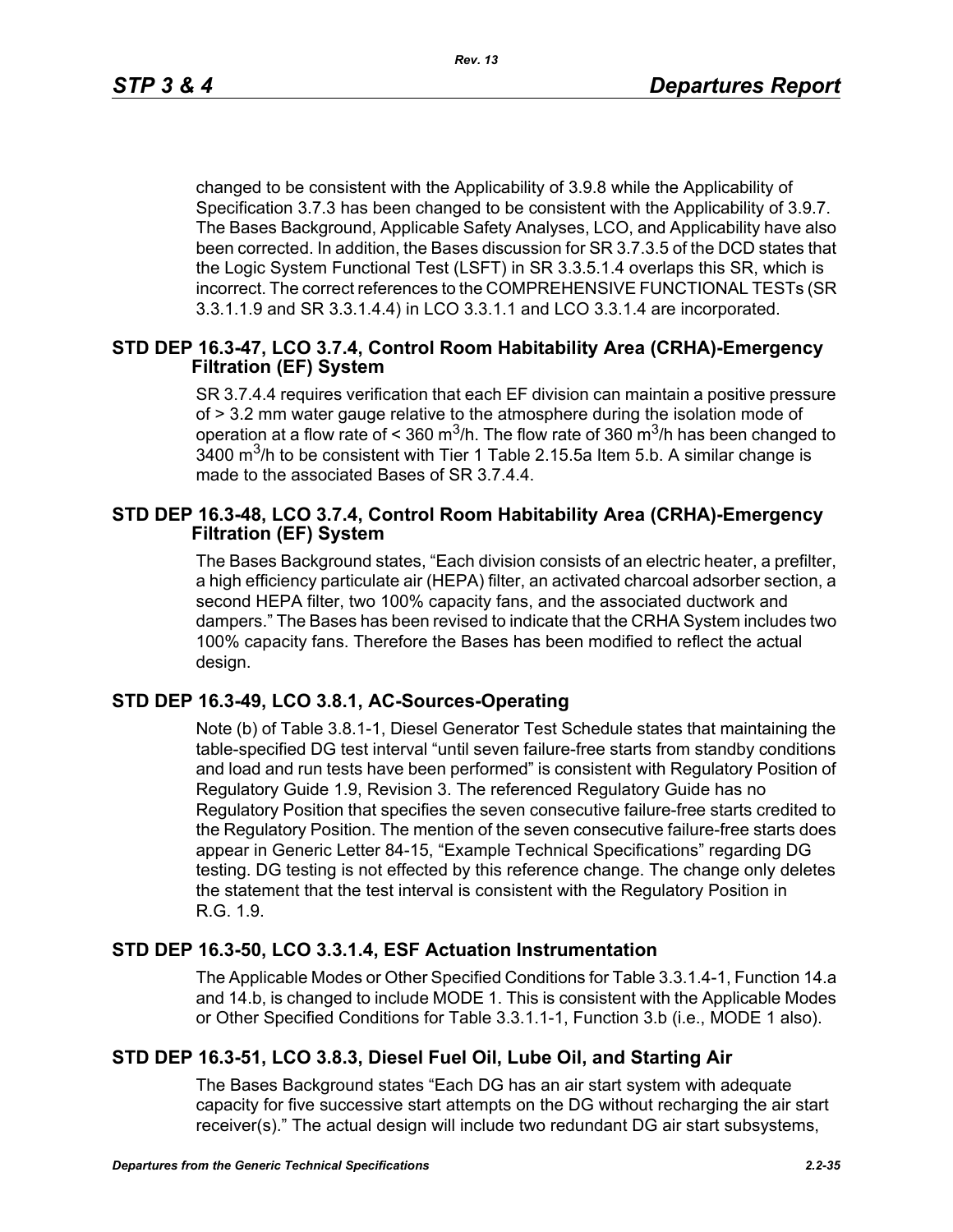each with adequate capacity for five successive start attempts on the DG without recharging the air start receiver(s). LCO 3.8.3 ACTION E, the BASES Background and the BASES LCO have been modified to reflect this clarification.

# **STD DEP 16.3-52, LCO 3.8.8, Inverters - Shutdown**

The Applicable Safety Analyses states, "The inverters are designed to provide the required capacity, capability, redundancy, and reliability to ensure the availability of necessary power to the Reactor Protection System (RPS) and Emergency Core Cooling Systems (ECCS) instrumentation and controls so that the fuel, Reactor Coolant System, and containment design limits are not exceeded."

The statement is revised to indicate that the inverters supply the Class 1E CVCF loads. This change is consistent with the description in the Applicable Safety Analyses of LCO 3.8.7, Inverters-Operating.

## **STD DEP 16.3-53, Not Used**

## **STD DEP 16.3-54, Not Used**

## **STD DEP 16.3-55, LCO 3.3.4.1, Anticipated Transient Without Scram (ATWS) and End-of-Cycle Recirculation Pump Trip (EOC-RPT) Instrumentation**

The Surveillance Requirement discussion has been changed to revise the time of EOC-RPT System Response Time to RPT System Response Time. The title and definition is being revised since ATWS and EOC response times are credited in the transient and accident analyses.

## **STD DEP 16.3-56, Not Used**

## **STD DEP 16.3-57, LCO 3.3.1.2, Reactor Protection System (RPS) and Main Steam Isolation Valve (MSIV) Actuation**

The Bases discussion for Required Action I.1 and I.2 is changed to remove the statement, "Note that the automatic actuation logic becomes 1/3 in this condition so there is an increased vulnerability to spurious trips" because it is incorrect. The automatic actuation logic is unaffected by placing the affected division in trip per Action I.1.

## **STD DEP 16.3-58, LCO 3.8.6, Battery Cell Parameters**

Condition A requires entry when "One or more batteries with one or more battery cell parameters not within limits." Condition A has been changed to require entry when "One or more batteries with one or more battery cell parameters not within Table 3.8.6-1 Category A or B limits."

Table 3.8.6-1 includes Category A, B, and C limits. Condition B, in part, requires entry when "One or more batteries with one or more battery cell parameters not within Category C limits." The change which adds "Table 3.8.6-1 Category A or B" to CONDITION A is a clarification that the limits within which the battery cell parameters must be maintained.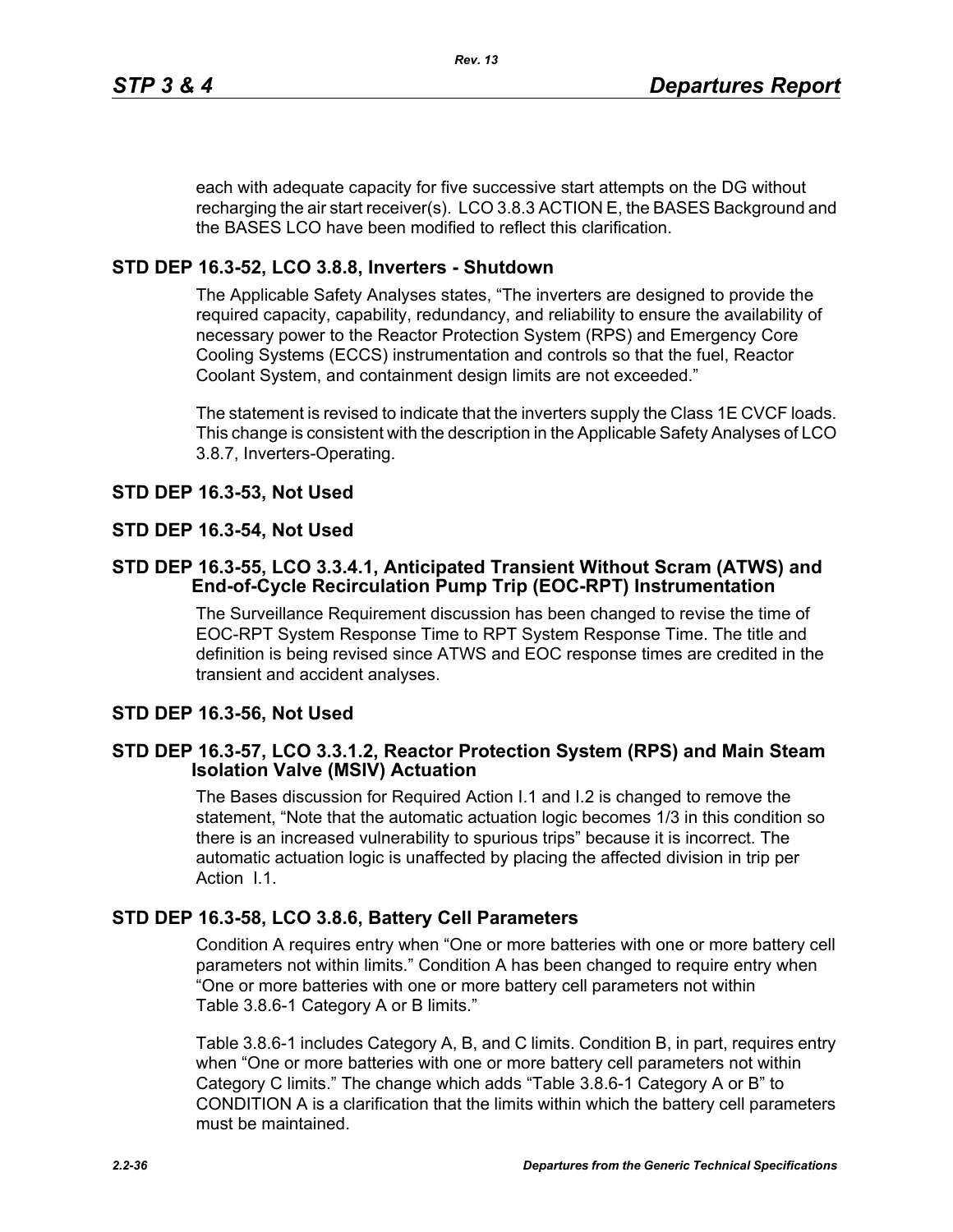## **STD DEP 16.3-59, LCO 3.3.6.2, Remote Shutdown System**

Function 13 of Table 3.3.6.2-1 is the "RPV Narrow Range Water Level." It has been changed to "RPV Shutdown Range Water Level." This change is consistent with DCD Section 7.4.1.4.4. Similar changes have been made to the Bases.

## **STD DEP 16.3-60, LCO 3.3.6.2, Remote Shutdown System**

RSW Strainer Differential Pressure Instrumentation has been added to the list of Remote Shutdown System parameters monitored as Function 17 consistent with DCD Figure 7.4-2.

## **STD DEP 16.3-61, LCO 3.3.7.1, CRHA EF System Instrumentation**

Table 3.3.7.1-1 includes two Footnotes that are not referenced in the Table. Footnotes (a) and (b) to Table 3.3.7.1-1 have been deleted. The Footnotes are associated with the Applicability of the instrumentation. Since the Applicability of the instrumentation is covered in the Applicability statement the Footnotes are not needed.

## **STD DEP 16.3-62, LCO 3.3.8.1, Electric Power Monitoring**

ACTION C requires entry when "Required Action and associated Completion Time of Condition A or B is not met in MODE 1, 2, or 3."

ACTION D requires entry when "Required Action and associated Completion Time of Condition A or B is not met in MODE 4 or 5."

The associated Bases refer only to Condition B. Therefore, Condition A has been added to the Bases descriptions for ACTIONS C and D.

## **STD DEP 16.3-63, LCO 3.3.8.2, Reactor Coolant Temperature Monitoring-Shutdown**

The Bases Background states, "The temperature monitoring instrumentation will provide temperature indication and trends to the operator in the main control room during RHR decay heat removal operation. One temperature monitoring for each RHR channel is available to monitor reactor coolant temperature at the inlet to the RHR heat exchanger." The word "transmitter" has been added after monitoring to be consistent with the terminology being used.

## **STD DEP 16.3-64, LCO 3.3.5.1, Control Rod Block Instrumentation**

Required Action B.2 states, "Verify RCIS blocks control rod movement by attempting to withdraw one rod or one gang or rods." The sentence is changed to "Verify RCIS blocks control rod movement by attempting to withdraw one rod or one gang of rods." Changes typographical misstatement in Required Action B.2 from "or" to "of" in referring to the withdrawal of one gang "of" control rods.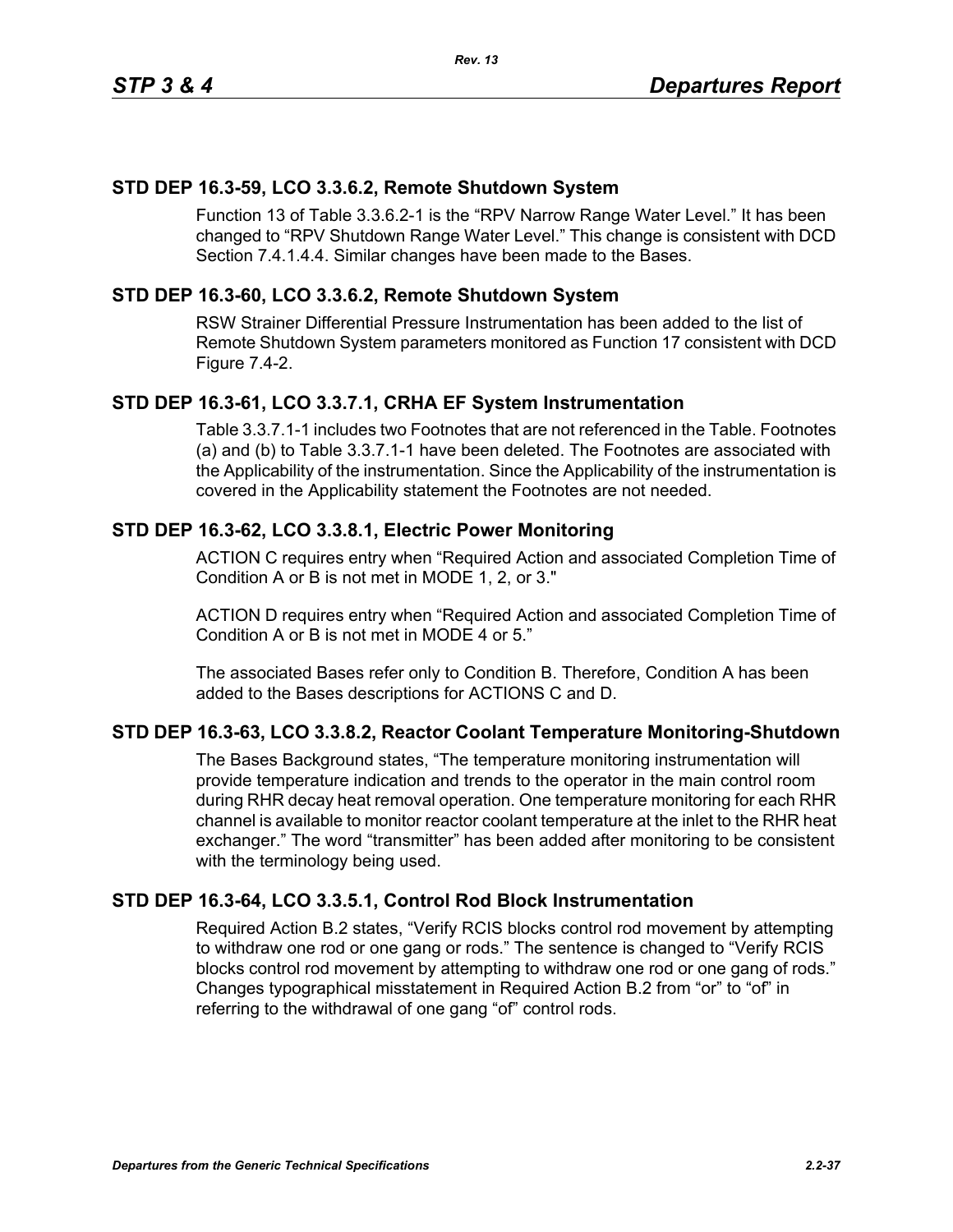# **STD DEP 16.3-65, LCO 3.3.5.1, Control Rod Block Instrumentation**

Changes typographical misstatement in the NOTE for SR 3.3.5.1.1 wherein the CHANNEL FUNCTIONAL TEST is not required to be performed until 1 hour after THERMAL POWER is >30% RTP. The 30% value, rather than the 10% value, in the NOTE is in agreement with TS Table 3.3.5.1-1, note (a) for the RCIS Automated Thermal Limit Monitor function.

## **STD DEP 16.3-66, LCO 3.3.5.1, Control Rod Block Instrumentation**

Changed the number of reactor mode switch position channels required to be OPERABLE when the reactor mode switch is in the shutdown position from three to four channels. This change is in agreement with TS Table 3.3.5.1-1, Function 2, Reactor Mode Switch - Shutdown Position requirements for required channels.

## **STD DEP 16.3-67, LCO 3.3.5.1, Control Rod Block Instrumentation**

This departure adds a further justification to the TS 3.3.5.1 Bases, ACTIONS A.1 and A.2 and ACTION C.1 for the Completion Time of 72 hours; namely, "the low probability of an event occurring coincident with a failure of the remaining OPERABLE channel." It also adds a further justification for the Frequency of SR 3.3.5.1.6; namely that the "Frequency is based upon operating experience that demonstrates channel failure is rare and on the online diagnostics that monitor the channels for proper operation," and adds the phrase "every 24 hours" to the same paragraph, to conform with the specification.

It changes a typographical misstatement in ACTIONS E.1 and E.2 by removing the word "in" in the phrase, "If there are failures 'in' of the Reactor Mode Switch - Shutdown Position Function the plant must be placed in a condition where the LCO does not apply." It also corrects the grammatical misstatement in the next sentence where, "…and initiating 'to fully inserting' of all…" should be changed to read, "…and initiating full insertion of all…"

These changes do not change the meaning or intent of these statements.

## **STD DEP 16.3-68, Not Used**

## **STD DEP 16.3-69, LCO 3.6.1.2, Primary Containment Air Locks**

Required Action B.2 states, "Lock an OPERABLE door closed in the affected air lock( )." The ABWR Containment has two airlocks. Therefore, "air lock( )" is changed to "air lock(s)."

## **STD DEP 16.3-70, LCO 3.6.1.2, Primary Containment Air Locks**

The Bases Background discussion states, "SR 3.6.1.1.1 leakage rate requirements conform with 10 CFR 50, Appendix J (Ref. 2), as modified by approved exemptions." Specification 3.6.1.2 is associated with primary containment air locks. Therefore, the appropriate SR to be utilized in the discussion is SR 3.6.1.2.1 not SR 3.6.1.1.1.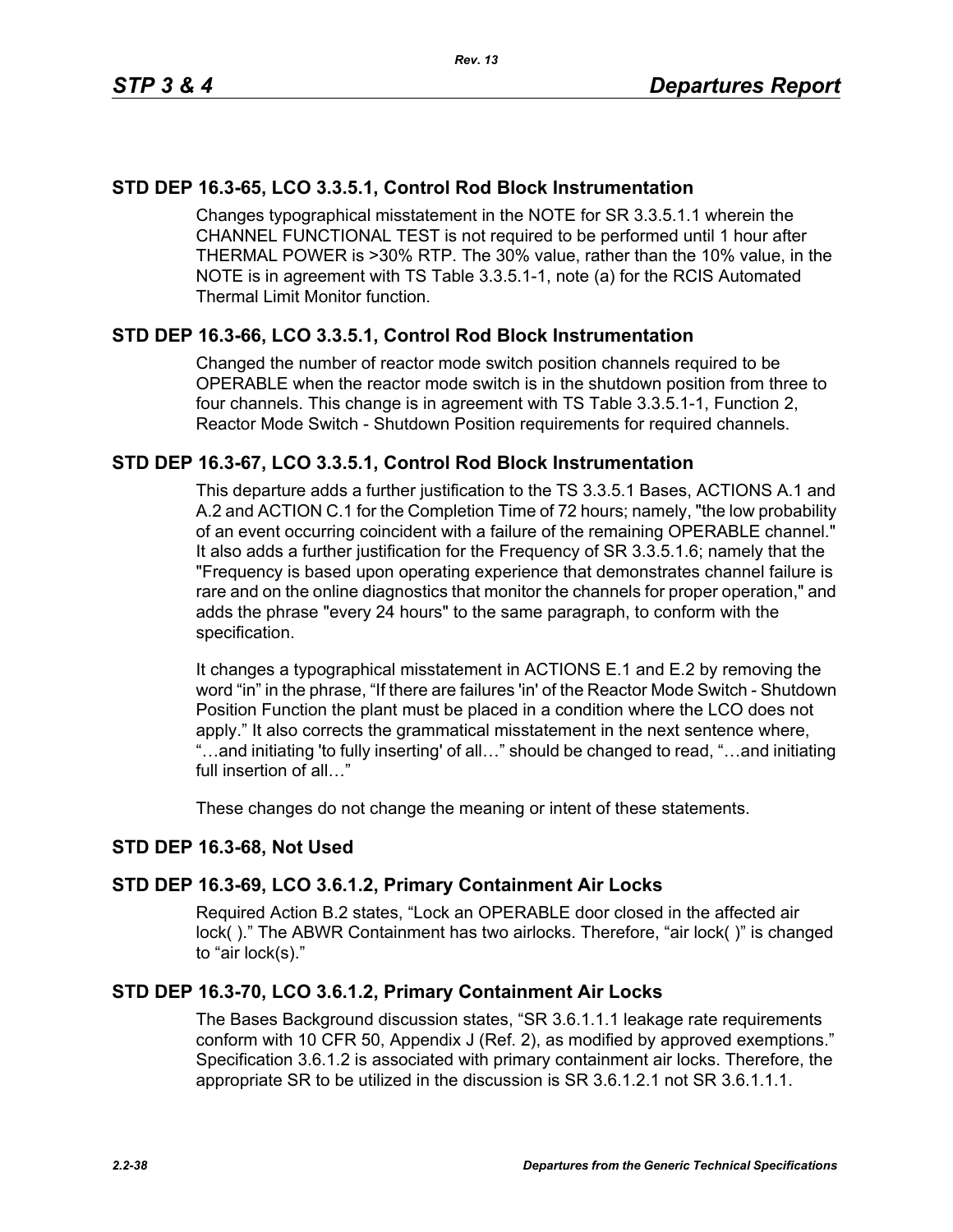# **STD DEP 16.3-71, Not Used**

## **STD DEP 16.3-72, Not Used**

# **STD DEP 16.3-73, LCO 3.6.1.3, Primary Containment Isolation Valves (PCIVs)**

The Background states, "Two additional redundant excess flow isolating dampers are provided on the vent line upstream of the Standby Gas Treatment (SGT) System filter trains. These isolation dampers, together with the PCIVs, will prevent high pressure from reaching the SGT System filter trains in the unlikely event of a loss of coolant accident (LOCA) during venting. Closure of the excess flow isolation dampers will not prevent the SGT System from performing its design function (that is, to maintain a negative pressure in the secondary containment). To ensure that a vent path is available, a 50 mm bypass line is provided around the dampers."

The statement has been corrected to reflect the DCD Tier 2 Figure 6.2-39 and discussion in Subsection 6.2.4.3, for the Atmosphere Control System. It now reads, "The PCIVs will close before fuel failure and prevent high pressure from reaching the SGT system filter trains in the unlikely event of a loss of coolant accident during venting."

The Applicable Safety Analyses specifies assumptions used for the purge valves in the analyses. The changes to the description provide the appropriate assumptions for the analyses. The Applicable Safety Analyses also discusses the assumptions used for closure times in the radiological analyses. This statement has been deleted since the analysis assumes a leakage of La from the start of the accident.

The Applicable Safety Analysis states, "The primary containment purge valves may be unable to close in the environment following a LOCA. Therefore, each of the purge valves is required to remain sealed closed during MODES 1, 2, and 3. In this case, the single failure criterion remains applicable to the primary containment purge valve due to failure in the control circuit associated with each valve. Again, the primary containment purge valve design precludes a single failure from compromising primary containment OPERABILITY as long as the system is operated in accordance with this LCO."

This statement has been deleted because the evaluation in FSAR Subsection 6.2.4.3 shows that the design of the primary containment purge valves is such, that they do not require blocking in order to isolate on a DBA.

## **STD DEP 16.3-74, LCO 3.6.1.3, Primary Containment Isolation Valves (PCIVs)**

This departure corrects and clarifies the LCO 3.6.1.3 Bases discussion regarding testing, required actions, and surveillance requirements. The Bases states, "Purge valves with resilient seals, secondary bypass valves, MSIVs, and hydrostatically tested valves must meet additional leakage rate requirements." The additional leakage rate requirements for the purge valves with resilient seals, MSIVs, and hydrostatically tested valves are provided in SR 3.6.1.3.7, SR 3.6.1.3.13, and SR 3.6.1.3.12, respectively. The words "secondary bypass valves" have been deleted from the phrase since there are no additional requirements for secondary bypass valve leakage.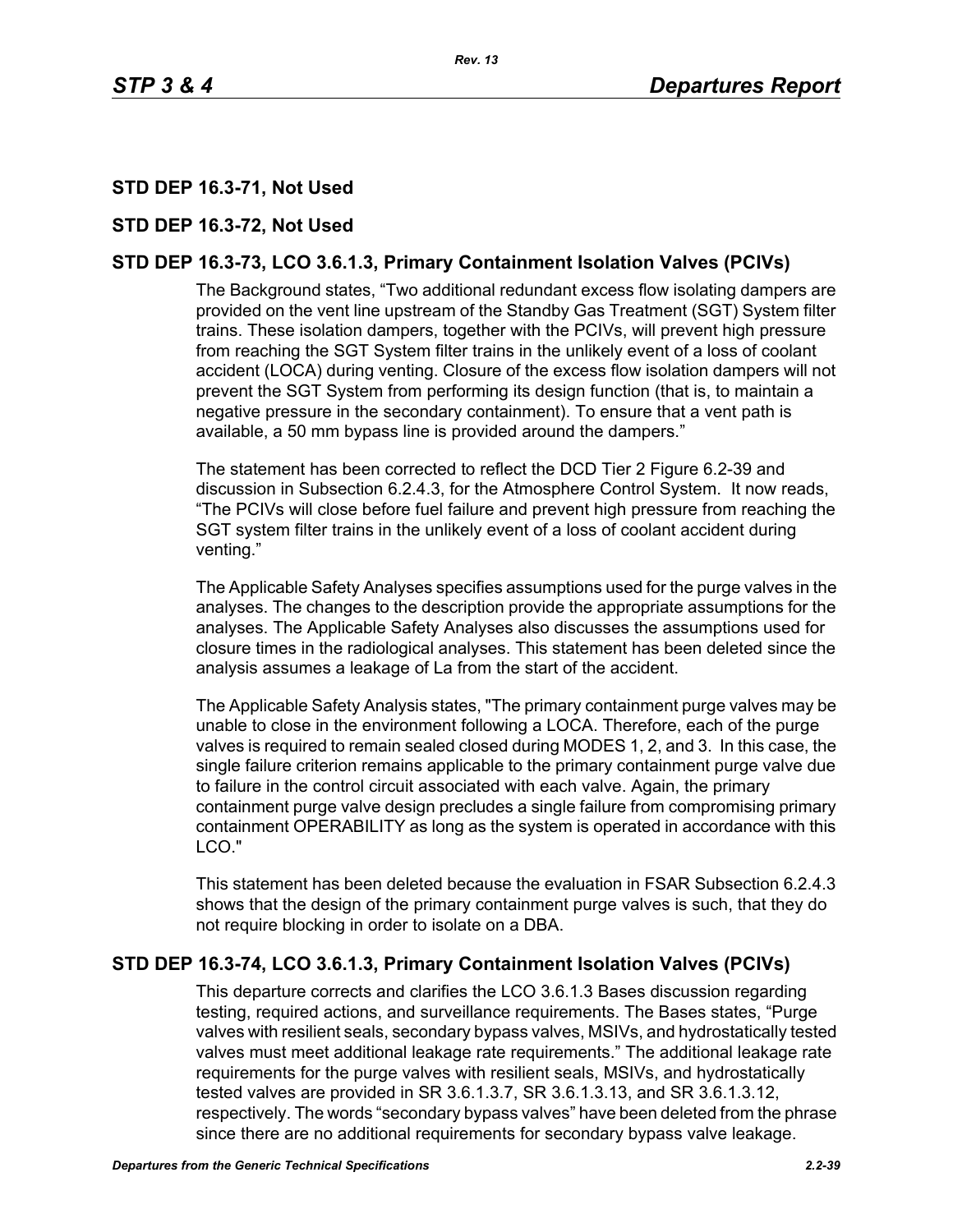Required Action A.2 Completion Time states that the verification of the isolation of the affected part must be verified "Once per 31 days for isolation devices outside primary containment, drywell, and steam tunnel. The Bases description in the Bases did not reflect the "drywell and steam tunnel." Therefore the words have been added to the Required Action discussion.

ABWR DCD SR 3.6.1.3.9 (STP SR 3.6.1.3.8) states that the "LOGIC SYSTEM FUNCTIONAL TEST in SR 3.3.6.3.6" overlaps this SR to provide complete testing of the safety function." This statement has been changed to "The COMPREHENSIVE FUNCTIONAL TESTs (SR 3.3.1.1.9 and SR 3.3.1.4.4) in LCO 3.3.1.1 and LCO 3.3.1.4 overlap this SR to provide complete testing of the safety function." This change is appropriate since SR 3.3.6.3.6 does not exist.

## **STD DEP 16.3-75, LCO 3.7.6, Main Condenser Offgas**

The Background section states "The radioactivity of the remaining gaseous mixture (i.e., the offgas recombiner effluent) is monitored downstream of the moisture separator prior to entering the holdup line." The description has been changed to "The radioactivity of the remaining gaseous mixture (i.e., the offgas recombiner effluent) is monitored downstream of the moisture separator prior to entering the charcoal adsorber vault." This change is made since there is no hold-up line in the description of the offgas system in DCD Section 11.3.4 or identified in Offgas System Figure 11.3-2.

## **STD DEP 16.3-76, LCO 3.7.5, Control Room Habitability Area (CRHA) - Air Conditioning (AC) System**

SR 3.7.5.2 requires the performance of an actual or simulated initiation test. The Bases do not include the associated discussion. The Bases have been modified accordingly.

## **STD DEP 16.3-77, LCO 3.3.6.1, Post Accident Monitoring (PAM) Instrumentation**

The description of the Suppression Pool level instrumentation for Post Accident Monitoring in the technical specification bases has been changed to match the DCD ABWR certified design description.

## **STD DEP 16.3-78, LCO 3.3.6.1, Post Accident Monitoring (PAM) Instrumentation**

See Part 7, Section 2.2.2 for the description and evaluation of STD DEP 16.3-78.

## **STD DEP 16.3-79, Not Used**

## **STD DEP 16.3-80, LCO 3.8.1, AC-Sources-Operating**

The Bases Header for Required Actions D.1 and D.2 is not correctly located. The header was properly located to separate the Required Actions discussion for Required Actions C.4, C.5, and C.6 and Required Action D.1 and D.2.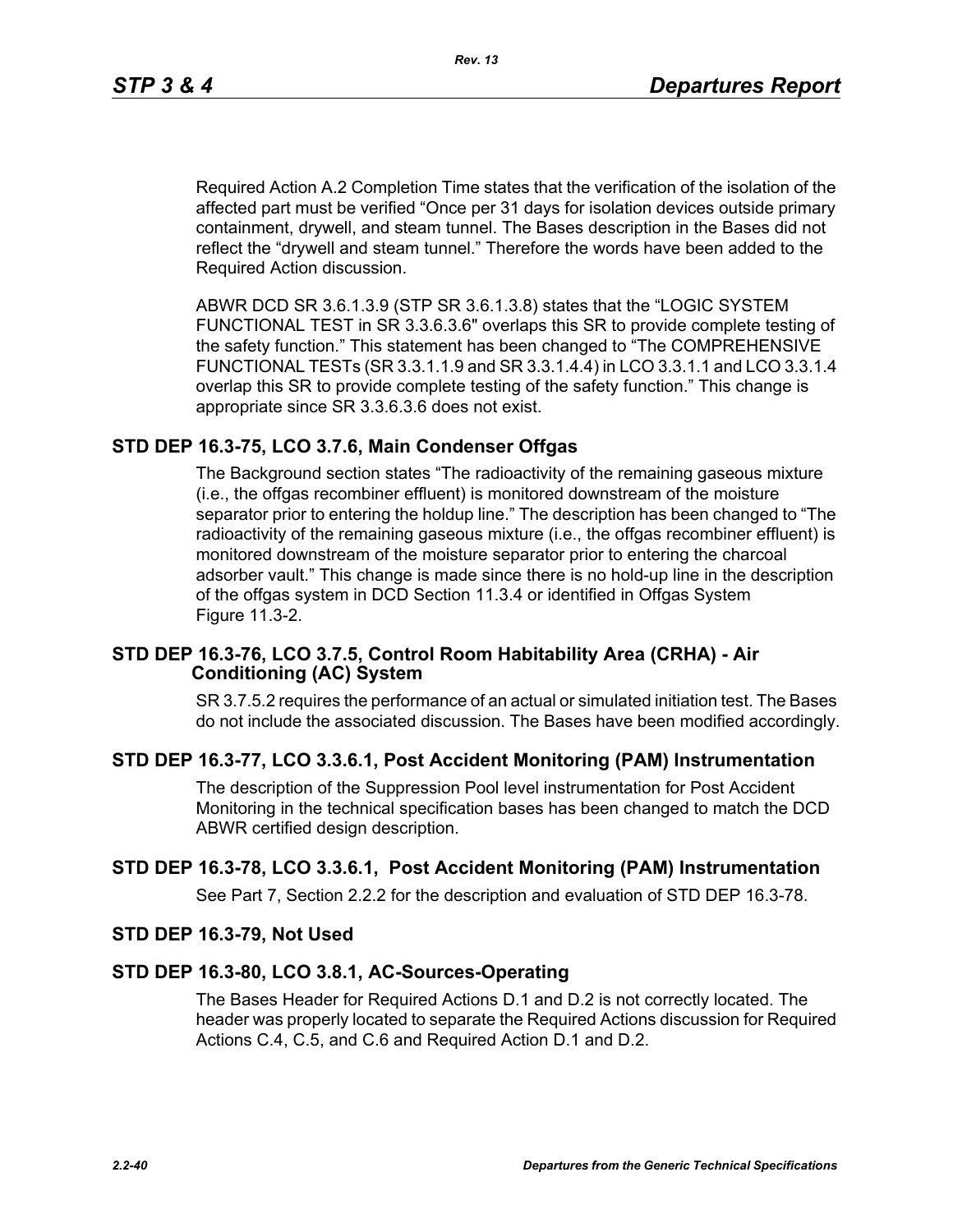## **STD DEP 16.3-81, LCO 3.3.1.2, Reactor Protection System (RPS) and Main Steam Isolation Valve (MSIV) Actuation**

The Applicable Modes or Other Specified Conditions for SRNM and APRM LOGIC CHANNELS (Function 1a) has been added as footnote (b) to Table 3.3.1.2-1. The footnote appropriately requires the SRNM and APRM LOGIC CHANNELS to be OPERABLE when the associated Function in LCO 3.3.1.1 is required to be OPERABLE.

The above can be clarified further. In Table 3.3.1.1-1, note that Functions 1a, 1b, and 1d sensor instrumentation are required to be Operable in MODE 5. The other subfunctions (1c, 2a, 2b, 2c, 2d, and 2e) are not required to be Operable in MODE 5. Therefore, footnote (b) is needed to clarify that RPS Actuation Logic Channels are only required to be Operable in MODE 5 for Functions 1a, 1b, and 1d in Table 3.3.1.1-1. These are the NMS "associated" functions in LCO 3.3.1.1 that are required to be operable in MODE 5.

Divisional Functional Test, SR 3.3.1.2.2, was incorrectly applied to Output Channels (in Items 1 and 2 of Table 3.3.1.2-1, RPS Actuation, and MSIVs and MSL Drain Valves Actuation) in the DCD and has been deleted. The Definition of Divisional Functional Test in the original DCD was: "The injection of simulated or actual signals into a division as close to the sensors as practicable to verify Operability of Sensor Channels and Logic Channels in that division. The Divisional Functional Test may be performed by means of a series of sequential or overlapping steps. The test shall comprise all of the equipment from the DTM (now changed to DTF) inputs to Logic Channel outputs….". From this definition, SR 3.3.1.2.2 should not be applied to Output Channels.

The bases discussion in the APPLICABLE SAFETY ANALYSIS, LCO, and APPLICABILITY has also changed based upon the changes to the specification.

## **STD DEP 16.3-82, LCO 3.3.1.2, Reactor Protection System (RPS) and Main Steam Isolation Valve (MSIV) Actuation**

This departure is a clarification to Technical Specification (TS) B 3.3.1.2/LCO 3.3.1.2, Actions for Conditions B, F, J, K and L. The change is to specify and clarify that 1) Condition B or F occurs if two logic channels or two output channels "for the same Function" become inoperable, 2) Conditions J and K assure that appropriate actions are taken for "one or more" inoperable RPS Actuation Functions, and 3) Condition L assures appropriate actions are taken for "one or more" inoperable MSIV Actuation Functions. (Note: These changes are required in order to be consistent with the Conditions description for LCO 3.3.1.2 as shown in the Technical Specifications in COLA Part 2, Tier 2, Subsection 16.3.3.1.2.)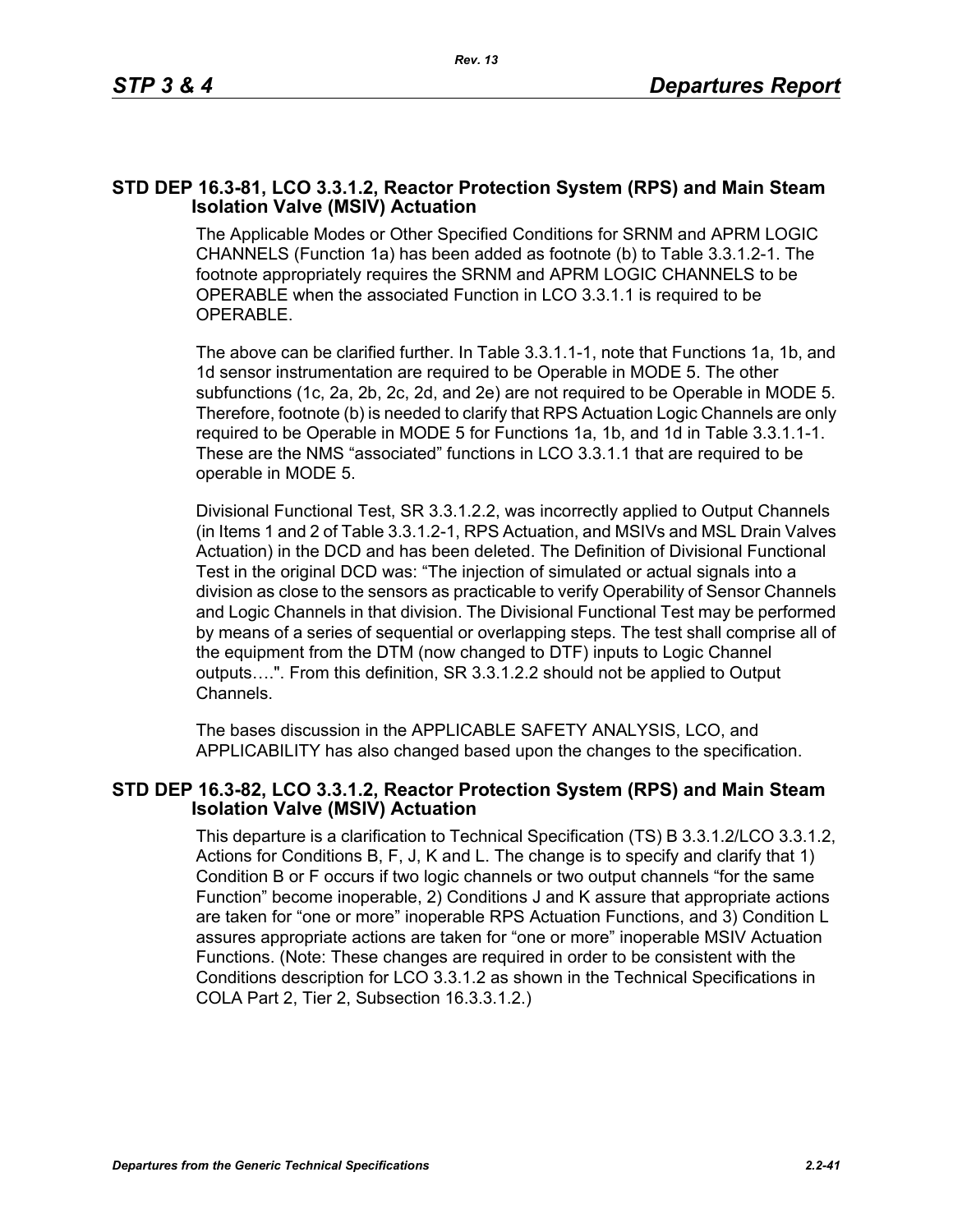## **STD DEP 16.3-83, LCO 3.3.1.3, Standby Liquid Control (SLC) and Feedwater Runback (FWRB) Actuation**

The bases discussion of the Manual ATWS-ARI/SLCS Initiation logic has been changed to describe the actual plant design. This Manual ATWS-ARI/SLCS discussion is illustrated in DCD Figures 15E-1a and 15E-1b. The Manual ATWS-ARI/SLCS Initiation originates at the Manual ATWS A and Manual ATWS B pushbuttons shown on DCD Figure 15E-1a. Each pushbutton represents a manual initiation channel with input from both switches required to satisfy the manual actuation logic.

# **STD DEP 16.3-84, LCO 3.3.1.1, SSLC Sensor Instrumentation**

The Applicable Conditions for Function 3c, Reactor Vessel Steam Dome Pressure - High, and Function 7c, SLCS and FWRB Initiation, in Table 3.3.1.1-1, are changed from Condition G to Condition H. The Applicable Modes or Other Specified Conditions for Functions 3c and 7c are MODE 1 and MODE 2, and the change to Condition H ensures that the Applicable Modes or Other Specified Conditions for these Functions are exited in the event that Condition E is entered. That is, per Condition E, if the Required Action and associated Completion Time of Condition A, B, C, or D are not met, the appropriate Required Action in Table 3.3.1.1-1 for the Function is H (i.e., Be in Mode 3).

## **STD DEP 16.3-85, LCO 3.3.1.1, SSLC Sensor Instrumentation**

The Bases discussion for the Automatic Depressurization System (ADS) is changed to correct the ADS accumulators' capacity to operate the safety relief valves with no external source of nitrogen.

The text change, supported by DCD Sections 7.3.1.1.1.2(3)(paragraph 2) and 5.2.2.4.1, states that the ADS accumulators have sufficient capacity to operate the safety relief one time at drywell design pressure or five times at normal drywell pressure with no external source of nitrogen.

## **STD DEP 16.3-86, LCO 3.3.1.4, ESF Actuation Instrumentation**

This departure addresses an inconsistency concerning use of the word "initiation" in SR 3.3.1.4.7 and in Footnote d to Table 3.3.1.4-1. There is no defined term "Manual Initiation CHANNEL FUNCTIONAL TEST," as shown in DCD SR 3.3.1.4.7. The defined term is "CHANNEL FUNCTIONAL TEST." SR 3.3.1.4-7 is the CHANNEL FUNCTIONAL TEST, and this test applies to functions: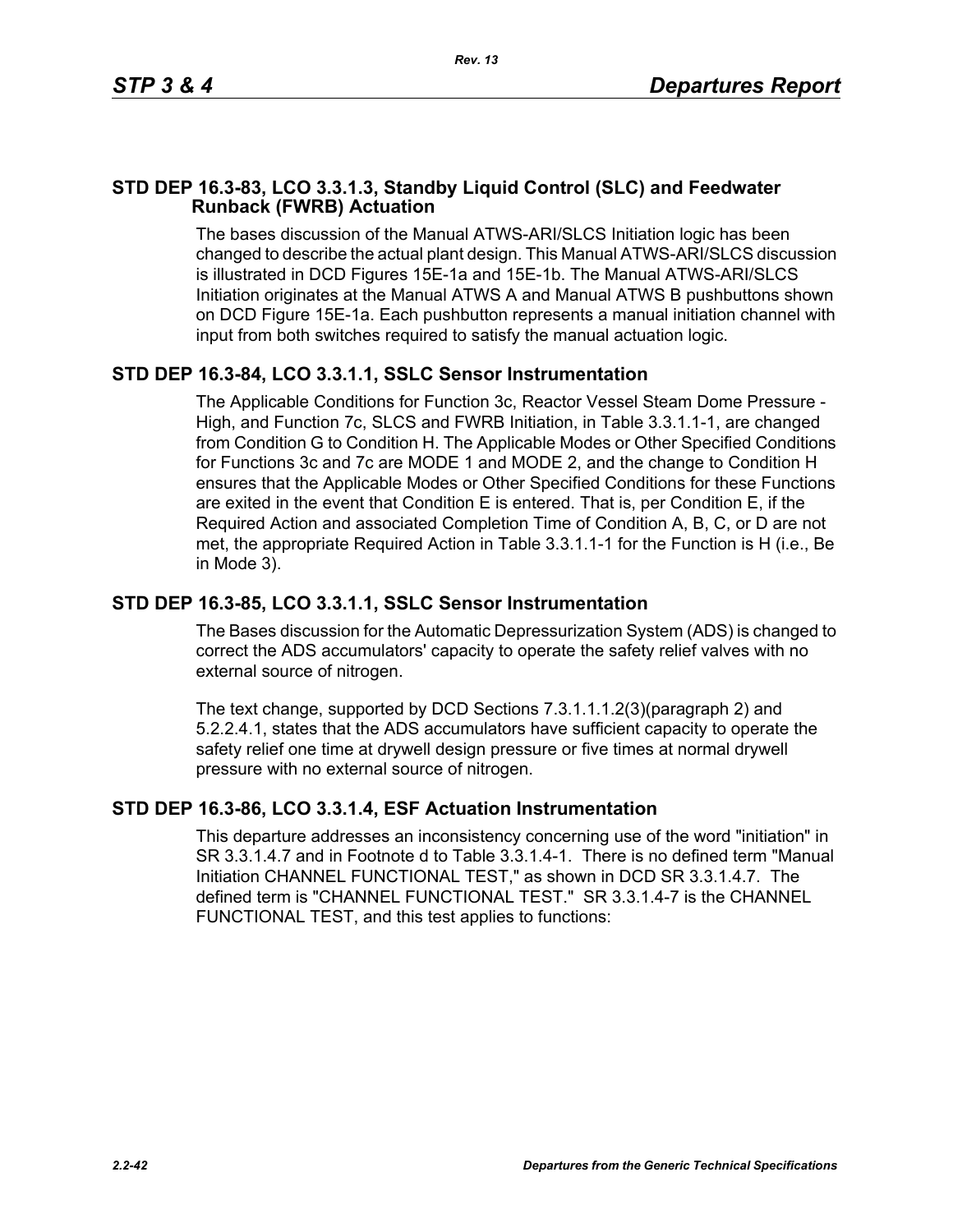- 1.e LPFL Manual Initiation of the LPCF Actuation,
- 2.f HPCF B Manual Initiation of the HPCF Actuation,
- 2.g HPCF C Diverse Logic Manual initiation of the HPCF Actuation,
- 3.e RCIC Manual Initiation of the RCIC Actuation,
- 4.c ADS Manual Initiation of ADS,
- 4.f ATWS Manual ADS Inhibit of ADS,
- 5.e DG Manual Initiation of Diesel-Generator Actuation,
- 7.c RCW/RSW Manual Initiation of RBCW/SW Actuation,
- 9.c SPC Manual Initiation of SPC Cooling Actuation,
- 11 CIV Division Manual Initiation,
- 12.c RCIC Manual Isolation Initiation of RCIC Isolation Actuation

Table 3.3.1.4-1. Function 4.f is an "inhibit" function, while the others are initiation functions. It is clear from the Table that SR 3.3.1.4.7 applies to both "manual initiation" as well as to "manual inhibit" functions.

The text of SR 3.3.1.4.7 is changed to clarify that the surveillance applies to both the manual inhibit as well as to the manual initiation channels in Table 3.3.1.4-1. Footnote (d) to Table 3.3.1.4-1 is also changed to reflect both the manual initiation as well as the manual inhibit channel Functions.

## **STD DEP 16.3-87, LCO 3.3.1.4, ESF Actuation Instrumentation**

The Bases discussion for Required Action G.1 is changed to correct the Conditions, that if not met within the specified Completion Times, result in entry into Condition and performance of Required Action G.1. The text change will make the Specification and its Bases agree. The correct Conditions, B, C, D, E, or F, are specified in TS Bases 3.3.1.4 Condition G.

#### **STD DEP 16.3-88, Not Used**

#### **STD DEP 16.3-89, Not Used**

**STD DEP 16.3-90, Not Used**

#### **STD DEP 16.3-91, LCO 3.3.1.1, SSLC Sensor Instrumentation**

The incorrect title of Function 33, "Control Building Basement Equipment Cubicle", in the Bases discussion is changed to its correct title, "RCW/RSW Heat Exchanger Room Water Level - High".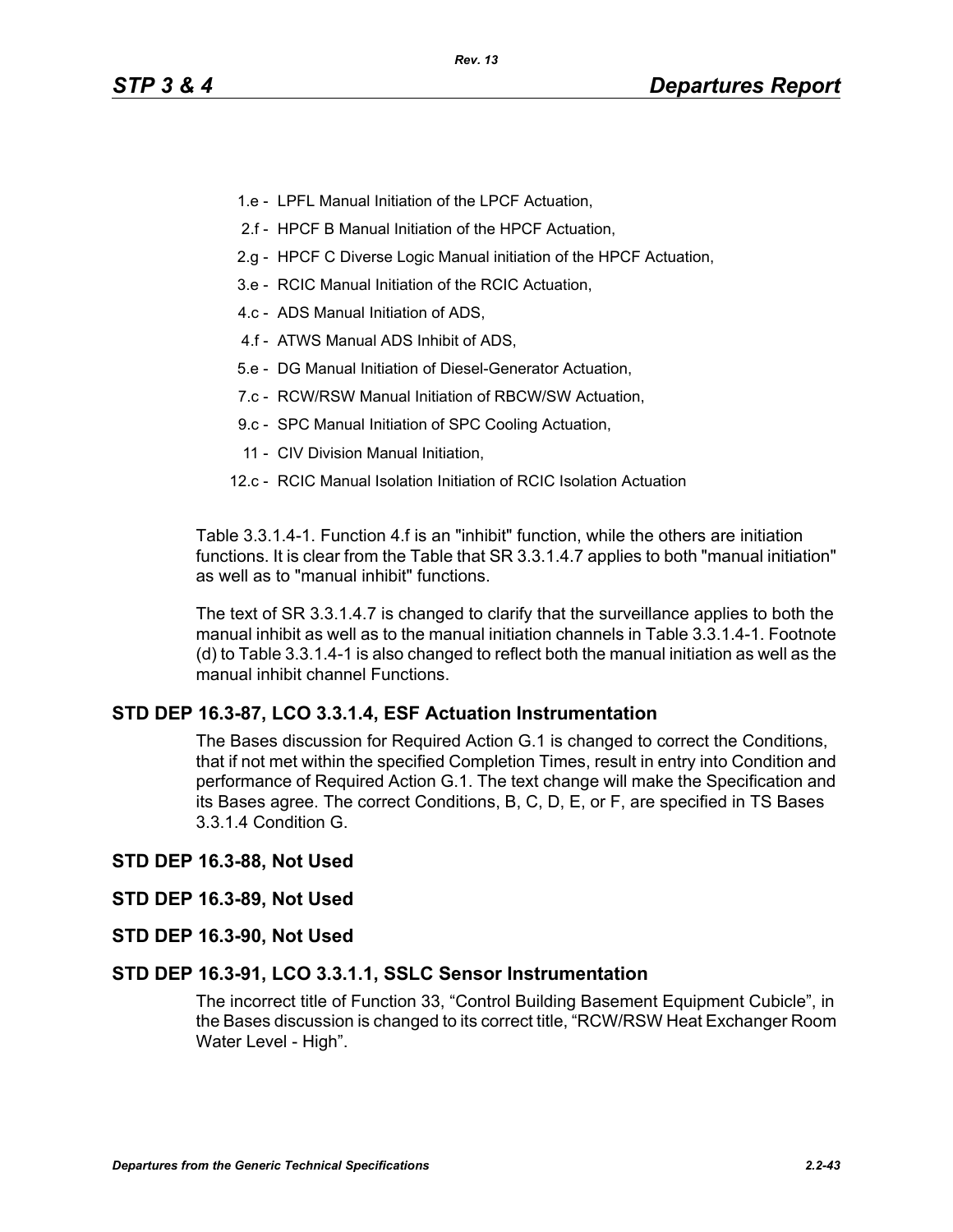# **STD DEP 16.3-92, LCO 3.3.1.1, SSLC Sensor Instrumentation**

The Bases discussion for Required Actions P.1, P.2, R.1, and R.2 is changed to include other conditions (e.g., not placed in trip, not isolated) that also result in entering the specified actions.

# **STD DEP 16.3-93, LCO 3.3.1.1, SSLC Sensor Instrumentation**

A typographical misstatement in the Bases discussion for SR 3.3.1.1.10 and 3.3.1.1.11 is changed to correct the specified SR number. Changed SR 3.2.1.1.10 to read SR 3.3.1.1.10.

## **STD DEP 16.3-94, LCO 3.3.1.4, ESF Actuation Instrumentation**

The Applicable Modes or Other Specified Conditions for Function 13c, CUW Isolation and SLC Initiation, in Table 3.3.1.4-1 is changed from MODE 1, MODE 2, and MODE 3, to only MODE 1 and MODE 2, since these are the MODES where the reactor can be critical, and these MODES are consistent with the Applicability for the SLC system in LCO 3.1.7.

# **STD DEP 16.3-95, LCO 3.2.3 Linear Heat Generation Rate (LHGR) (Non-GE Fuel)**

STP 3&4 Technical Specification LCO 3.2.3, Linear Heat Generation Rate (LHGR) (Non-GE Fuel) and its Bases are deleted from COLA Part 2, Tier 2, Chapter 16 and Part 4 because DC/COL-ISG-08, "Interim Staff Guidance - Necessary Content of Plant-Specific Technical Specifications When a Combined License Is Issued" requires the removal of all brackets within the Technical Specifications prior to granting a COL, and this Specification cannot stand on its own without the use of brackets if GE fuel is specified. As presently written, the COL application calls for GE fuel. Non-GE Fuel is not presently applicable and therefore, this Specification is not currently needed. It is anticipated that a license amendment request will be submitted to reinstate this Specification if a non-GE fuel type is chosen in the future.

# **STD DEP 16.3-96, LCO 3.4.1, RIPs Operating**

The optional flexibility to operate with fewer than 9 reactor internal pumps (RIPs) is not currently supported by analysis; therefore, the bracketed optional flexibility in LCO 3.4.1 is being removed. The Technical Specification LCO 3.4.1 information being removed is all contained within brackets; and therefore, its removal does not require an exemption per Section VIII.C.4 of Appendix A to 10 CFR Part 52. However, the Bases for this Specification contain several paragraphs and/or sentences describing this optional flexibility that are not contained within brackets. DC/COL-ISG-08, "Interim Staff Guidance - Necessary Content of Plant-Specific Technical Specifications when a Combined License is Issued," requires the removal of all brackets within the Technical Specifications prior to granting a COL. This departure is written to remove the Technical Specification 3.4.1 Bases information related to this optional flexibility (paragraphs 2 and 3 under "Applicable Safety Analyses," the second sentence of the single paragraph under "LCO" and Reference 3, requiring a plant specific analysis for fewer than 9 RIPs operating.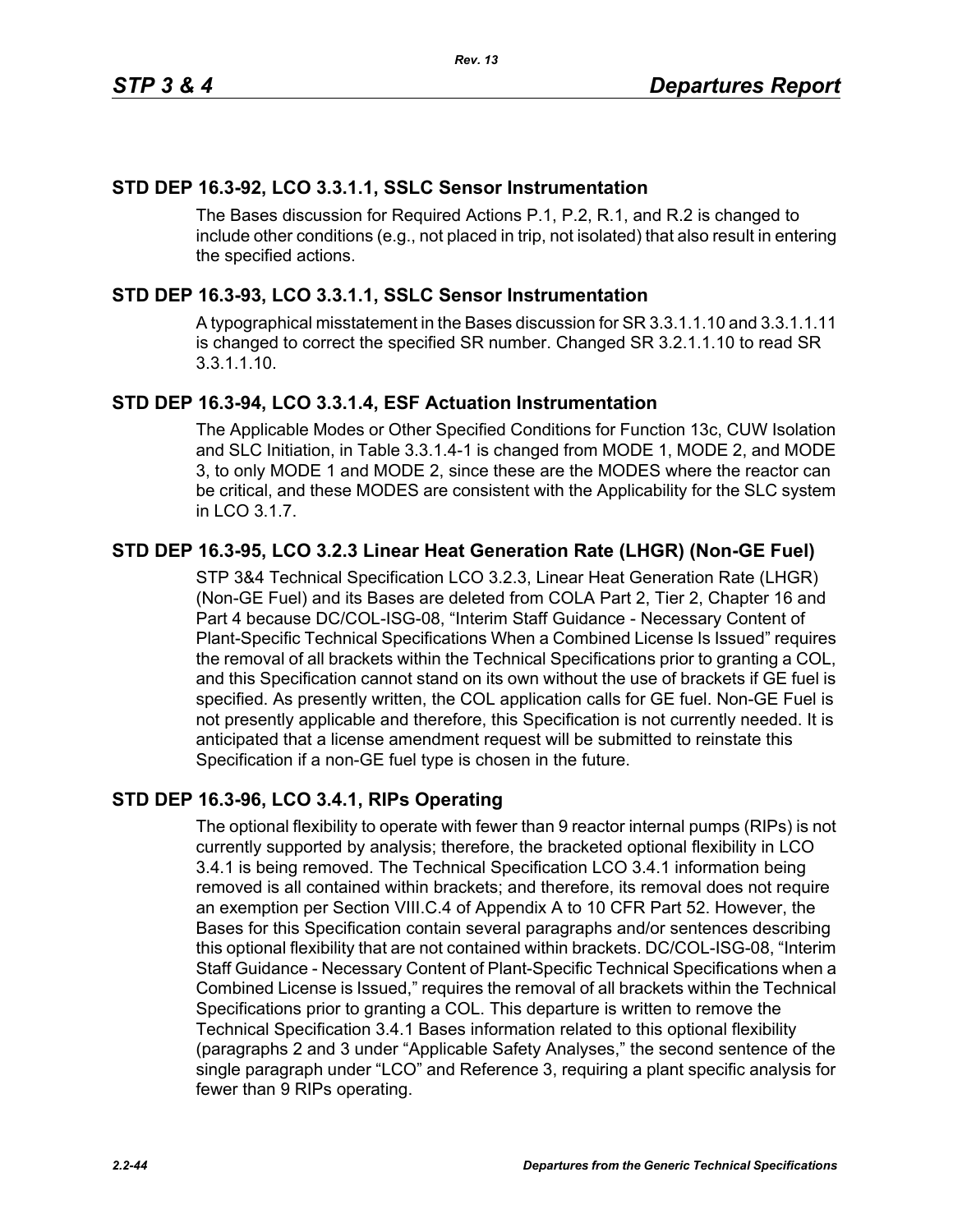# **STD DEP 16.3-97, Technical Specification Editorial Changes**

The following editorial changes have been made to COLA Part 4, and to a much lesser extent and only where indicated, to COLA Part 2, Chapter 16.3 to correct editorial and formatting discrepancies contained within the DCD:

## **General**

The periods are removed from all Table Function titles.

The following topics are separated into individual paragraphs:

- Number of channels required to be operable
- **Allowable Values**
- **Applicability**

The various forms of the term "Applicability Bases" and "Applicability" are changed to "Applicability Bases" and "Applicability" for consistency.

"DCD Tier 2, Section x.y.z" is changed to "FSAR, Section x.y.z."

"APPLICABLE SAFETY ANALYSIS, LCO, and APPLICABILITY" is changed to "APPLICABLE SAFETY ANALYSES, LCO and APPLICABILITY"

Formatting changes were made to conform to the latest accepted styles.

## **Specific**

## **Section 3.1 - Reactivity Control Systems**

Bases B3.1.1, SR 3.1.1.1, "ot" is replaced with "to."

Bases B3.1.3, ACTION "E.1" "Condition A, C, D or E" is replaced with "Condition A, C or D."

Bases B3.1.3, ACTIONS D.1 and D.2, a closed parenthesis is added following (BPWS).

Bases B3.1.6, ACTIONS B.1 and B.2, the word "modeswitch" is replaced with "mode switch."

Bases B3.1.7, ACTION C.1, the word "ACTIONS" is removed from the last sentence.

## **Section 3.2 - Power Distribution Limits**

**None**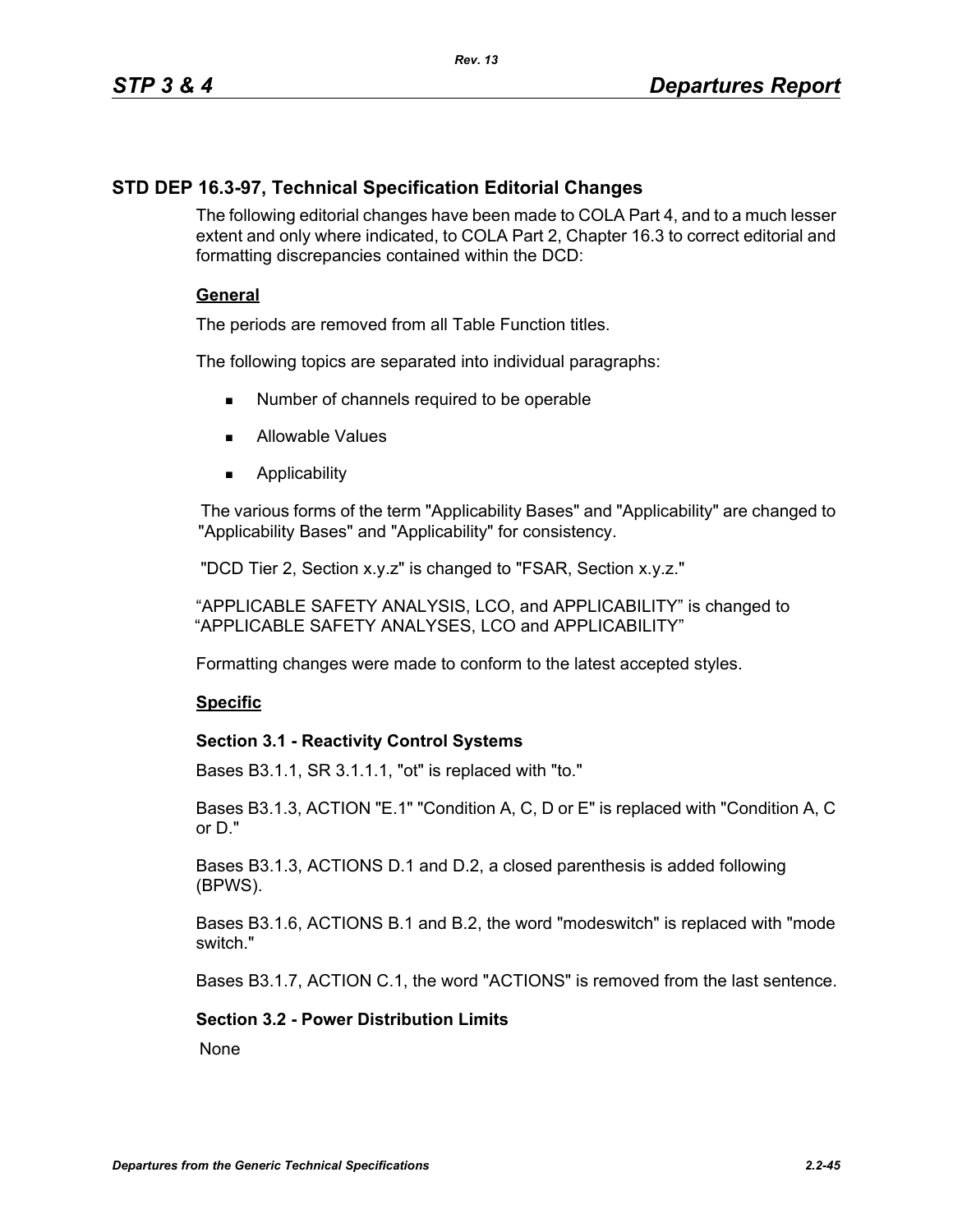#### *Rev. 13*

# **Section 3.3 - SSLC Sensor Instrumentation**

## **3.3.1.1**

Technical Specifications

TS 3.3.1.1, ACTION A.2.2.2 and SR 3.3.1.1.8, "----NOTE----" is be revised to read "----NOTES----."

TS 3.3.1.1, Table 3.3.1.1-1 Function 31, the words "non-regenerative" in the Function 31 title are capitalized.

TS 3.3.1.3, Condition E, a period is added to the end of Condition E.

TS 3.3.1.3, Table 3.3.1.3-1, the period at the end of Function 1 is removed.

#### Bases

Page B 3.3.1.1-3, Background, second to last paragraph, the word "other" between the words "redundant" and "divisions" is deleted because it is redundant.

Page B 3.3.1.1-3, Background, the last paragraph is broken after the first sentence. The remaining sentence is combined with the first paragraph on Bases page B 3.3.1.1-4 to create a new paragraph.

Page B 3.3.1.1-4, Background, the last sentence in the third paragraph, the word "effect" is replaced with the word "affect."

Page B 3.3.1.1-10, Background, last paragraph, the word "then" is replaced with the word "than."

Page B 3.3.1.1-17, "Applicable Safety Analysis, LCO, and Applicability," the word "Polity" is replaced with the correct word "Policy."

Page B 3.3.1.1-18, "Applicable Safety Analysis, LCO, and Applicability," the word "normal" is replaced with the correct word "nominal."

Page B 3.3.1.1-26, "Applicable Safety Analysis, LCO, and Applicability," Function 2.f, the word "provided" is replaced with the correct word "provide."

Page B 3.3.1.1-28, "Applicable Safety Analysis, LCO, and Applicability," Function 2.g, the word "is" is replaced with the correct word "are."

Page B 3.3.1.1-28, "Applicable Safety Analysis, LCO, and Applicability," Functions 3.a, 3.b and 3.c, the word "results" is replaced with the correct word "result."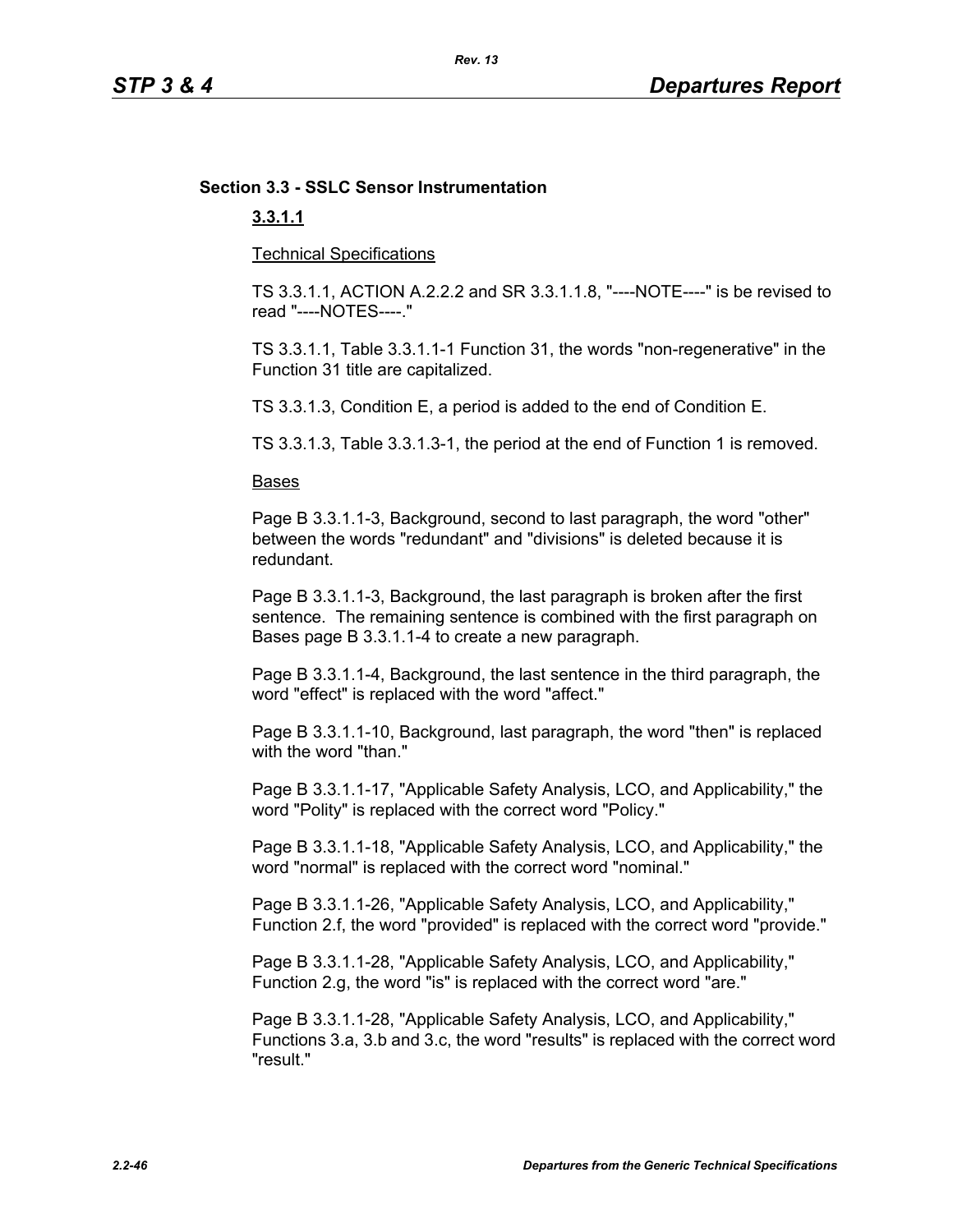Page B 3.3.1.1-36, "Applicable Safety Analysis, LCO, and Applicability, "Functions 9.a, 9.b and 9.c in the PTS 3.3.1.1 bases section entitled "ADS 0" will be replaced with "ADS B."

Page B 3.3.1.1-38, "Applicable Safety Analysis, LCO, and Applicability," Functions 11.a, 11b, 11.c, and 11.d, "Feedwater Line Break Differential Pressure - High" is capitalized.

Page B 3.3.1.1-39, Function 11, last paragraph, the phrase "isolation, and feedwater line break mitigation initiation" is written in title case as follows: "ESF, Isolation, and Feedwater Line Break Mitigation Initiation."

Page B 3.3.1.1-41, Function 15, the missing word "- High" is added to the title.

Page B 3.3.1.1-41, Function 15, the function title, Drywell Pressure - High, in the second sentence is capitalized.

Page B 3.3.1.1-42, Function 15, "measured drywell pressure" is changed to "feedwater line differential pressure" to be consistent with the Function title.

Page B 3.3.1.1-44, Function 18, "in MODE 1 and in MODES 2 and 3" is replaced with "in MODES 1, 2 and 3."

Pages B 3.3.1.1-48, -50 and -53, "Applicable Safety Analysis, LCO, and Applicability," Functions 23, 27, 30, 31, and 32, the units are revised from "1.58 x 10<sup>-3</sup> m<sup>3</sup>/s" to "95 L/min" for consistency.

Page B 3.3.1.1-50, "Applicable Safety Analysis, LCO, and Applicability," Function 27, "These Functions are not" is changed to "This Function is not."

Page B 3.3.1.1-60, Required Action N.1, second paragraph is revised from "Declaring the supported features inoperable will cause entry into the LCO that is appropriate for the inoperable Feature and suitable compensatory measurements taken" to "Declaring the supported features inoperable will cause entry into the applicable Conditions and Required Actions associated with the LCOs for the supported features, and will result in suitable compensatory measures being taken."

Page B 3.3.1.1-64, SR 3.3.1.1.5 and SR 3.3.1.1.6, "DIVISIONAL FUNCTIONAL TEST" is replaced with "DIVISION FUNCTIONAL TEST."

Pages B 3.3.1.1-64 through B 3.3.1.1-69, SRs 3.3.1.1.4, 3.3.1.1.9, 3.3.1.1.12, 3.3.1.1.13 and 3.3.1.1.14, the confusing participial phrases justifying the surveillance frequencies were modified for clarity.

Page B 3.3.1.1-69, References, Reference 8 is revised from "Overpressure protection" to "Overpressure Protection."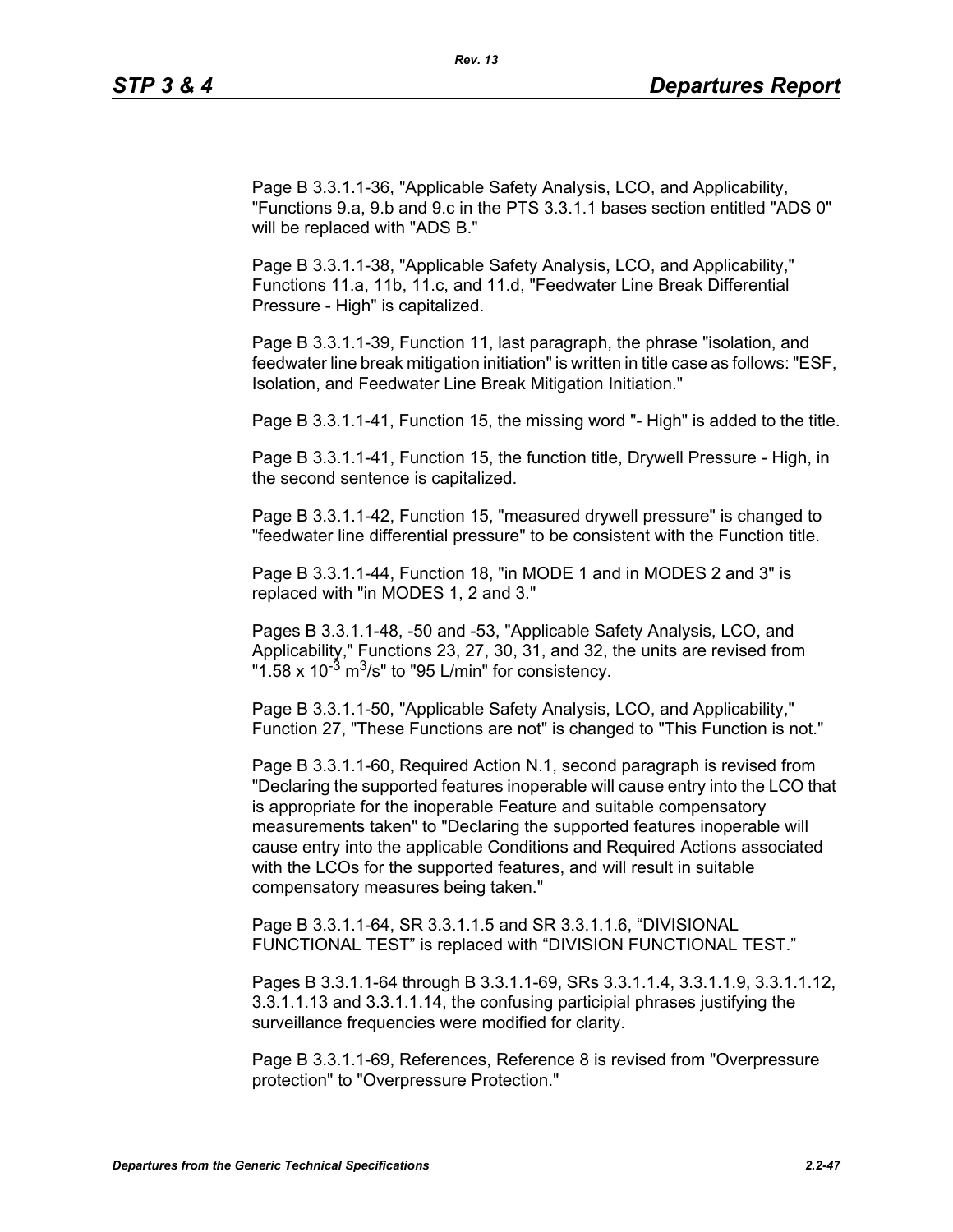Page B 3.3.1.1-71, Table 3.3.1.1-1, the title for Function 5 is revised from "Reactor Water Level - High, Level 8" to "Reactor Vessel Water Level - High, Level 8."

Page B 3.3.1.1-71, Table 3.3.1.1-1, the title for Function 8 is revised from "Reactor Vessel Water Level - Level 1.5" to "Reactor Vessel Water Level - Low, Level 1.5."

Pages B 3.3.1.1-71 through B 3.3.1.1-73, Table 3.3.1.1-1, Functions 1.a, 1.b, 2.b, 2.c, 9, 10, 11, 12, 13, 16, 20, 22, 23, 25, 26, 27, 28, 29, spaces are added to either side of the hyphens.

Page B 3.3.1.1-73, Function 31, the word "non-regenerative" is capitalized.

## **3.3.1.2**

Technical Specifications

Bases

Page B 3.3.1.2-8, Actions D.1 and D.2, second line, "on" is replaced with "one."

Pages B 3.3.1.2-12 and B 3.3.1.2-14, SRs 3.3.1.2.2 and 3.3.1.2.5, "DIVISIONAL FUNCTIONAL TEST" is replaced with "DIVISION FUNCTIONAL TEST."

Pages B 3.3.1.2-13 through B 3.3.1.1-15, SRs 3.3.1.2.4, 3.3.1.2.5, 3.3.1.2.6, and 3.3.1.2.7, the confusing participial phrases justifying the surveillance frequencies were modified for clarity.

## **3.3.1.3**

Technical Specifications

## Bases

Page B 3.3.1.3-1, a comma is placed after "LCO"

Page B 3.3.1.3-5, SR 3.3.1.3.1, "DIVISONAL FUNCTIONAL TEST" is replaced with "DIVISION FUNCTIONAL TEST."

Page B 3.3.1.3-6, SRs 3.3.1.3.2 and 3.3.1.3.3, the confusing participial phrases justifying the surveillance frequencies were modified for clarity.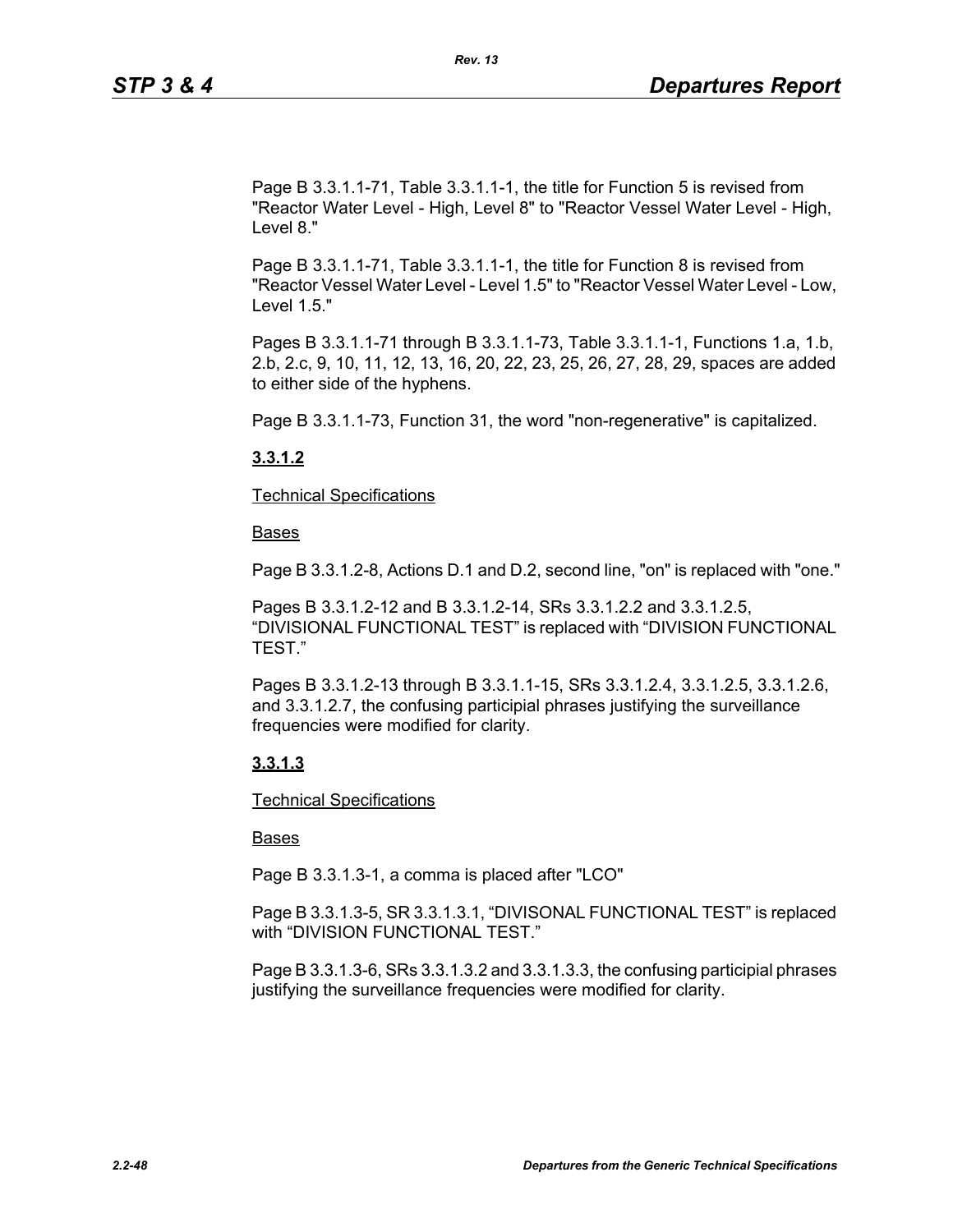# **3.3.1.4**

#### Technical Specifications

SR 3.3.1.4.3, "DIVISIONAL FUNCTIONAL TEST" is replaced with "DIVISION FUNCTIONAL TEST."

## Bases

Page B 3.3.1.4-26, SR 3.3.1.4.3, "DIVISIONAL FUNCTIONAL TEST" is replaced with "DIVISION FUNCTIONAL TEST."

Pages B 3.3.1.4-26 through B 3.3.1.4-29, SRs 3.3.1.4.2, 3.3.1.4.4, 3.3.1.4.5, and 3.3.1.4.7, the confusing participial phrases justifying the surveillance frequencies were modified for clarity.

## **3.3.3.1**

## Technical Specifications

## Bases

Page B 3.3.3.1.5, SR 3.3.3.1.2, the confusing participial phrase justifying the surveillance frequency was modified for clarity.

## **3.3.4.1**

## Technical Specifications

## Bases

Page B 3.3.4.1-13, Actions C.1.1, C.1.2.1, and C.1.2.2 and C.2, C.2.1 is replaced with C.1.1, C.2.2.1 is replaced with C.1.2.1, and C.2.2.2 is replaced with C.1.2.2.

Page B 3.3.4.1-14, Actions F.1 and F.2, the word "for" in the first paragraph is deleted.

Page B 3.3.4.1-14, Action G.1, the period following the word "Functions" in the last sentence is replaced with a comma.

Page B 3.3.4.1-17, SR 3.3.1.1.4, "DIVISIONAL FUNCTIONAL TEST" is replaced with "DIVISON FUNCTIONAL TEST."

Pages B 3.3.4.1-17 and B. 3.3.4.1-18, SRs 3.3.4.1.4, 3.3.4.1.5 and 3.3.4.1.6, the confusing participial phrases justifying the surveillance frequencies were modified for clarity.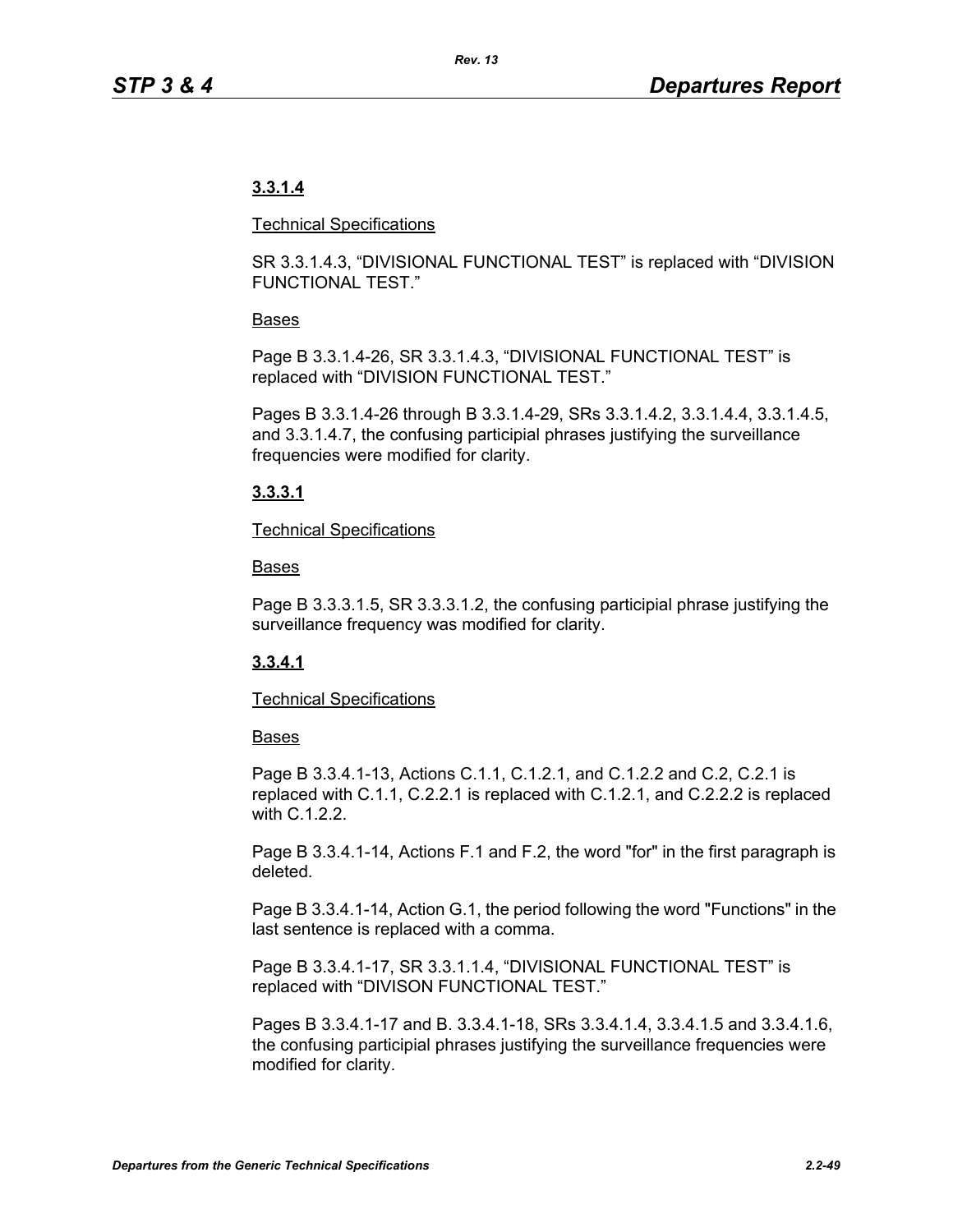## **3.3.4.2 (Part 2 and Part 4)**

#### Technical Specifications

The word "Pump" is added to the title for completeness.

#### Bases

The word "Pump" is added to the title for completeness.

## **3.3.5.1**

#### Technical Specifications

#### Bases

Page B 3.3.5.1-2, Background, second sentence, the redundant word "establish" is removed.

Page B 3.3.5.1-2, Applicable Safety Analysis, LCO, and Applicability, Function 1.a, "These analysis were…" is replaced with "This analysis was..."

Page B 3.3.5.1-3, Applicable Safety Analysis, LCO, and Applicability, Function 1.a, the words "rod withdrawal error" preceding RWE are deleted. The acronym "RTP" is replaced with "Rated Thermal Power (RTP)."

Page B 3.3.5.1.6, SR 3.3.5.1.1 and SR 3.3.5.1.2, the word "left" is deleted from the third sentence.

Page B 3.3.5.1-6, SR 3.3.5.1.1 and SR 3.3.5.1.2, the confusing participial phrases justifying the surveillance frequencies were modified for clarity.

Page B 3.3.5.1-7, SR 3.3.5.1.5, the extra phrase "one hour after" is removed and the word "provide" is replaced with "provides."

Page B 3.3.5.1-8, SR 3.3.5.1.7, the word "required" is replaced with "require".

## **3.3.6.1**

#### Technical Specifications

Page 3.3.6.1-1, ACTIONS and SURVEILLANCE "NOTE" is changed to "NOTES."

#### Bases

Page B 3.3.6.1-5, Functions 9 and 10, "10-6" is replaced with "1E-6."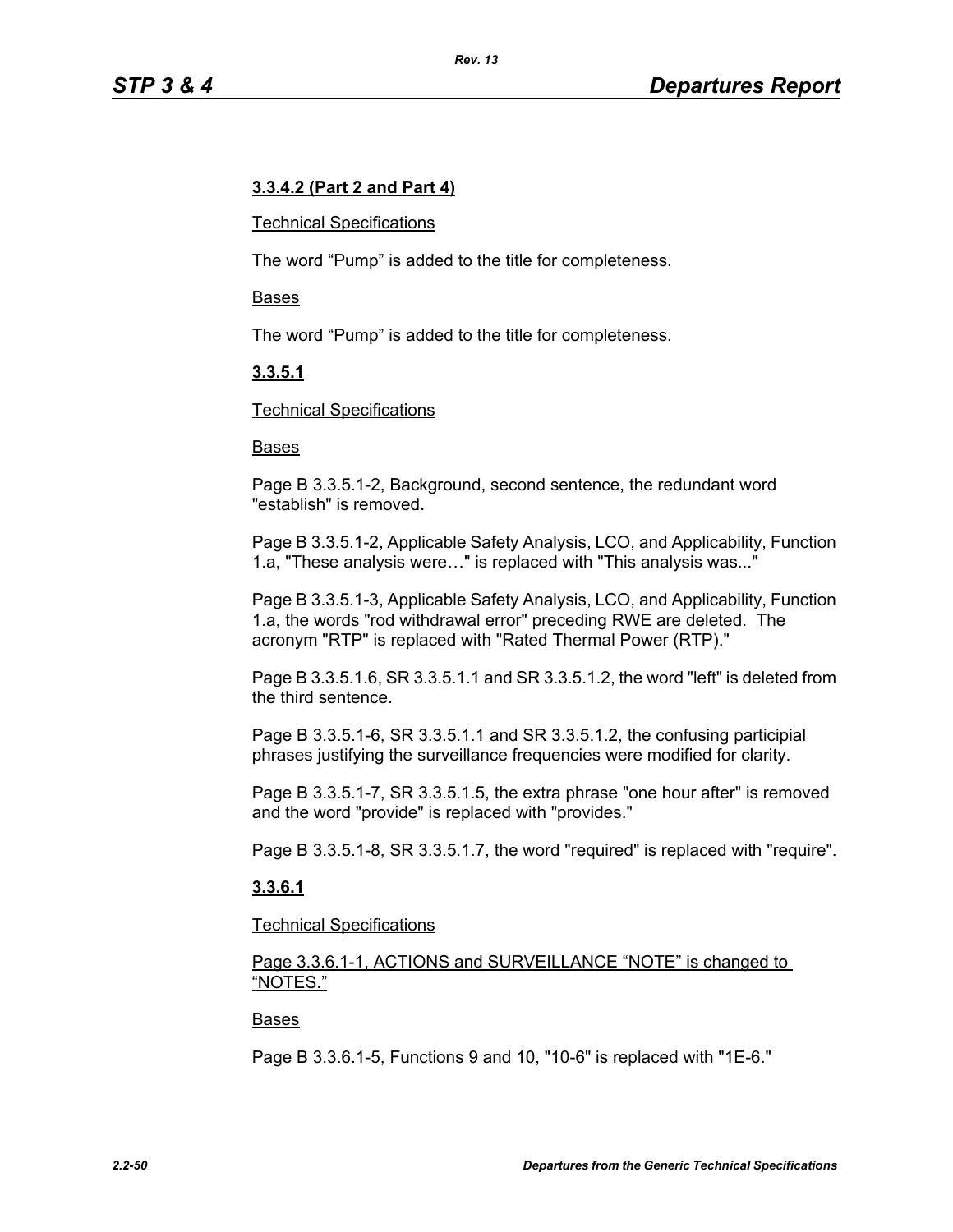# **3.3.6.2**

Technical Specifications

Bases

Page 3.3.6.2-1, ACTIONS "NOTE" is changed to "NOTES."

## **Bases**

## **3.3.7.1**

## Technical Specifications

## Bases

Page B 3.3.7.1.7, SR 3.3.7.1.4, the confusing participial phrase justifying the surveillance frequency was modified for clarity.

## **3.3.8.1 (Part 2 and Part 4)**

## Technical Specifications

The SR 3.3.8.1.2 is changed from [92] days to [18] months for consistency with the Bases

## **3.3.8.2**

## Technical Specifications

Pages 3.3.8.2-1 and 3.3.8.2-2, Headings and subsection title, "Reactor Coolant Temperature Monitoring - Shutdown" is changed to "Reactor Coolant Temperature Monitoring."

## Bases

## **Section 3.4 - Reactor Coolant System**

TS 3.4.2, ACTION A.1, Completion time is changed from "14 day" to "14 days."

Bases B3.4.4, Applicable Safety Analyses, a paragraph break is inserted prior to "RCS PIV leakage satisfies Criterion 2 of the NRC Policy Statement."

Bases B3.4.7, Applicable Safety Analyses, is revised to include the appropriate 10 CFR 50.36 criteria for LCO inclusion in Technical Specifications, namely Criterion 4.

Bases B3.4.7, Required Actions B.1, B.2 and B.3, "LCO Note" is replaced with "LCO Note 1" in the second line of the first paragraph.

Bases B3.4.8, Applicable Safety Analyses, is revised to include the appropriate 10 CFR 50.36 criteria for LCO inclusion in Technical Specifications, namely Criterion 4.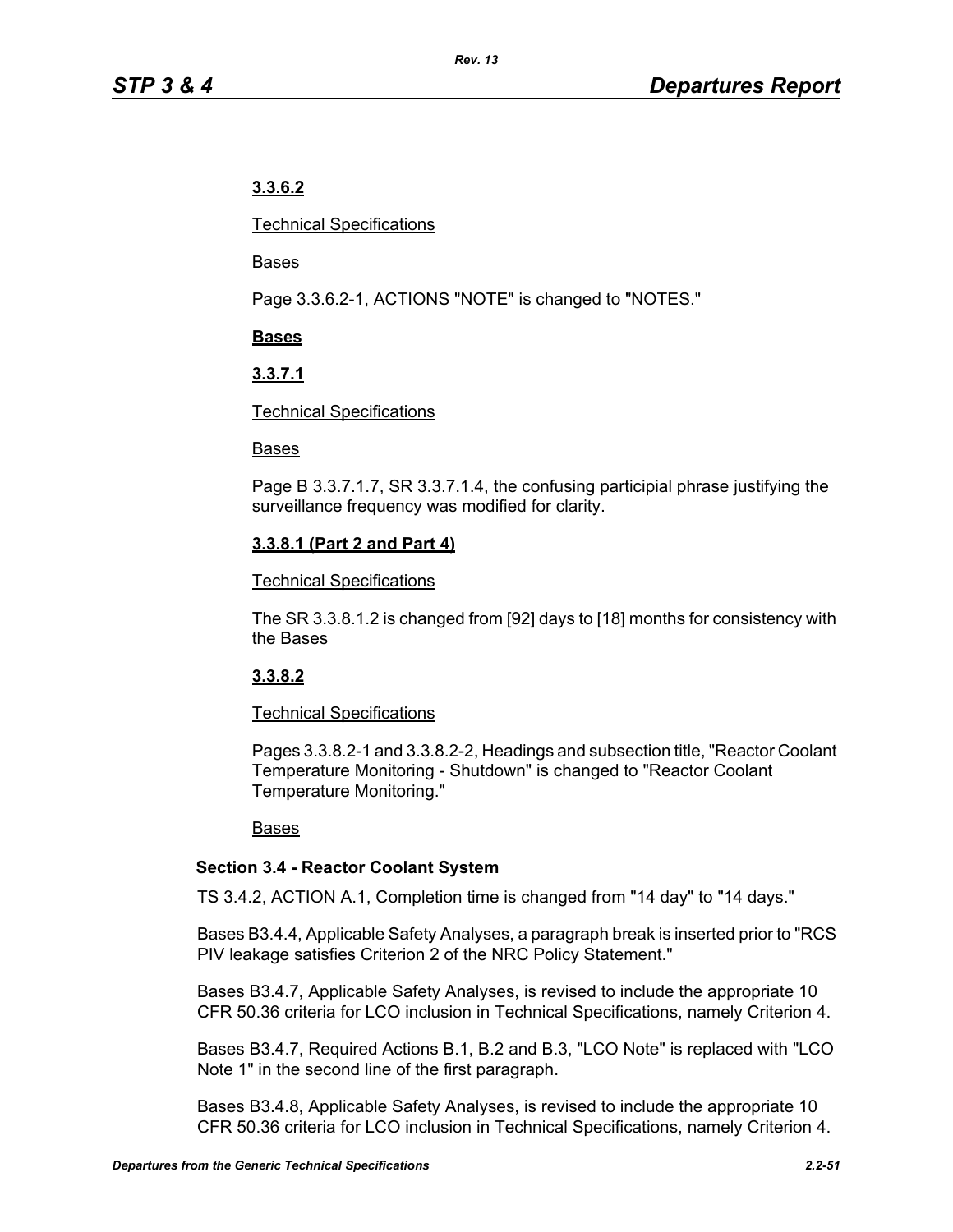Bases B3.4.8, Required Actions B.1 and B.2, "LCO Note" is replaced with "LCO Note 1" in the second line of the first paragraph.

## **Section 3.5 - Emergency Core Cooling Systems (ECCS)**

3.5.1

## Technical Specifications

Page 3.5.1-1 ACTION B and page 3.5.1-2 ACTION C, the "OR" is indented in accordance with the Technical Specifications Writer's Guide.

#### 3.5.2 (Part 2 and Part 4)

#### Technical Specifications

Page 3.5.2-2, SR 3.5.2.2.b, an "m" for meters is added following the brackets.

#### **Section 3.6 - Containment Systems**

#### **Section 3.7 - Plant Systems**

#### **Section 3.8 - Electrical Power Systems**

TS 3.8.2, APPLICABILITY, the conjunction "or" is removed, and the second condition of Operability begins on its own line, in alignment with the first line.

Bases B3.8.4 (Part 2 and Part 4), the missing heading SR 3.8.4.2 is inserted in the correct location.

## **Section 3.9 - Refueling Operations**

Bases B3.9.5 **(Part 2 and Part 4)**, LCO, the ">" symbol just prior to "12.75" is replaced by the "≥" symbol.

Bases B3.9.7, Applicable Safety Analyses is revised to include the appropriate 10 CFR 50.36 criteria for LCO inclusion in Technical Specifications, namely Criterion 4.

Bases B3.9.8, Applicable Safety Analyses is revised to include the appropriate 10 CFR 50.36 criteria for LCO inclusion in Technical Specifications, namely Criterion 4.

## **Section 3.10 - Special Operations**

TS 3.10.1, LCO 3.10.1.a - the closed bracket ( ] ) at the end of the line is removed.

## **STD DEP 16.3-98, SR 3.3.1.1.4, DIVISION FUNCTIONAL TEST for SRNMs**

The Bases for SR 3.3.1.1.4, DIVISION FUNCTIONAL TEST discuss the SRNM-High and the APRM-High Functions. SR 3.3.1.1.4 is specific to the SRNMs. The correct DIVISION FUNCTIONAL TEST for the APRMs is SR 3.3.1.1.5. Therefore, the SR 3.3.1.1.4 Bases are revised to remove mention of the APRM-High Function.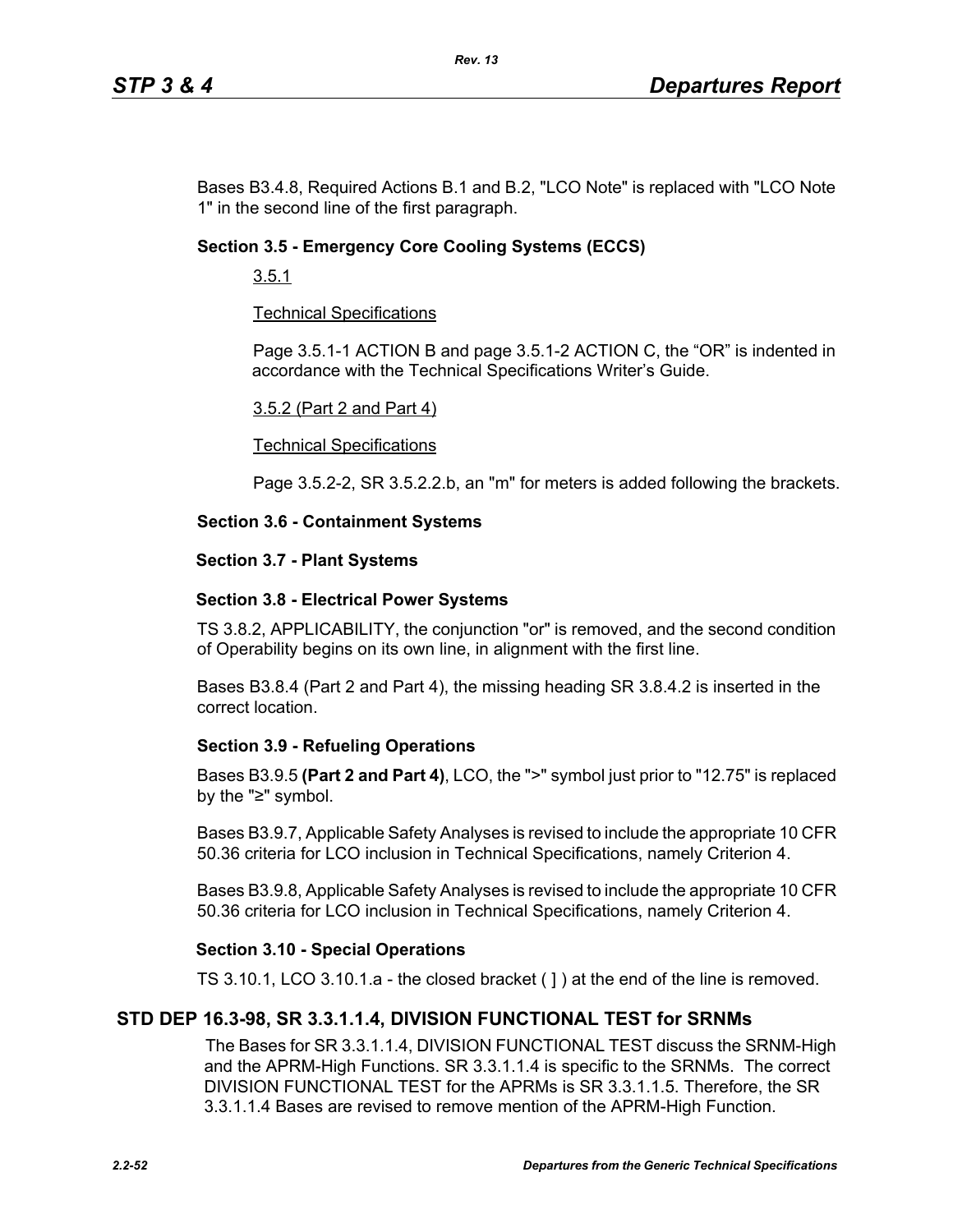## **STD DEP 16.3-99, Bases Allowable Value Misstatements**

The Bases for SRs 3.3.1.1.3, 3.3.1.1.5 and 3.3.1.1.6, 3.3.1.1.10 and 3.3.1.1.11, 3.3.1.4.6, 3.3.4.1.2, 3.3.4.1.3, 3.3.4.2.2, 3.3.4.2.3, 3.3.5.1.1 and 3.3.5.1.2, and 3.3.7.1.3 contain the following inaccurate statement "If the as found setpoint is not within its required Allowable Value, the plant specific setpoint methodology may be revised, as appropriate, if the history and all other pertinent information indicate a need for the revision," or something similar to this. These statements are deleted because they conflict with Specification 5.5.2.11, Setpoint Control Program. Additionally, the statements "The setpoint shall be left set consistent with the assumptions of the current plant specific setpoint methodology," and "The as left trip point shall be consistent with the assumptions of the current plant specific setpoint methodology," are redundant to the requirements of Specification 5.5.2.11, Setpoint Control Program and are deleted.

## **STD DEP 16.3-100, Setpoint Control Program Implementation**

## **Description**

This departure adds a new Specification, 5.5.2.11, "Setpoint Control Program" in order to utilize the methodology approach (Option 3) specified in Interim Staff Guidance (ISG)-08 for instrument allowable values used in the Technical Specifications. The report upon which this methodology is based is WCAP-17119-P "Methodology for South Texas Project Units 3 & 4 ABWR Technical Specification Setpoints."

The resulting changes include removal of the "Allowable Value" columns and values from Tables 3.3.1.1-1, 3.3.1.4-1, 3.3.4.1-1 and 3.3.7.1-1, including applicable footnotes, restatement of the Allowable Values in SRs 3.3.4.2.3 and 3.3.8.1.2, addition of the SENSOR CHANNEL CALIBRATION (SR 3.3.1.1.10) to Functions 1b (SRNM Neutron Flux – Short Period), 1c (SRNM ATWS Permissive), 2a (APRM Neutron Flux – High Setdown), 2g (APRM ATWS ADS Permissive), 12 (CRD Water Header Charging Pressure – Low), 24a (Reactor Building Area Exhaust Air Radiation – High) and 24b (Fuel Handling Area Exhaust Air Radiation – High), modification of the definition for CHANNEL FUNCTIONAL TEST and DIVISIONAL FUNCTIONAL TEST to include instrument setpoint verification, restatement of the SENSOR CHANNEL CALIBRATION and CHANNEL CALIBRATION requirements in SRs 3.3.1.1.10, 3.3.1.1.11, 3.3.1.4.6, 3.3.4.1.3, 3.3.4.2.3, 3.3.7.1.3 and 3.3.8.1.2 and the CHANNEL FUNCTIONAL TEST and DIVISION FUNCTIONAL TEST requirements in SRs 3.3.1.1.3, 3.3.1.1.4, 3.3.1.1.5, 3.3.1.1.6, 3.3.1.4.3, 3.3.4.1.2, 3.3.4.2.2, 3.3.7.1.2 and 3.3.8.1.1 to reference TS 5.5.2.11, Setpoint Control Program. The corresponding changes are also made to the Bases and to the reference to the methodology document in Section 7.3.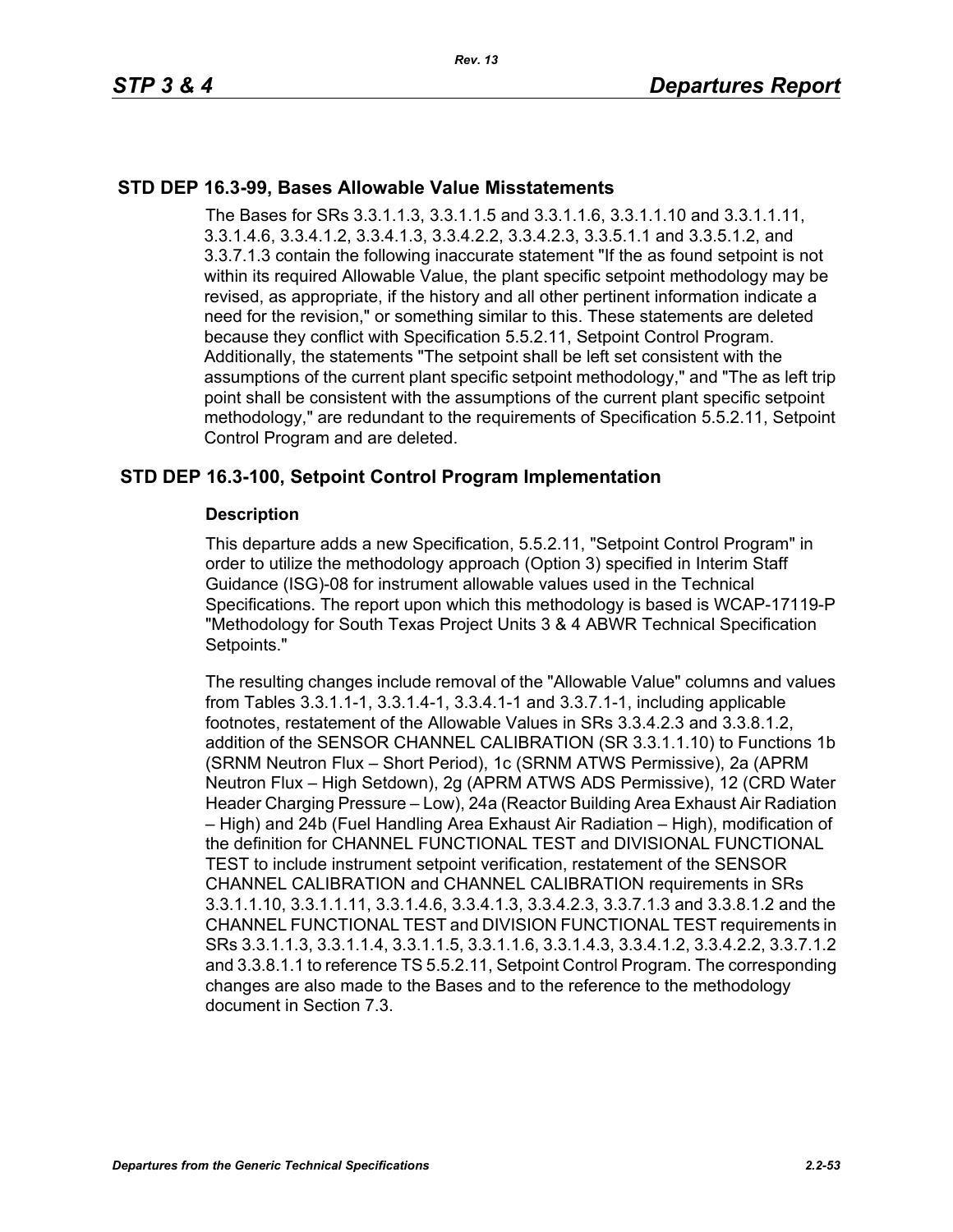## **STD DEP 16.3-101, Bases LCO 3.3.5.1, REQUIRED ACTIONS A.1 and C.1**

The Bases for LCO 3.3.5.1, REQUIRED ACTIONS A.1 and C.1 are revised to include additional justification for the restoration Completion Time of 72 hours for the Automated Thermal Limit Monitor (ATLM) and the Rod Worth Minimizer (RWM), namely, "the low probability of an event occurring coincident with a failure in the remaining OPERABLE channel."

## **STD DEP 16.3-102, Bases SR 3.3.5.1.6**

The SR 3.3.5.1.6 Bases are revised to include additional justification for the CHANNEL CHECK Frequency of 24 hours for the Automated Thermal Limit Monitor (ATLM); namely, the Frequency is based upon operating experience that demonstrates channel failure is rare and on the online-diagnostics that monitor the channels for proper operation.

## **STD DEP 16.3-103, SR 3.8.1.15, Note 1**

The values specified in SR 3.8.1.15, Note 1 of  $\geq$  5225 kW and  $\leq$  5500 kW for the emergency diesel generator continuous load rating of 5000 kW are replaced with the values ≥ 6480 kW and ≤ 7200 kW. In addition to changing the values based on larger, 7200 kW emergency diesel generators in accordance with STD DEP 8.3-1, the values are being changed by this standard departure to reflect 90 to 100% of the continuous rating rather than 105% to 110% of the continuous rating, as specified in the Note.

The values of ≥ 5225 kW and ≤ 5500 kW specified in SR 3.8.1.15, Note 1 are incorrect for the preliminary conditions necessary for performing SR 3.8.1.15, the hot restart test. SR 3.8.1.15, Note 1 contains the values for a load equal to 105% to 110% of the emergency diesel generator's continuous rating, based on the standard plant's 5000 kW emergency diesel generators. However, the Bases for SR 3.8.1.15, Note 1 specify that the surveillance will be performed after the diesel has operated for at least 2 hours at full load temperature conditions, not at the elevated load identified in SR 3.8.1.15, Note 1. Regulatory Guide (RG) 1.9, Revision 3, "Selection, Design, Qualification, and Testing of Emergency Diesel Generator Units used as Class 1E Onsite Electric Power Systems at Nuclear Power Plants," Section 2.2.10 Hot Restart Test confirms the Bases, stating that the test should be performed after the emergency diesel generator has operated for 2 hours at full load, not at the elevated 105% to 110% of continuous rating.

#### **STD DEP 16.3-104, SR 3.3.4.2.2 - CHANNEL FUNCTIONAL TEST - Feedwater Pump and Main Turbine Trip Instrumentation**

The Bases for SR 3.3.4.2.2 state simply that the [92] - day Frequency is based on "the system capability to automatically perform self-tests and diagnostics." Additional justification, including the "specified high reliability, redundancy and low drift of the devices used to implement the Feedwater Pump and Main Turbine Trip Function" is provided for consistency with the Frequency statements for other similar instruments.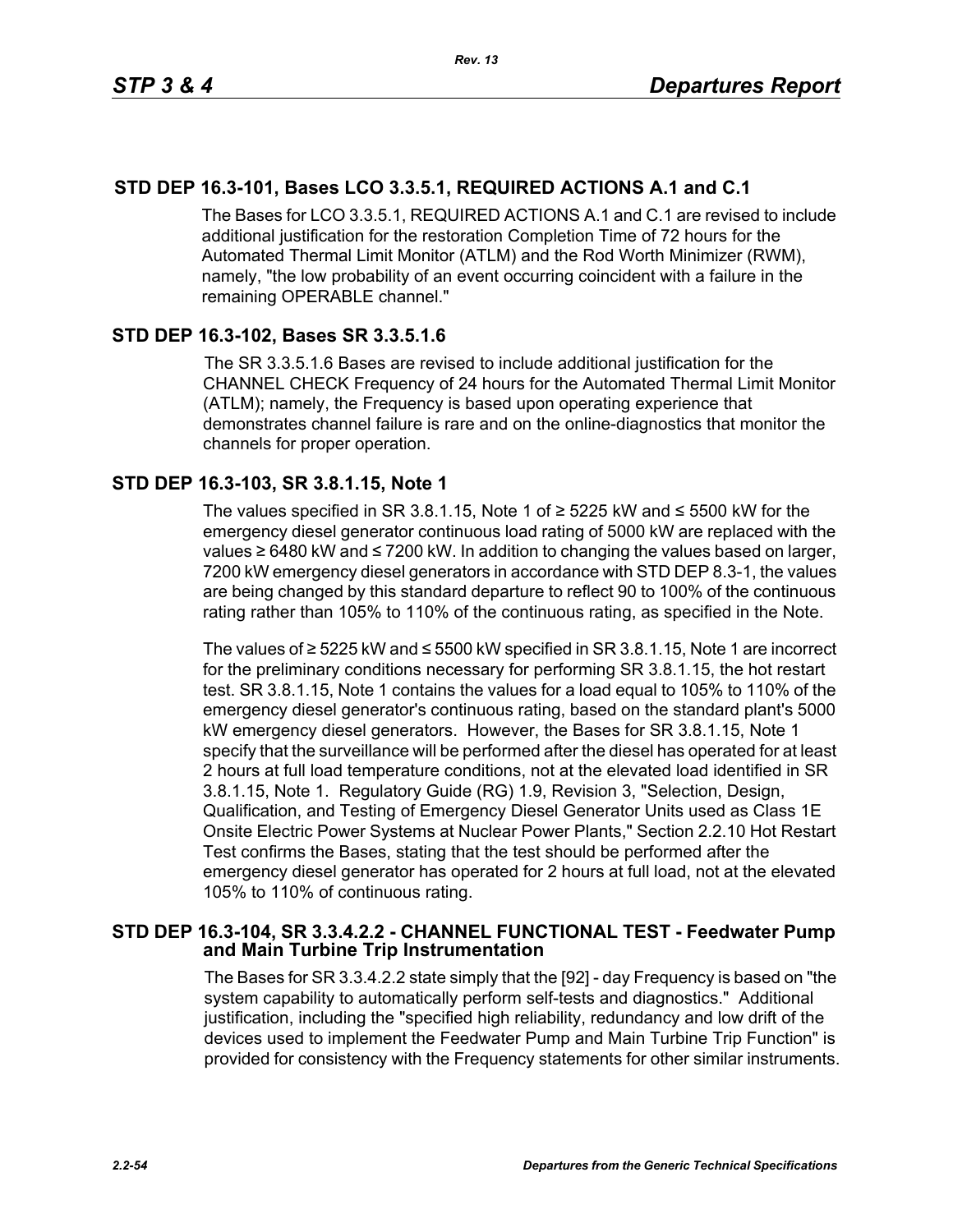#### **STD DEP 16.3-105, LCO 3.3.1.1, ACTIONS Q.1, Q.2.1 and Q.2.2; LCO 3.3.1.2, ACTIONS L.1, L.2.1 and L.2.2, and LCO 3.6.1.3, ACTIONS A.1 and A.2 – Operation with an Isolated Main Steamline**

LCO 3.3.1.1, REQUIRED ACTIONS Q.1, Q.2.1 and Q.2.2; LCO 3.3.1.2, REQUIRED ACTIONS L.1, L.2.1 and L.2.2; and LCO 3.6.1.3, REQUIRED ACTIONS A.1 and A.2 allow continued plant operation with one or more main steamlines isolated, with no apparent restriction on power level. With fewer than four main steamlines in operation, there is a possibility that the remaining main steam isolation valves (MSIVs) could be subjected to greater than 100% of their normal steam flow. 10 CFR 50 Part 21 (Reports 2002-21-0 and 2002-21-1) describe situations in which this has resulted in inadequate analysis of the effects of steam flow-induced vibration through the remaining open MSIVs. Therefore, the Bases for LCO 3.3.1.1, REQUIRED ACTIONS Q.1, Q.2.1 and Q.2.2; LCO 3.3.1.2, REQUIRED ACTIONS L.1, L.2.1 and L.2.2; and LCO 3.6.1.3, REQUIRED ACTIONS A.1 and A.2 have been revised to clarify that an analysis of the effects of flow-induced vibration on the remaining open MSIVs and other critical components in the reactor and steam systems is required prior to continued plant operation in MODES 1 and 2.

## **2.2.4 Changes to the Technical Specifications due to Supplements to the Certified Design**

## **Standard Supplement - NRC Bulletin 2012-01**

## **Description**

As a result of issues regarding NRC Bulletin 2012-01, Design Vulnerability in Electric Power System, supplemental design is added to provide detection and alarm for open phase conditions on the Main Power Transformer and the two Reserve Auxiliary Transformers. In addition, negative sequence relays are added to the Class 1E 4.16 kV busses to detect unbalanced voltages and to actuate by opening the feeder breakers for the busses if a setpoint and time delay are exceeded. Supplemental information is added to FSAR Section 8.2 and 8.3. The negative sequence voltage relays are added to TS 3.3.1.4, Table 3.3.1.4.-1 as item (5)(f). Because this supplement changes the TS, NRC review and approval is required.

## **Evaluation Summary**

This supplement is evaluated per Section VIII.C.4 of Appendix A to 10 CFR Part 52, which requires that 1) the exemption is authorized by law, will not present an undue risk to the public health and safety, and is consistent with the common defense and security; and 2) special circumstances are present as specified in 10 CFR 50.12(a)(2).

As shown below, both of these criteria are satisfied.

(1) The exemption is not inconsistent with the Atomic Energy Act or any other statute and therefore is authorized by law. As discussed above, the supplement provides design to address the issues identified in NRC Bulletin 2012-01, and therefore will not present an undue risk to the public